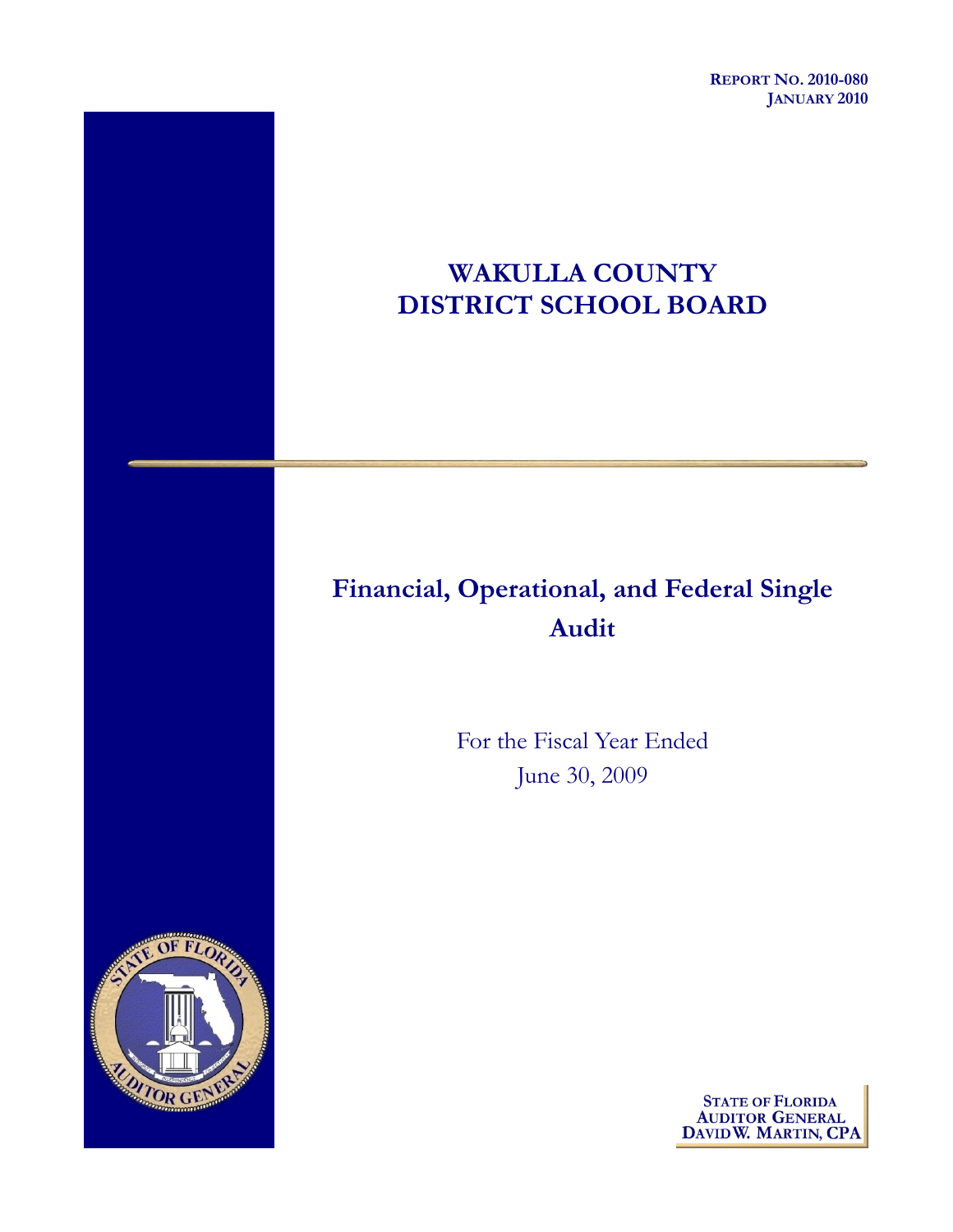#### **BOARD MEMBERS AND SUPERINTENDENT**

Wakulla County District School Board members and the Superintendent who served during the 2008-09 fiscal year are listed below:

|                                            | District No. |
|--------------------------------------------|--------------|
|                                            |              |
| Ray E. Gray, Jr.                           |              |
| Michael A. Scott, Vice Chair from 11-18-08 |              |
| Rebecca S. Cook, Vice Chair to 11-17-08,   |              |
| Chair from 11-18-08                        | 3            |
| Gregory M. Thomas                          | 4            |
| Jerry S. Evans, Chair to 11-17-08          | 5            |

David Miller, Superintendent

The Auditor General conducts audits of governmental entities to provide the Legislature, Florida's citizens, public entity management, and other stakeholders unbiased, timely, and relevant information for use in promoting government accountability and stewardship and improving government operations.

The audit team leader was Stacy P. Boyd, and the audit was supervised by Karen L. Revell, CPA. Please address inquiries regarding this report to Gregory L. Centers, CPA, Audit Manager, by e-mail at gregcenters@aud.state.fl.us or by telephone at (850) 487-9039.

This report and other reports prepared by the Auditor General can be obtained on our Web site at www.myflorida.com/audgen; by telephone at (850) 487-9024; or by mail at G74 Claude Pepper Building, 111 West Madison Street, Tallahassee, Florida 32399-1450.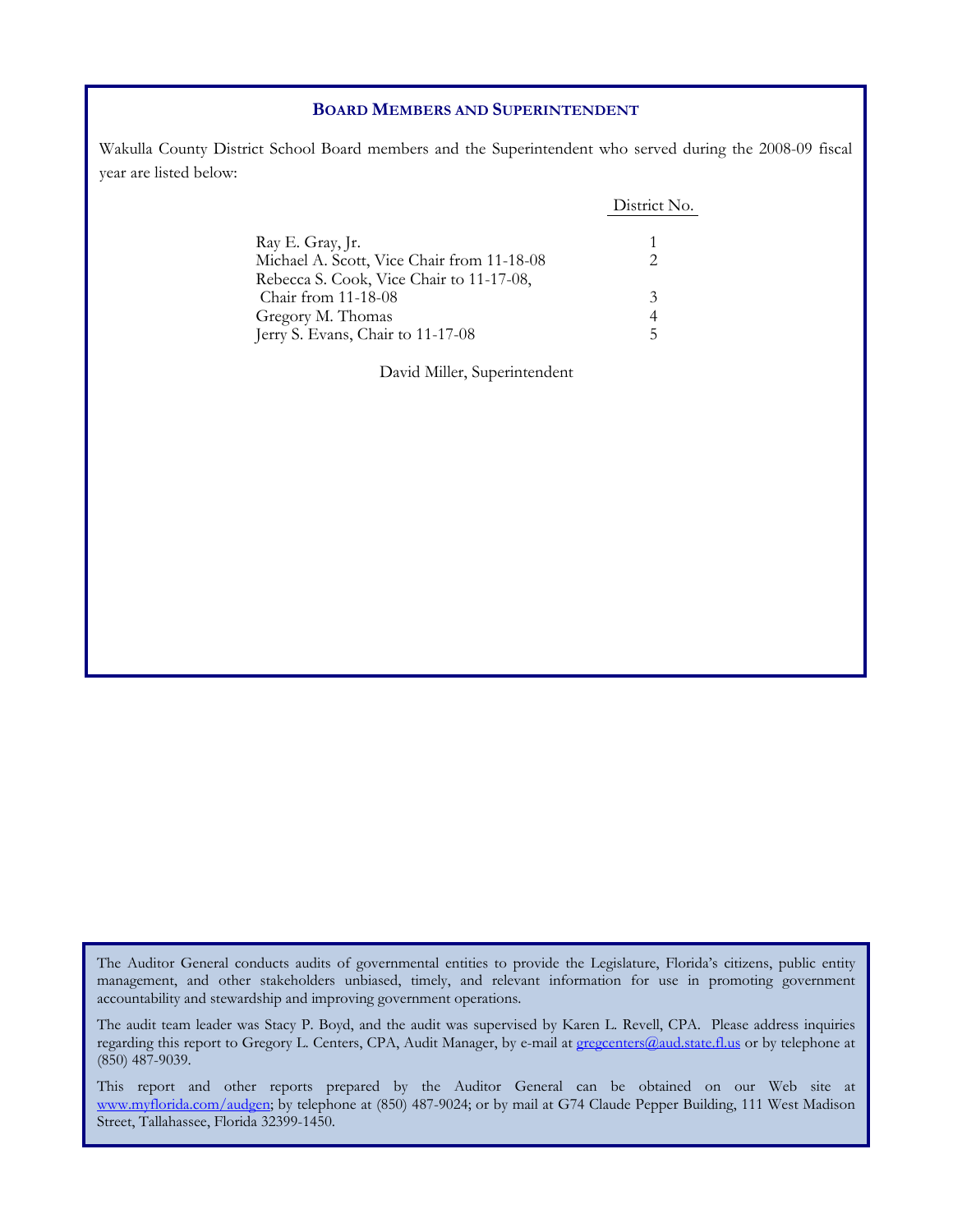#### **WAKULLA COUNTY DISTRICT SCHOOL BOARD TABLE OF CONTENTS**

| PA(j)<br>г. |  |
|-------------|--|
| ſ<br>D      |  |

| Reconciliation of the Governmental Funds Balance Sheet                                                                                                                                               |
|------------------------------------------------------------------------------------------------------------------------------------------------------------------------------------------------------|
| Statement of Revenues, Expenditures, and Changes in                                                                                                                                                  |
| Reconciliation of the Governmental Funds Statement of<br>Revenues, Expenditures, and Changes in Fund Balances                                                                                        |
|                                                                                                                                                                                                      |
| Statement of Revenues, Expenses, and Changes in Fund                                                                                                                                                 |
|                                                                                                                                                                                                      |
|                                                                                                                                                                                                      |
|                                                                                                                                                                                                      |
| OTHER REQUIRED SUPPLEMENTARY INFORMATION                                                                                                                                                             |
| Budgetary Comparison Schedule - General and Major Special Revenue Funds  40                                                                                                                          |
|                                                                                                                                                                                                      |
|                                                                                                                                                                                                      |
| <b>INDEPENDENT AUDITOR'S REPORT ON INTERNAL CONTROL OVER</b><br>FINANCIAL REPORTING AND ON COMPLIANCE AND OTHER MATTERS<br><b>BASED ON AN AUDIT OF THE FINANCIAL STATEMENTS PERFORMED</b>            |
| <b>INDEPENDENT AUDITOR'S REPORT ON COMPLIANCE WITH REQUIREMENTS</b><br>APPLICABLE TO EACH MAJOR FEDERAL PROGRAM AND ON INTERNAL<br>CONTROL OVER COMPLIANCE IN ACCORDANCE WITH OMB CIRCULAR A-133  46 |
|                                                                                                                                                                                                      |
| SUMMARY SCHEDULE OF PRIOR AUDIT FINDINGS - FEDERAL AWARDS  53                                                                                                                                        |
|                                                                                                                                                                                                      |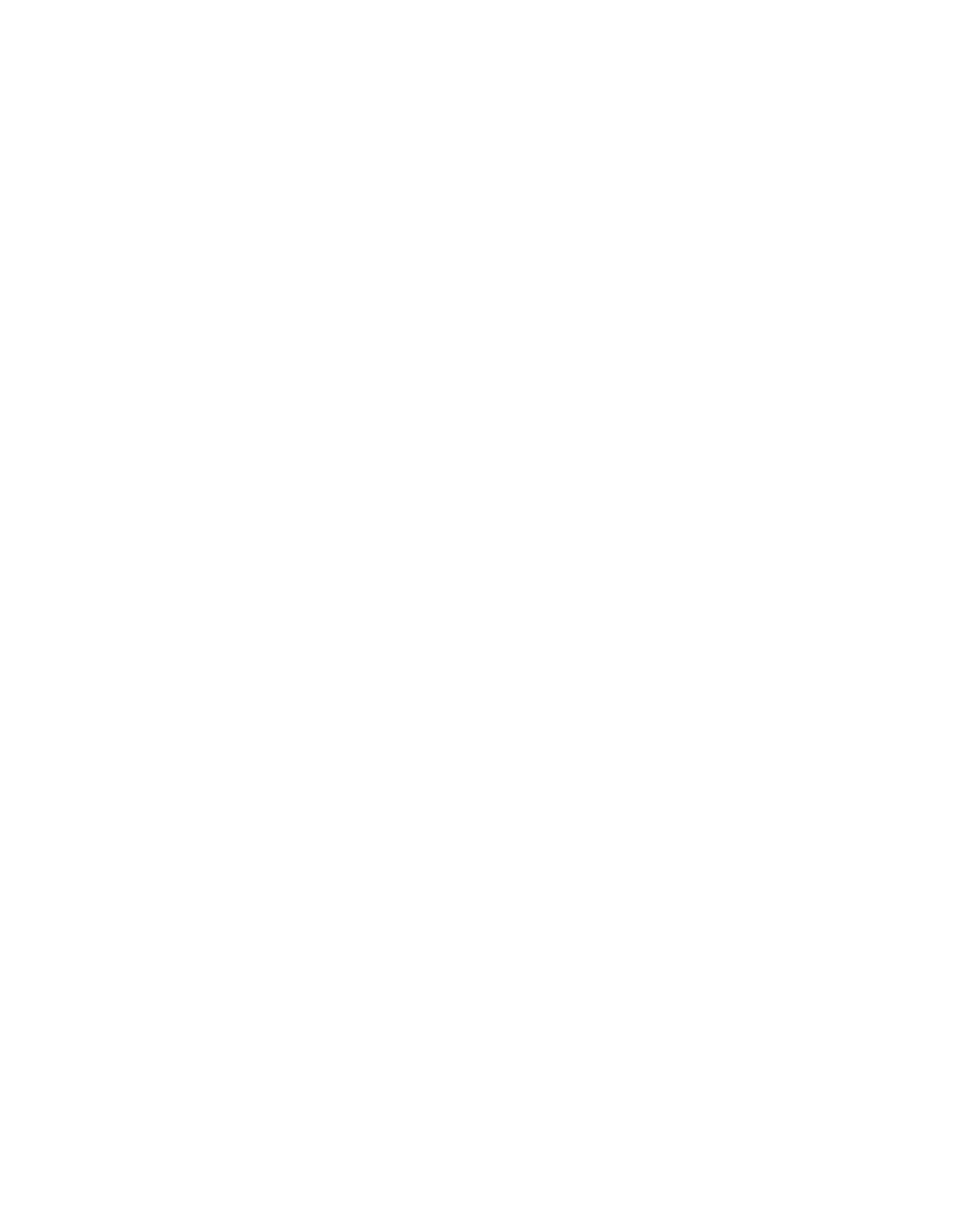#### **EXECUTIVE SUMMARY**

#### **Summary of Report on Financial Statements**

**Our audit disclosed that the District's basic financial statements were presented fairly, in all material respects, in accordance with prescribed financial reporting standards.** 

#### **Summary of Report on Internal Control and Compliance**

**Our audit did not identify any deficiencies in internal control over financial reporting that we consider to be material weaknesses.** 

**The results of our tests disclosed no instances of noncompliance or other matters that are required to be reported under Government Auditing Standards issued by the Comptroller General of the United States; however, we noted certain additional matters as summarized below.**

#### **ADDITIONAL MATTERS**

**Finding No. 1: Improvements were needed in controls over the reporting of instructional contact hours for adult general education to the Florida Department of Education.** 

**Finding No. 2: The District did not require all employees to acknowledge in writing their understanding and acceptance of security-related responsibilities on an annual basis.** 

**Finding No. 3: The District lacked written policies and procedures for certain information technology (IT) functions.** 

**Finding No. 4: The District's Disaster Recovery Plan lacked several key disaster recovery control elements and had not been tested.** 

**Finding No. 5: District staff did not remove system access privileges of certain former employees in a timely manner.** 

**Finding No. 6: Certain security controls in the area of management of access privileges and user authentication needed improvement.** 

#### **Summary of Report on Federal Awards**

**We audited the District's Federal awards for compliance with applicable Federal requirements. The Special Education Cluster and Title I programs were audited as major Federal programs. The results of our audit indicated that the District materially complied with the requirements that were applicable to the major Federal programs tested. However, we did note internal control and compliance findings as summarized below.** 

**Federal Awards Finding No. 1: Controls could be enhanced to ensure services are received before payment for such services is made, and documentation of this process is maintained.** 

#### **Audit Objectives and Scope**

**Our audit objectives were to determine whether the Wakulla County District School Board and its officers with administrative and stewardship responsibilities for District operations had:** 

- ¾ **Presented the District's basic financial statements in accordance with generally accepted accounting principles;**
- ¾ **Established and implemented internal control over financial reporting and compliance with requirements that could have a direct and material effect on the financial statements or on a major Federal program;**
- ¾ **Established internal controls that promote and encourage: 1) compliance with applicable laws, rules, regulations, contracts, and grant agreements; 2) the economic and efficient operation of the District; 3) the reliability of records and reports; and 4) the safeguarding of District assets;**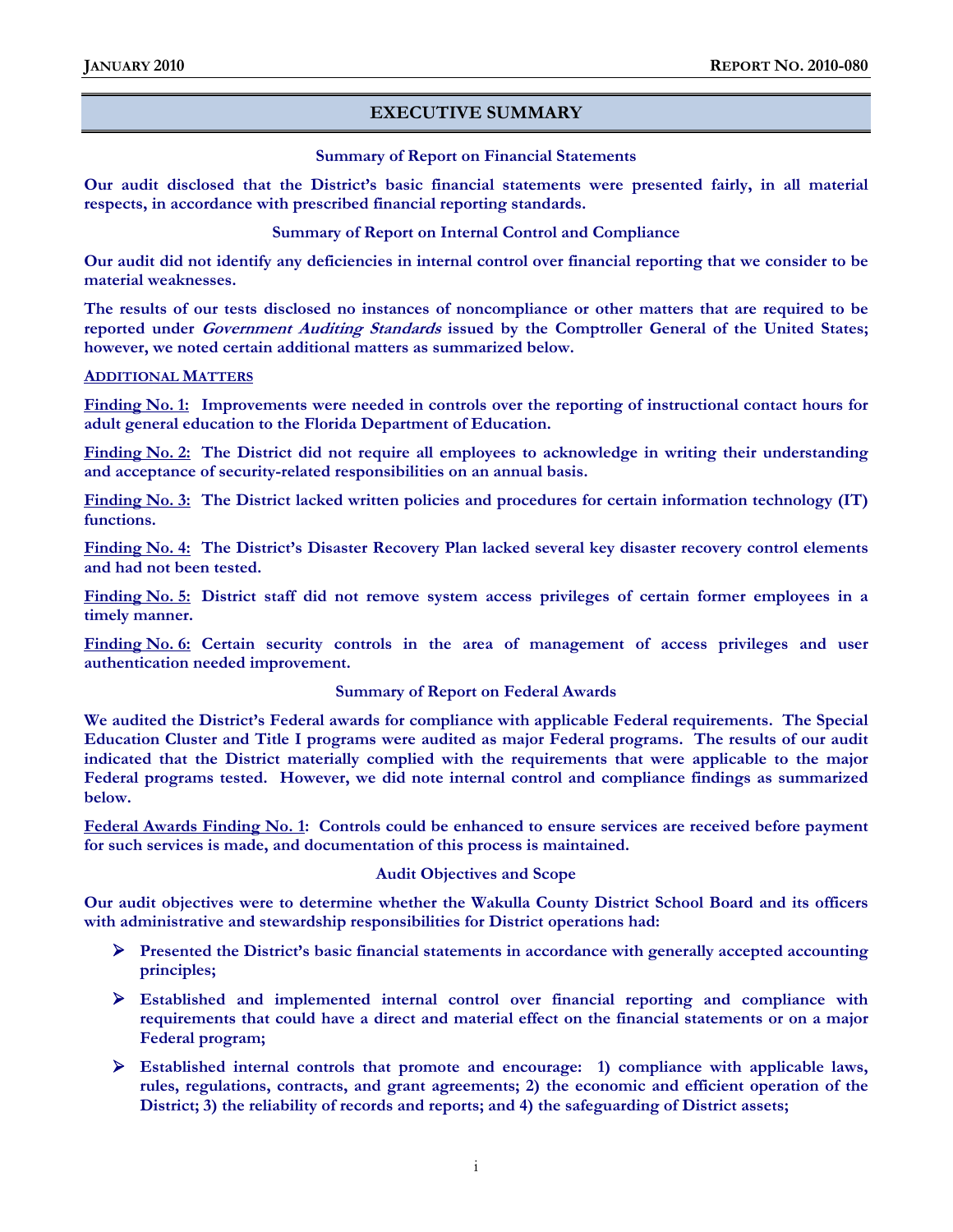- ¾ **Complied with the various provisions of laws, rules, regulations, contracts, and grant agreements that are material to the financial statements, and those applicable to the District's major Federal programs; and**
- ¾ **Taken corrective actions for findings included in our report No. 2009-164.**

**The scope of this audit included an examination of the District's basic financial statements and the Schedule of Expenditures of Federal Awards as of and for the fiscal year ended June 30, 2009. We obtained an understanding of the District's environment, including its internal control and assessed the risk of material misstatement necessary to plan the audit of the basic financial statements and Federal awards. We also examined various transactions to determine whether they were executed, both in manner and substance, in accordance with governing provisions of laws, rules, regulations, contracts, and grant agreements.** 

#### **Audit Methodology**

**The methodology used to develop the findings in this report included the examination of pertinent District records in connection with the application of procedures required by auditing standards generally accepted in the United States of America, applicable standards contained in Government Auditing Standards issued by the Comptroller General of the United States, and Office of Management and Budget Circular A-133.**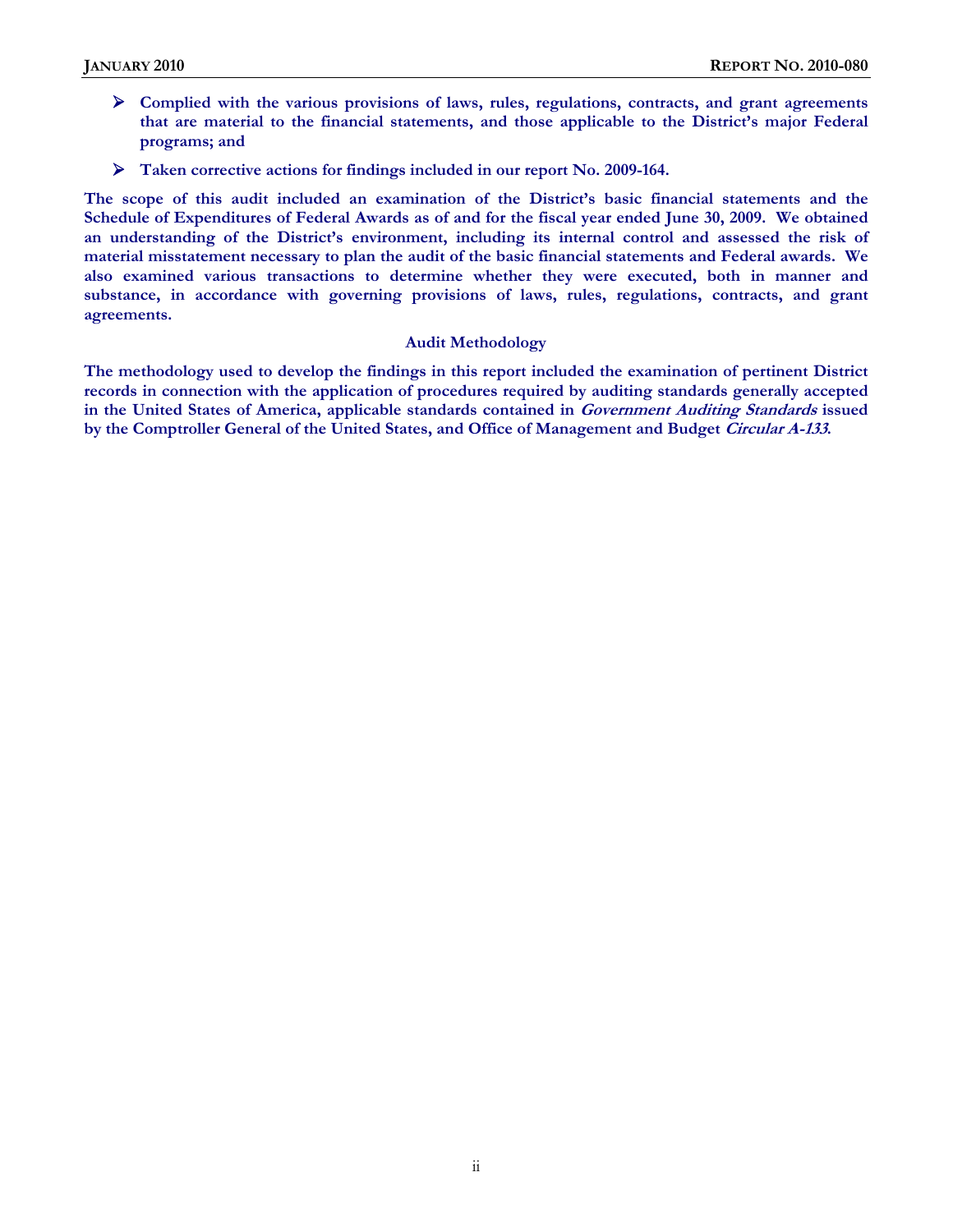

**DAVID W. MARTIN, CPA AUDITOR GENERAL**

# **AUDITOR GENERAL STATE OF FLORIDA**

**G74 Claude Pepper Building 111 West Madison Street Tallahassee, Florida 32399-1450** 



**PHONE: 850-488-5534 FAX: 850-488-6975** 

The President of the Senate, the Speaker of the House of Representatives, and the Legislative Auditing Committee

#### **INDEPENDENT AUDITOR'S REPORT ON FINANCIAL STATEMENTS**

We have audited the accompanying financial statements of the governmental activities, the business-type activities, the discretely presented component unit, each major fund, and the aggregate remaining fund information of the Wakulla County District School Board, as of and for the fiscal year ended June 30, 2009, which collectively comprise the District's basic financial statements as listed in the table of contents.These financial statements are the responsibility of the District's management. Our responsibility is to express opinions on these financial statements based on our audit. We did not audit the financial statements of the school internal funds, which represent 41 percent of the assets and 68 percent of the liabilities of the aggregate remaining fund information. Additionally, we did not audit the financial statements of Wakulla's Charter School of Arts, Science and Technology, Inc., the discretely presented component unit. Those financial statements were audited by other auditors whose reports have been furnished to us, and our opinions, insofar as they relate to the amounts included for the school internal funds and the discretely presented component unit, are based on the reports of the other auditors.

We conducted our audit in accordance with auditing standards generally accepted in the United States of America and the standards applicable to financial audits contained in *Government Auditing Standards* issued by the Comptroller General of the United States. Those standards require that we plan and perform the audit to obtain reasonable assurance about whether the financial statements are free of material misstatement. The financial statements of the school internal funds were not audited in accordance with *Government Auditing Standards*. An audit includes examining, on a test basis, evidence supporting the amounts and disclosures in the financial statements. An audit also includes assessing the accounting principles used and significant estimates made by management, as well as evaluating the overall financial statement presentation. We believe that our audit and the reports of the other auditors provide a reasonable basis for our opinions.

In our opinion, based on our audit and the reports of the other auditors, the financial statements referred to above present fairly, in all material respects, the respective financial position of the governmental activities, the business-type activities, the discretely presented component unit, each major fund, and the aggregate remaining fund information for the Wakulla County District School Board as of June 30, 2009, and the respective changes in financial position and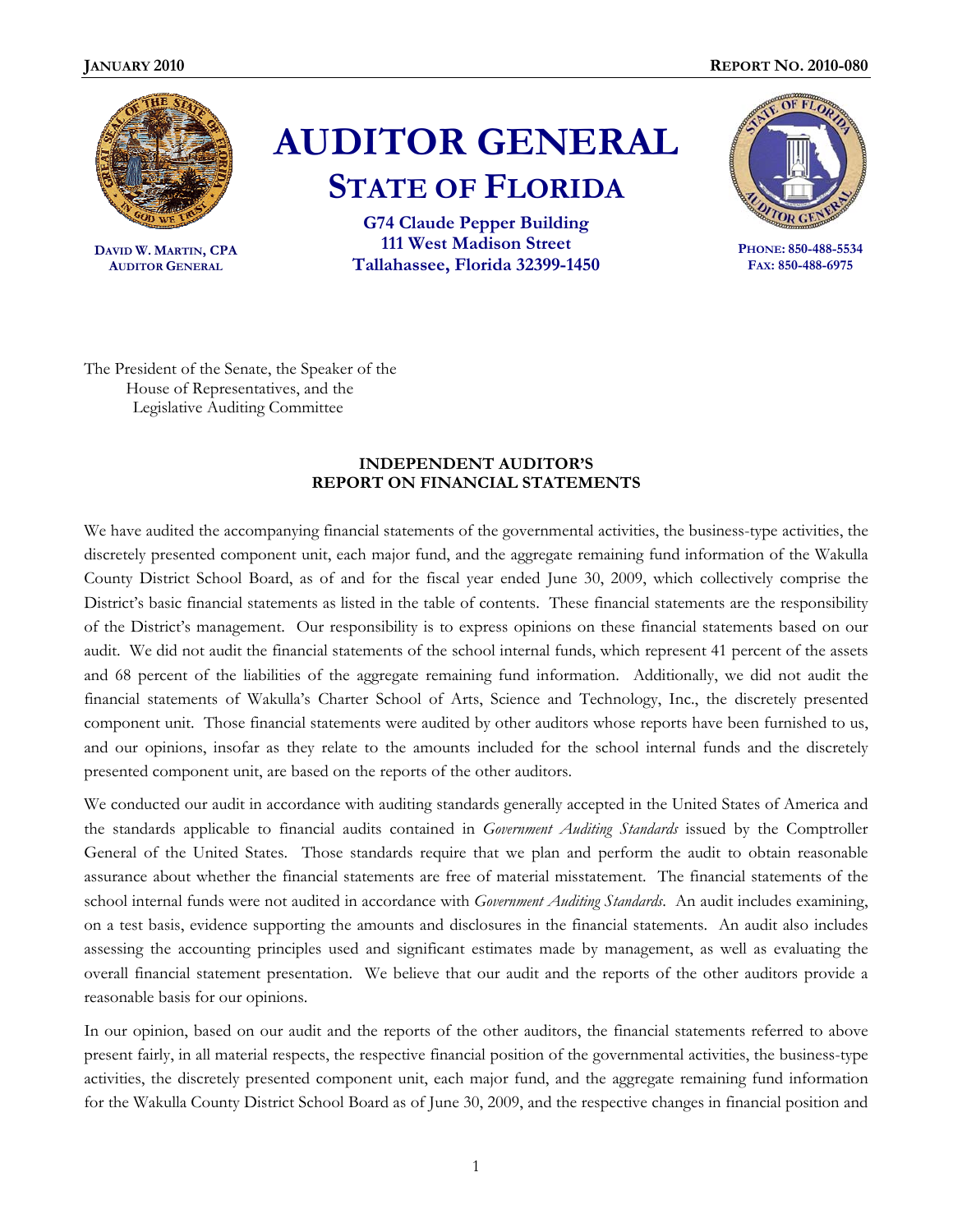cash flows, where applicable, thereof for the year then ended in conformity with accounting principles generally accepted in the United States of America.

In accordance with *Government Auditing Standards*, we have also issued a report on our consideration of the Wakulla County District School Board's internal control over financial reporting and on our tests of its compliance with certain provisions of laws, rules, regulations, contracts, and grant agreements and other matters included under the heading **INDEPENDENT AUDITOR'S REPORT ON INTERNAL CONTROL OVER FINANCIAL REPORTING AND ON COMPLIANCE AND OTHER MATTERS BASED ON AN AUDIT OF THE FINANCIAL STATEMENTS PERFORMED IN ACCORDANCE WITH GOVERNMENT AUDITING STANDARDS**. The purpose of that report is to describe the scope of our testing of internal control over financial reporting and compliance and the results of that testing, and not to provide an opinion on the internal control over financial reporting or on compliance. That report is an integral part of an audit performed in accordance with *Government Auditing Standards* and should be considered in assessing the results of our audit.

The **MANAGEMENT'S DISCUSSION AND ANALYSIS** (pages 3 through 8) and the **OTHER REQUIRED SUPPLEMENTARY INFORMATION** (pages 40 through 42) are not required parts of the basic financial statements, but are supplementary information required by accounting principles generally accepted in the United States of America. We have applied certain limited procedures, which consisted principally of inquiries of management regarding the methods of measurement and presentation of the required supplementary information. However, we did not audit the information and express no opinion on it.

Our audit was conducted for the purpose of forming opinions on the financial statements that collectively comprise the District's basic financial statements. The accompanying **SCHEDULE OF EXPENDITURES OF FEDERAL AWARDS** is presented for purposes of additional analysis as required by the United States Office of Management and Budget *Circular A-133, Audits of States, Local Governments, and Non-Profit Organizations*, and is not a required part of the basic financial statements. Such information has been subjected to the auditing procedures applied in the audit of the basic financial statements and, in our opinion, is fairly stated, in all material respects, in relation to the basic financial statements taken as a whole.

Respectfully submitted,

W. Martin

David W. Martin, CPA January 13, 2010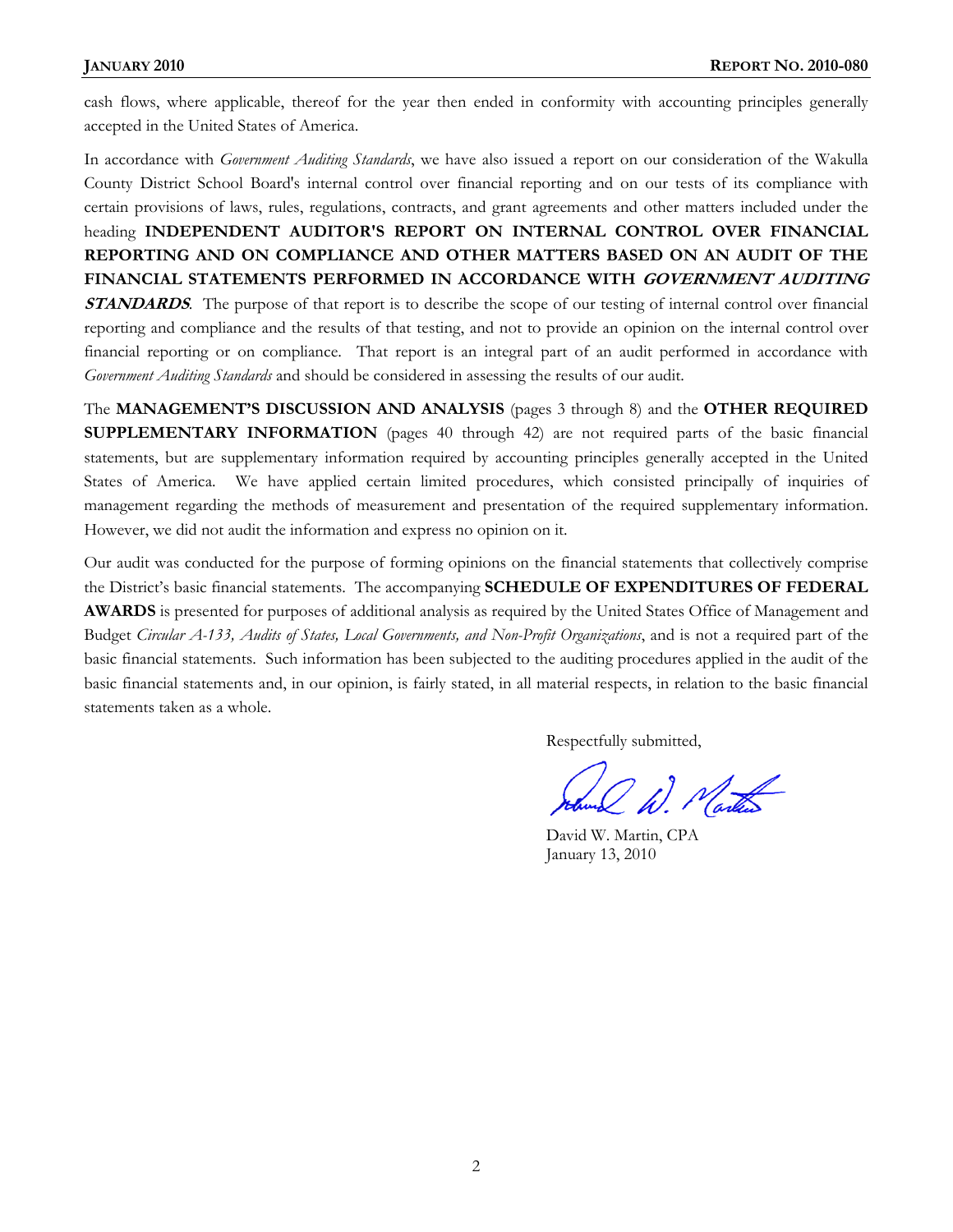#### **MANAGEMENT'S DISCUSSION AND ANALYSIS**

The management of the Wakulla County District School Board has prepared the following discussion and analysis to provide an overview of the District's financial activities for the fiscal year ended June 30, 2009. The information contained in the Management's Discussion and Analysis (MD&A) is intended to highlight significant transactions, events, and conditions and should be considered in conjunction with the District's financial statements and notes to financial statements found on pages 9 through 39.

#### **FINANCIAL HIGHLIGHTS**

Key financial highlights for the 2008-09 fiscal year are as follows:

- $\triangleright$  In total, net assets increased \$1,715,301.95, which represents a 2.3 percent increase from the 2007-08 fiscal year.
- $\triangleright$  During the current year, General Fund expenditures exceeded revenues by \$610,918.50. This may be compared to last year's results in which General Fund revenues exceeded expenditures by \$934,603.48.
- $\triangleright$  The unreserved fund balance of the General Fund, representing the net current financial resources available for general appropriation by the Board, totals \$3,170,900.60 at June 30, 2009, or 8.6 percent of total General Fund expenditures. This represents an 11.6 percent decrease from the previous year's unreserved fund balance of \$3,585,590.70.

#### **OVERVIEW OF FINANCIAL STATEMENTS**

The basic financial statements consist of three components:

- $\triangleright$  Government-wide financial statements.
- $\triangleright$  Fund financial statements.
- $\triangleright$  Notes to financial statements.

#### **Government-wide Financial Statements**

The government-wide financial statements provide both short-term and long-term information about the District's overall financial condition in a manner similar to those of a private-sector business. The statements include a statement of net assets and a statement of activities that are designed to provide consolidated financial information about the governmental and business-type activities of the primary government presented on the accrual basis of accounting. The statement of net assets provides information about the government's financial position, its assets and liabilities, using an economic resources measurement focus. The difference between the assets and liabilities, the net assets, is a measure of the financial health of the District. The statement of activities presents information about the change in the District's net assets, the results of operations, during the fiscal year. An increase or decrease in net assets is an indication of whether the District's financial health is improving or deteriorating.

The government-wide statements present the District's activities in three categories:

- $\triangleright$  Governmental activities This represents most of the District's services, including its educational programs: basic, vocational, adult, and exceptional education. Support functions such as transportation and administration are also included. Local property taxes and the State's education finance program provide most of the resources that support these activities.
- ¾ Business-type activities As fiscal agent of the Small School District Council Consortium, the District charges fees to cover the costs of certain services it provides.
- ¾ Component unit The District presents Wakulla's Charter School of Arts, Science and Technology, Inc., as a separate legal entity in this report. Although a legally separate organization, the component unit is included in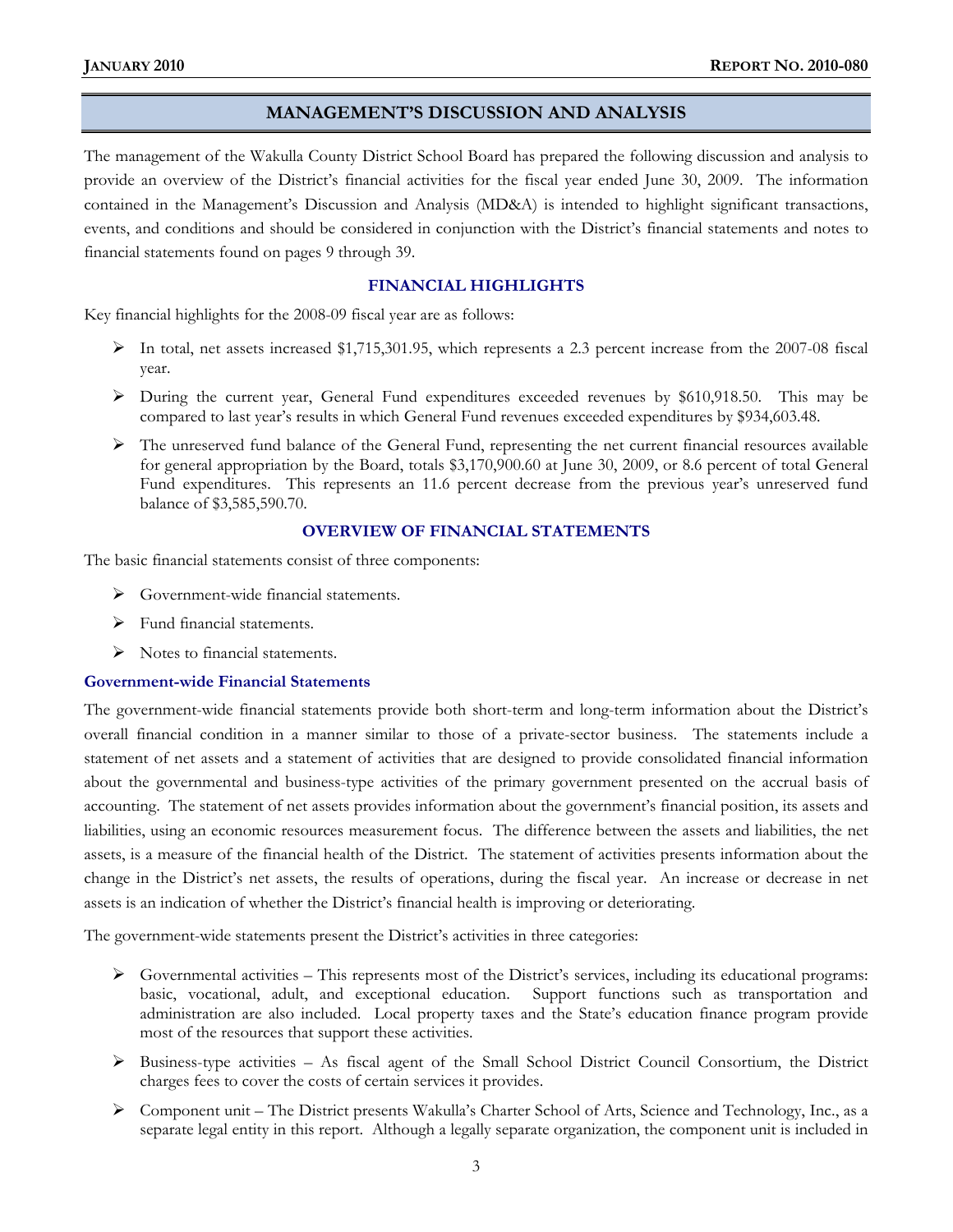this report because it meets the criteria for inclusion provided by generally accepted accounting principles. Financial information for this component unit is reported separately from the financial information presented for the primary government.

#### **Fund Financial Statements**

Fund financial statements are one of the components of the basic financial statements. A fund is a grouping of related accounts that is used to maintain control over resources that have been segregated for specific activities or objectives. The District uses fund accounting to ensure and demonstrate compliance with finance-related legal requirements and prudent fiscal management. Certain funds are established by law while others are created by legal agreements, such as bond covenants. Fund financial statements provide more detailed information about the District's financial activities, focusing on its most significant or "major" funds rather than fund types. This is in contrast to the entitywide perspective contained in the government-wide statements. All of the District's funds may be classified within one of three broad categories as discussed below.

**Governmental Funds:** Governmental funds are used to account for essentially the same functions reported as governmental activities in the government-wide financial statements. However, the governmental funds utilize a spendable financial resources measurement focus rather than the economic resources measurement focus found in the government-wide financial statements. The financial resources measurement focus allows the governmental fund statements to provide information on near-term inflows and outflows of spendable resources, as well as balances of spendable resources available at the end of the fiscal year.

The governmental fund statements provide a detailed short-term view that may be used to evaluate the District's near-term financing requirements. This short-term view is useful when compared to the long-term view presented as governmental activities in the government-wide financial statements. To facilitate this comparison, both the governmental funds balance sheet and the governmental funds statement of revenues, expenditures, and changes in fund balances provide a reconciliation of governmental funds to governmental activities.

The governmental funds balance sheet and statement of revenues, expenditures, and changes in fund balances provide detailed information about the District's most significant funds. The District's major funds are the General Fund, Special Revenue – ARRA Economic Stimulus Fund, Debt Service – Other Fund, Capital Projects – Local Capital Improvement Fund, and Capital Projects – Other Fund. Data from the other governmental funds are combined into a single, aggregated presentation.

The District adopts an annual appropriated budget for its governmental funds. A budgetary comparison schedule has been provided for the General and major Special Revenue Funds to demonstrate compliance with the budget.

**Proprietary Funds:** Proprietary funds may be established to account for activities in which a fee is charged for services. Enterprise funds are used to report the same functions as business-type activities in the government-wide financial statements. The District uses an enterprise fund to account for the activities of the Small School District Council Consortium, for which the District is fiscal agent.

**Fiduciary Funds:** Fiduciary funds are used to report assets held in a trustee or fiduciary capacity for the benefit of external parties, such as student activity funds. Fiduciary funds are not reflected in the government-wide statements because the resources are not available to support the District's own programs. In its fiduciary capacity, the District is responsible for ensuring that the assets reported in these funds are used only for their intended purposes. The District uses agency funds to account for resources held for student activities and groups.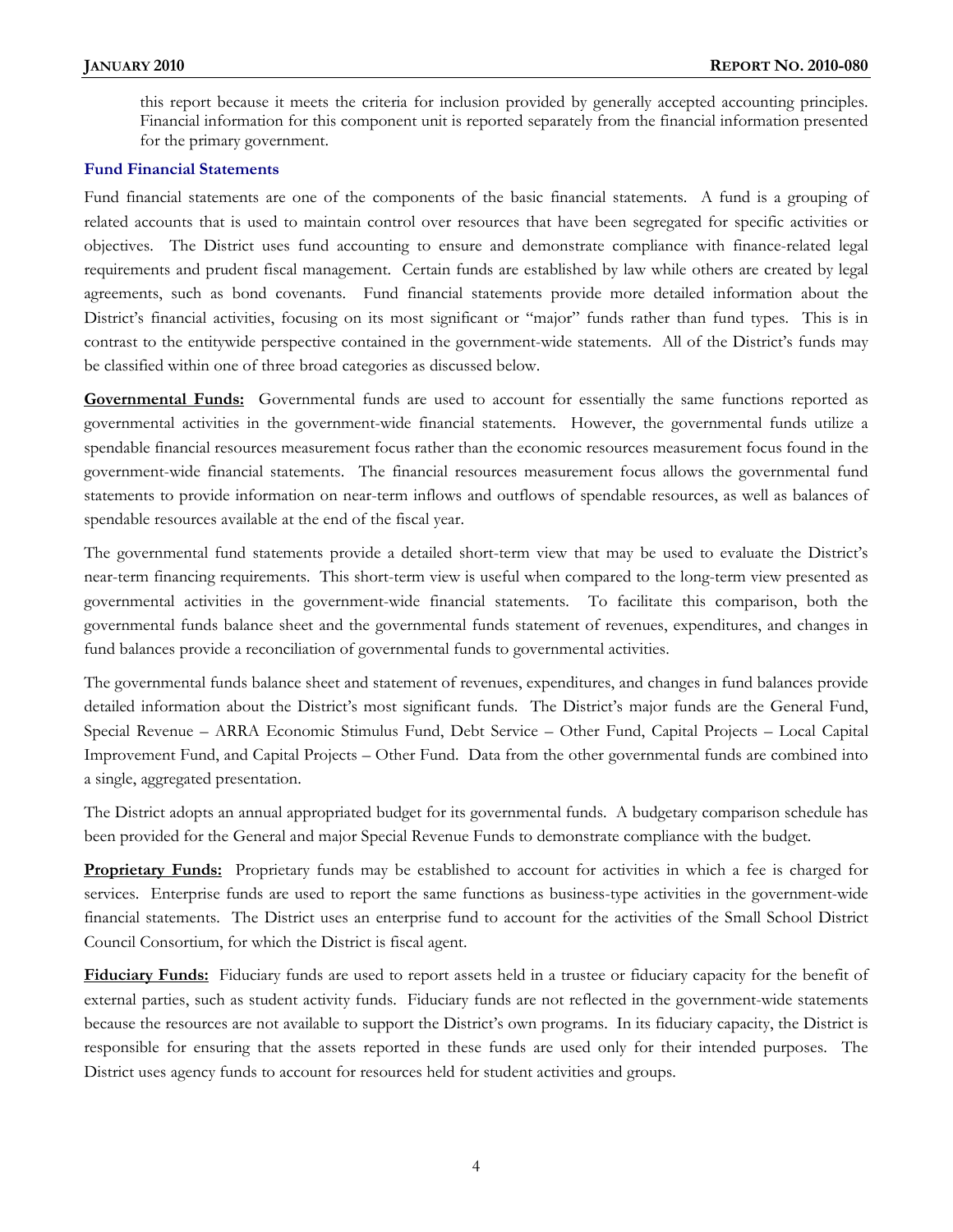#### **Notes to Financial Statements**

The notes provide additional information that is essential for a full understanding of the data provided in the government-wide and fund financial statements.

#### **GOVERNMENT-WIDE FINANCIAL ANALYSIS**

Net assets may serve over time as a useful indicator of a government's financial position. The following is a summary of the District's net assets as of June 30, 2009, compared to net assets as of June 30, 2008:

#### **Net Assets, End of Year**

|                              | Governmental        |                     |             | Business-Type | Total              |                 |  |  |
|------------------------------|---------------------|---------------------|-------------|---------------|--------------------|-----------------|--|--|
|                              |                     | <b>Activities</b>   |             | Activities    |                    |                 |  |  |
|                              | $6 - 30 - 09$       | $6 - 30 - 08$       | 6-30-09     | $6 - 30 - 08$ | 6-30-09            | $6 - 30 - 08$   |  |  |
| <b>Current Assets</b>        | 7,848,606.97<br>\$  | 15,027,754.62<br>S. | \$23,761.80 | \$28,025.87   | \$<br>7,872,368.77 | \$15,055,780.49 |  |  |
| <b>Capital Assets</b>        | 78,972,736.80       | 78,783,696.25       |             |               | 78,972,736.80      | 78,783,696.25   |  |  |
| <b>Total Assets</b>          | 86,821,343.77       | 93,811,450.87       | 23,761.80   | 28,025.87     | 86,845,105.57      | 93,839,476.74   |  |  |
| Long-Term Liabilities        | 9,938,290.58        | 13,569,642.22       |             |               | 9,938,290.58       | 13,569,642.22   |  |  |
| <b>Other Liabilities</b>     | 1,151,967.31        | 6,230,212.77        |             | 76.02         | 1,151,967.31       | 6,230,288.79    |  |  |
| <b>Total Liabilities</b>     | 11,090,257.89       | 19,799,854.99       |             | 76.02         | 11,090,257.89      | 19,799,931.01   |  |  |
| Net Assets:                  |                     |                     |             |               |                    |                 |  |  |
| Invested in Capital Assets - |                     |                     |             |               |                    |                 |  |  |
| Net of Related Debt          | 72,358,953.80       | 67,809,090.25       |             |               | 72,358,953.80      | 67,809,090.25   |  |  |
| Restricted                   | 3,048,947.32        | 4,775,363.77        |             |               | 3,048,947.32       | 4,775,363.77    |  |  |
| Unrestricted                 | 323,184.76          | 1,427,141.86        | 23,761.80   | 27,949.85     | 346,946.56         | 1,455,091.71    |  |  |
| <b>Total Net Assets</b>      | 75,731,085.88<br>\$ | 74,011,595.88<br>\$ | \$23,761.80 | \$27,949.85   | \$75,754,847.68    | \$74,039,545.73 |  |  |

The largest portion of the District's net assets (95.5 percent) reflects its investment in capital assets (e.g., land, buildings, furniture and equipment), less any related debt still outstanding. The District uses these capital assets to provide services to students; consequently, these assets are not available for future spending.

The restricted portion of the District's net assets (4 percent) represents resources that are subject to external restrictions on how they may be used. The unrestricted net assets (0.5 percent) may be used to meet the government's ongoing obligations to students, employees, and creditors.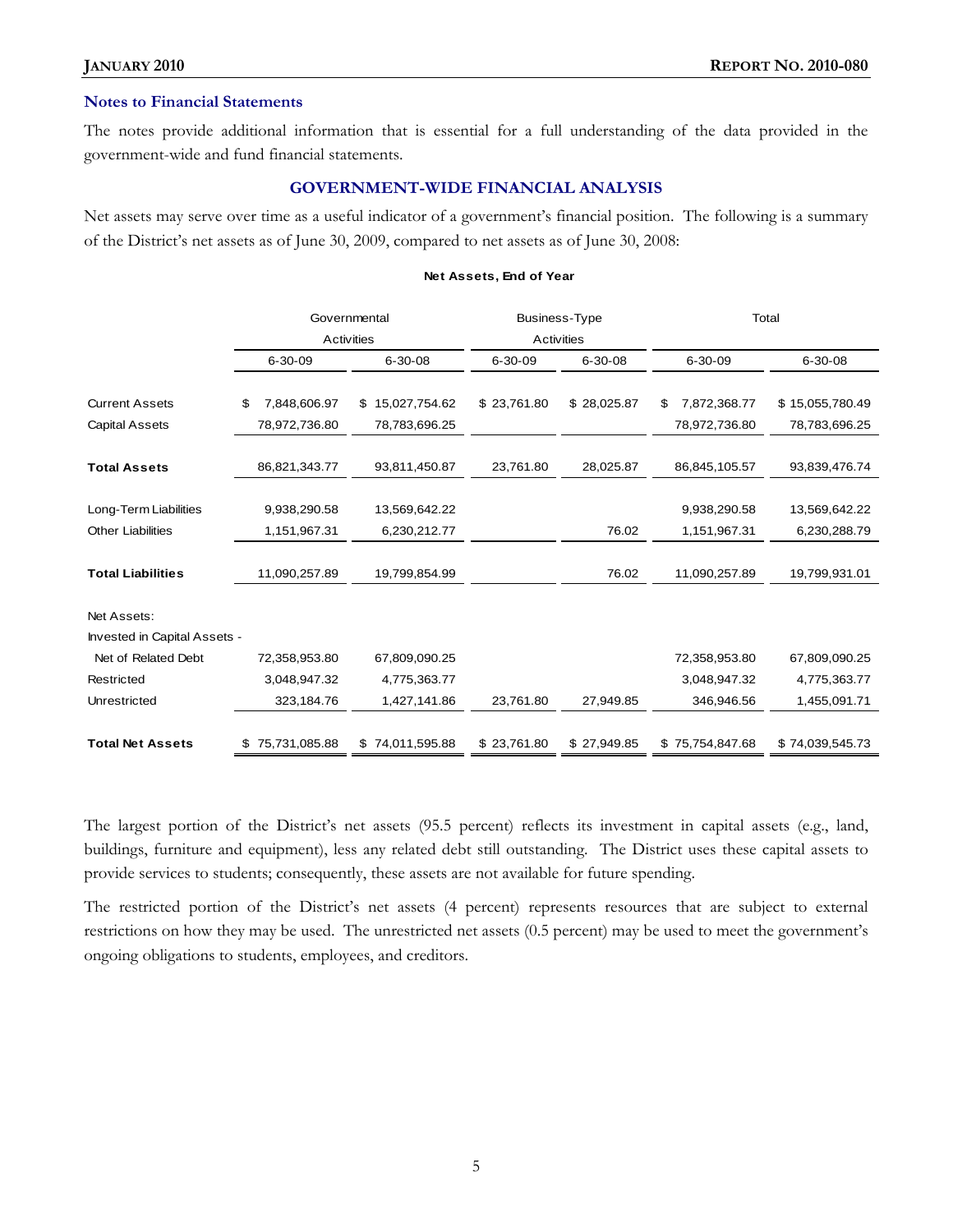The key elements of the changes in the District's net assets for the fiscal years ended June 30, 2009, and June 30, 2008, are as follows:

**Operating Results for the Year**

|                                                 |                  | Governmental<br><b>Activities</b> |               | <b>Business-Type</b><br>Activities |                  | Total           |
|-------------------------------------------------|------------------|-----------------------------------|---------------|------------------------------------|------------------|-----------------|
|                                                 | 6-30-09          | $6 - 30 - 08$                     | $6 - 30 - 09$ | $6 - 30 - 08$                      | $6 - 30 - 09$    | $6 - 30 - 08$   |
| Program Revenues:                               |                  |                                   |               |                                    |                  |                 |
| <b>Charges for Services</b>                     | 870,877.29<br>\$ | 945,468.24<br>\$                  | \$108,300.00  | \$129,000.00                       | 979,177.29<br>\$ | \$1,074,468.24  |
| Operating Grants and Contributions              | 3,578,947.37     | 3,493,262.34                      |               |                                    | 3,578,947.37     | 3,493,262.34    |
| Capital Grants and Contributions                | 1,746,653.00     | 9,520,643.27                      |               |                                    | 1,746,653.00     | 9,520,643.27    |
| General Revenues:                               |                  |                                   |               |                                    |                  |                 |
| Property Taxes, Levied for Operational Purposes | 8,843,062.91     | 8,544,656.06                      |               |                                    | 8,843,062.91     | 8,544,656.06    |
| Property Taxes, Levied for Debt Service         | 621,508.52       | 601,838.94                        |               |                                    | 621,508.52       | 601,838.94      |
| Property Taxes, Levied for Capital Projects     | 2,590,212.10     | 3,018,139.78                      |               |                                    | 2,590,212.10     | 3,018,139.78    |
| Grants and Contributions Not Restricted         |                  |                                   |               |                                    |                  |                 |
| to Specific Programs                            | 27,314,059.14    | 29,235,757.43                     |               |                                    | 27,314,059.14    | 29,235,757.43   |
| Unrestricted Investment Earnings                | 76,054.31        | 301,193.55                        |               |                                    | 76,054.31        | 301,193.55      |
| <b>Miscellaneous</b>                            | 351,615.90       | 681,426.46                        |               |                                    | 351,615.90       | 681,426.46      |
|                                                 |                  |                                   |               | 129,000.00                         |                  |                 |
| <b>Total Revenues</b>                           | 45,992,990.54    | 56,342,386.07                     | 108,300.00    |                                    | 46,101,290.54    | 56,471,386.07   |
| Functions/Program Expenses:                     |                  |                                   |               |                                    |                  |                 |
| Instruction                                     | 23,011,557.42    | 22,849,857.79                     |               |                                    | 23,011,557.42    | 22,849,857.79   |
| <b>Pupil Personnel Services</b>                 | 2,223,600.82     | 2,256,742.51                      |               |                                    | 2,223,600.82     | 2,256,742.51    |
| <b>Instructional Media Services</b>             | 585,861.53       | 581,338.05                        |               |                                    | 585,861.53       | 581,338.05      |
| Instruction and Curriculum Development Services | 1,357,289.96     | 1,364,303.69                      |               |                                    | 1,357,289.96     | 1,364,303.69    |
| <b>Instructional Staff Training Services</b>    | 101,191.10       | 75,635.25                         |               |                                    | 101,191.10       | 75,635.25       |
| <b>Instruction Related Technology</b>           | 279,257.48       | 261,754.30                        |               |                                    | 279,257.48       | 261,754.30      |
| Board of Education                              | 520,131.70       | 440,413.60                        |               |                                    | 520,131.70       | 440,413.60      |
| <b>General Administration</b>                   | 615,150.05       | 593,670.38                        |               |                                    | 615,150.05       | 593,670.38      |
| School Administration                           | 1,792,120.93     | 1,654,448.32                      |               |                                    | 1,792,120.93     | 1,654,448.32    |
| Facilities Acquisition and Construction         | 879,911.87       | 188,653.72                        |               |                                    | 879,911.87       | 188,653.72      |
| <b>Fiscal Services</b>                          | 410,360.05       | 403,705.11                        |               |                                    | 410,360.05       | 403,705.11      |
| <b>Food Services</b>                            | 2,036,465.68     | 1,873,845.39                      |               |                                    | 2,036,465.68     | 1,873,845.39    |
| <b>Central Services</b>                         | 624,810.62       | 625,354.97                        | 112,488.05    | 121,501.02                         | 737,298.67       | 746,855.99      |
| <b>Pupil Transportation Services</b>            | 2,549,246.82     | 2,753,425.55                      |               |                                    | 2,549,246.82     | 2,753,425.55    |
| Operation of Plant                              | 4,349,336.35     | 4,007,904.45                      |               |                                    | 4,349,336.35     | 4,007,904.45    |
| Maintenance of Plant                            | 886,730.84       | 888,947.89                        |               |                                    | 886,730.84       | 888,947.89      |
| Administrative Technology Services              | 11,809.03        | 11,372.14                         |               |                                    | 11,809.03        | 11,372.14       |
| <b>Community Services</b>                       | 6,190.08         | 4,654.62                          |               |                                    | 6,190.08         | 4,654.62        |
| Interest on Long-Term Debt                      | 208,915.98       | 233,064.98                        |               |                                    | 208,915.98       | 233,064.98      |
| Unallocated Depreciation Expense                | 1,823,562.23     | 1,366,171.89                      |               |                                    | 1,823,562.23     | 1,366,171.89    |
| <b>Total Functions/Program Expenses</b>         | 44,273,500.54    | 42,435,264.60                     | 112,488.05    | 121,501.02                         | 44,385,988.59    | 42,556,765.62   |
| Increase (Decrease) in Net Assets               | \$1,719,490.00   | \$13,907,121.47                   | \$(4, 188.05) | 7,498.98<br>\$                     | \$1,715,301.95   | \$13,914,620.45 |

The largest revenue source is the State of Florida. Revenues from State sources for current operations are primarily received through the Florida Education Finance Program (FEFP) funding formula. The FEFP formula utilizes student enrollment data, and is designed to maintain equity in funding across all Florida school districts, taking into consideration the District's funding ability based on the local property tax base. There was a decrease in the base student allocation (BSA) and district cost differential (DCD). Compared to the previous year, the BSA multiplied by the DCD decreased by 6.1 percent per FTE, from \$3,905.13 to \$3,667.74.

Capital grants and contributions decreased by \$7,773,990.27, or 81.7 percent, primarily due to the Public Education Special Facilities Fund and Classrooms for Kids appropriations received in the 2007-08 fiscal year (totaling \$3,905,544.10 and \$3,583,126, respectively) for the construction of the new Riversink Elementary School that were not received in the current year.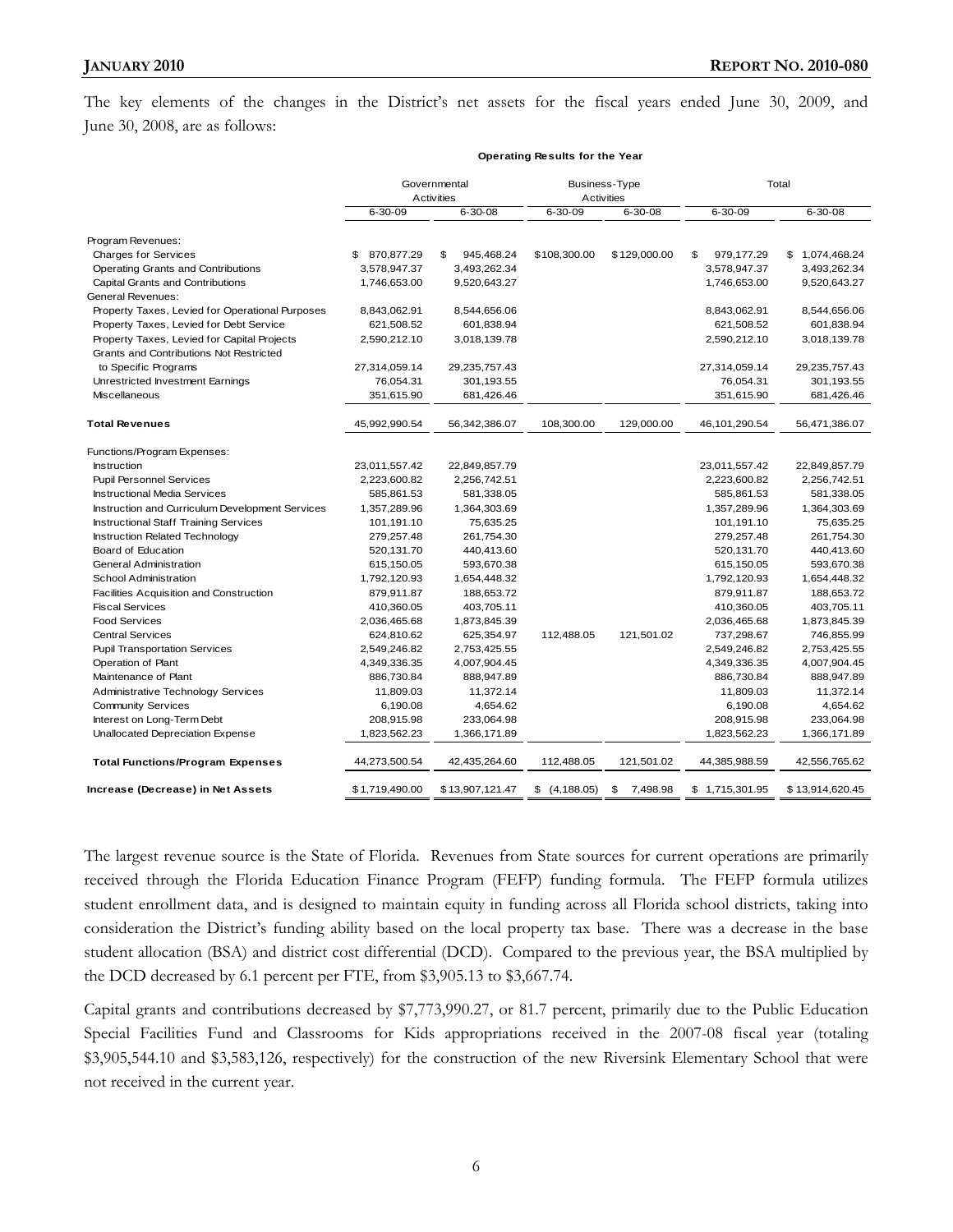Net assets of the business-type activities are for the Small School District Council Consortium and total \$23,761.80 at June 30, 2009, representing a decrease of \$4,188.05 from the previous year. The decrease in net assets for the business-type activities resulted primarily from a decrease in participating school districts and a decrease in the annual amount charged for services.

## **FINANCIAL ANALYSIS OF THE DISTRICT'S FUNDS**

#### **Major Governmental Funds**

The General Fund is the chief operating fund of the District. For the current fiscal year, approximately 79 percent of the revenues and 77 percent of the expenditures of the governmental funds were accounted for in the General Fund. The unreserved fund balance of the General Fund is an important indicator of the District's financial condition. The District attempts to maintain an unreserved fund balance of at least 5 percent of General Fund revenues. At the end of the current fiscal year, unreserved fund balance is \$3,170,900.60, or 8.8 percent of General Fund revenues totaling \$36,172,686.31. The unreserved fund balance decreased by \$414,690.10, while the total fund balance decreased by \$366,901.58 during the fiscal year. While expenditures were consistent with last year, State revenues declined \$2,078,577.77 largely related to FEFP. This decline in State revenues was only partially offset by modest increases in Federal and local funding.

The Special Revenue – ARRA Economic Stimulus Fund is used to account for certain Federal grant program resources related to the American Recovery and Reinvestment Act (ARRA). Because revenue is recognized to the extent that eligible expenditures have been incurred for these Federal grant program resources, the fund does not maintain a fund balance.

The Debt Service – Other Fund, established to account for repayments to the Florida Special Facilities Trust Fund, does not have a fund balance because transfers from capital outlay funds accounted for in this fund are due to the Florida Department of Education, as of June 30, 2009.

The Capital Projects – Local Capital Improvement Fund and the Capital Projects – Other Fund have total fund balances of \$990,957.93 and \$1,278,954.22, respectively. Fund balances for these funds are restricted for the acquisition, construction, and maintenance of capital assets. The fund balance in the Capital Projects – Local Capital Improvement Fund increased primarily because the District had only operating transfers out to the Debt Service – Other Fund for repayments to the Florida Special Facilities Trust Fund. The rate of fund balance increase slowed from \$763,341.90 in the prior year to \$227,616.03 in the current year, primarily because of a decrease in property tax revenues caused by a decline in the millage rate of 0.25 mills. In addition, the fund balance of the Capital Projects – Other Fund decreased due to higher expenditures for the new Riversink Elementary School.

#### **Proprietary Funds**

The Small School District Council Consortium Enterprise Fund reported unrestricted net assets totaling \$23,761.80, at June 30, 2009, representing a 15 percent decrease from the previous year. This decrease occurred primarily because of decreased receipts from participating school districts.

#### **GENERAL FUND BUDGETARY HIGHLIGHTS**

During the course of the 2008-09 fiscal year, the District amended its General Fund budget several times, which resulted in a decrease in total budgeted revenues of \$180,674.34, and an increase in final appropriations of \$367,810.72 from the original budgeted amounts. Budget revisions were due primarily to changes in estimated State funding levels and corresponding adjustments to planned expenditures to ensure maintenance of an adequate fund balance.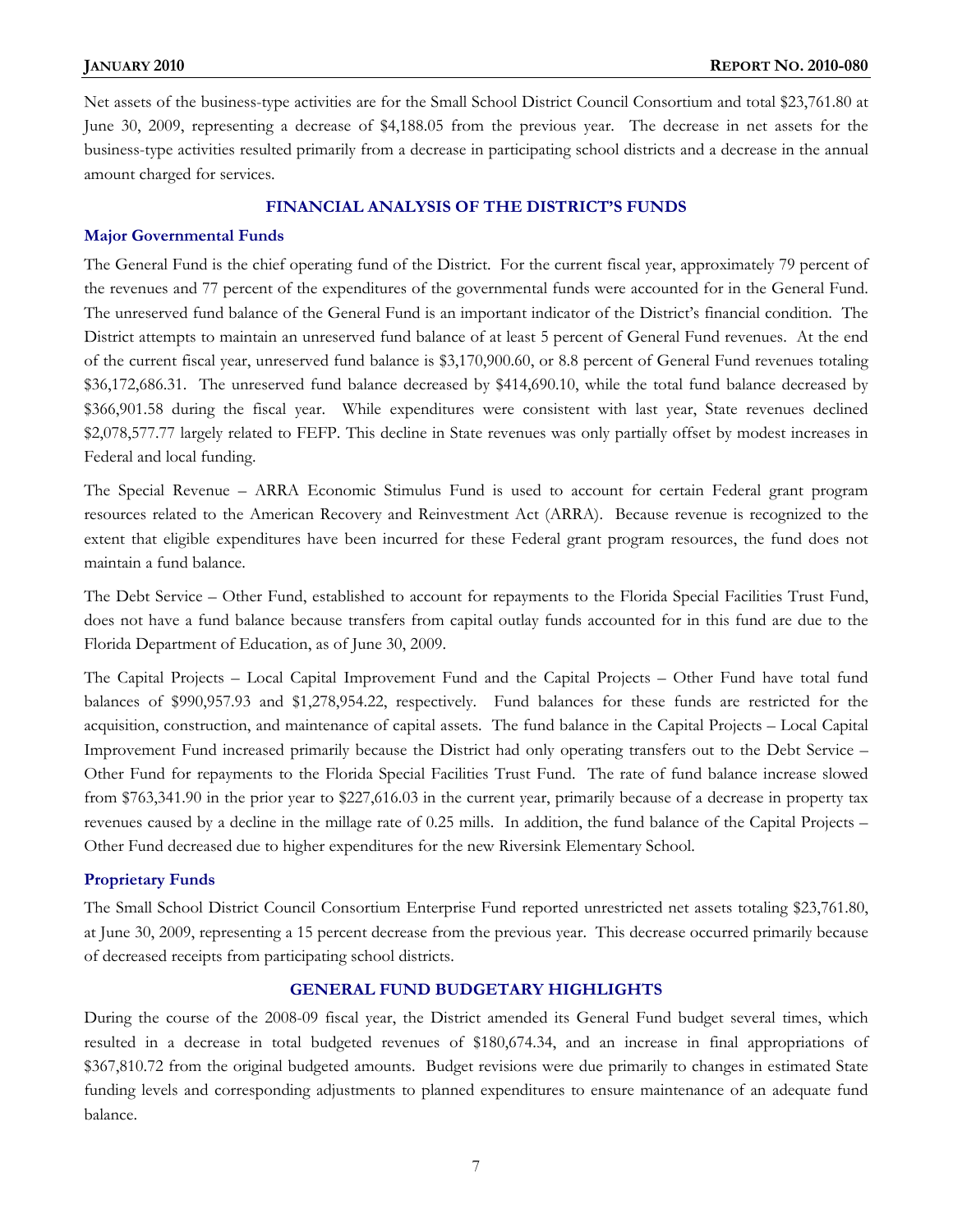Actual revenues were in line with the final budgeted amounts, while actual expenditures were \$2,579,589.23, or 6.6 percent, less than final budget amounts mainly because instructional and pupil transportation services were less than planned. The actual ending fund balance exceeded the estimated fund balance contained in the final amended budget by \$2,591,872.80.

#### **CAPITAL ASSETS AND LONG-TERM DEBT**

#### **Capital Assets**

The District's investment in capital assets for its governmental activities as of June 30, 2009, amounts to \$78,972,736.80 (net of accumulated depreciation). This investment in capital assets includes land; land improvements; improvements other than buildings; buildings and fixed equipment; furniture, fixtures, and equipment; motor vehicles; audio visual materials; and computer software.

In May 2007, the District began construction on a new 655-student station elementary school. The school, named Riversink Elementary, was completed and opened to students in August 2008.

Additional information on the District's capital assets can be found in Note 4 to the financial statements.

#### **Long-Term Debt**

At June 30, 2009, the District has total long-term debt outstanding of \$4,365,000, which is comprised of bonds payable. During the year, the retirement of debt amounted to \$570,000.

Additional information on the District's long-term debt can be found in Notes 5 through 7 to the financial statements.

#### **OTHER MATTERS OF SIGNIFICANCE**

During the 2008-09 fiscal year, in reaction to declining economic conditions in Florida, the State Legislature convened to reduce the overall funding of the FEFP and related State programs. Overall, the District's funding per student decreased by \$135.64, or 2 percent, to \$6,642.91.

#### **REQUESTS FOR INFORMATION**

Questions concerning information provided in the MD&A, and financial statements and notes thereto, or requests for additional financial information should be addressed to the Chief Financial Officer, Wakulla County District School Board, Post Office Box 100, Crawfordville, FL 32326.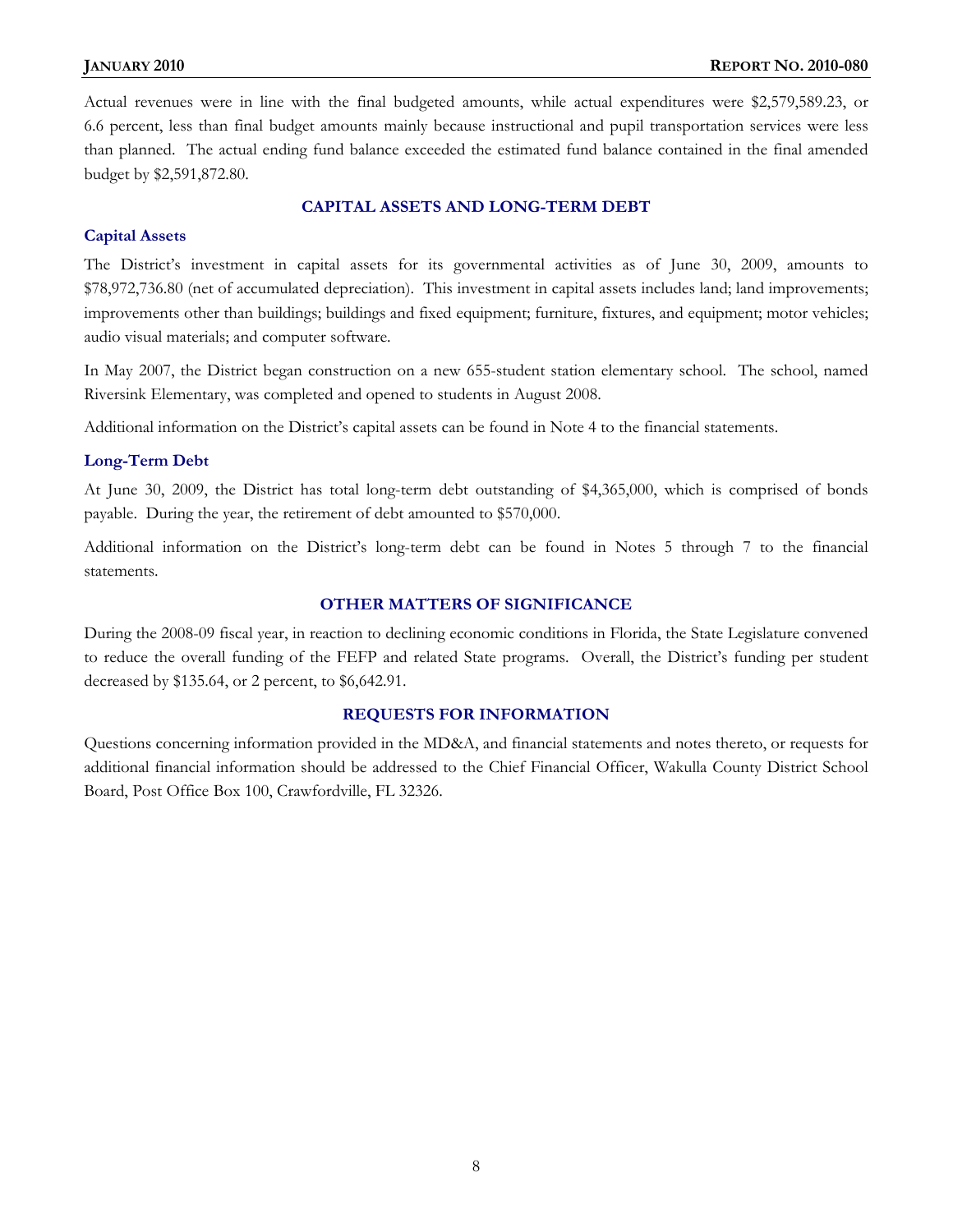## **BASIC FINANCIAL STATEMENTS**

#### *STATEMENT OF NET ASSETS June 30, 2009 WAKULLA COUNTY DISTRICT SCHOOL BOARD*

|                                                                                                                                                                                             |                                                                                  | <b>Primary Government</b>          |                                                                                  | Component               |
|---------------------------------------------------------------------------------------------------------------------------------------------------------------------------------------------|----------------------------------------------------------------------------------|------------------------------------|----------------------------------------------------------------------------------|-------------------------|
|                                                                                                                                                                                             | Governmental<br>Activities                                                       | <b>Business-Type</b><br>Activities | Total                                                                            | Unit                    |
| <b>ASSETS</b>                                                                                                                                                                               |                                                                                  |                                    |                                                                                  |                         |
| Cash and Cash Equivalents<br>Investments<br><b>Accounts Receivable</b>                                                                                                                      | \$<br>6,895,453.72<br>135,695.73<br>807.44                                       | \$<br>23,761.80                    | \$<br>6,919,215.52<br>135,695.73<br>807.44                                       | \$<br>117,113.00        |
| Due from Other Agencies<br>Inventories                                                                                                                                                      | 559,794.45<br>256,855.63                                                         |                                    | 559,794.45<br>256,855.63                                                         | 38,554.00               |
| Prepaid Items<br>Capital Assets:                                                                                                                                                            |                                                                                  |                                    |                                                                                  | 2,263.00                |
| Nondepreciable Capital Assets<br>Depreciable Capital Assets, Net                                                                                                                            | 3,508,173.43<br>75,464,563.37                                                    |                                    | 3,508,173.43<br>75,464,563.37                                                    | 468,661.00              |
| <b>TOTAL ASSETS</b>                                                                                                                                                                         | \$<br>86, 821, 343. 77                                                           | \$<br>23,761.80                    | \$<br>86, 845, 105.57                                                            | \$<br>626,591.00        |
| <b>LIABILITIES</b>                                                                                                                                                                          |                                                                                  |                                    |                                                                                  |                         |
| Salaries and Benefits Payable<br>Payroll Deductions and Withholdings<br>Accounts Payable<br>Due to Other Agencies<br>Deferred Revenue<br>Accrued Interest Payable<br>Long-Term Liabilities: | \$<br>2,613.60<br>7,099.60<br>87,677.30<br>774,904.04<br>243,863.50<br>35,809.27 | \$                                 | \$<br>2,613.60<br>7,099.60<br>87,677.30<br>774,904.04<br>243,863.50<br>35,809.27 | \$<br>33,351.00         |
| Portion Due Within One Year<br>Portion Due After One Year                                                                                                                                   | 2,278,128.03<br>7,660,162.55                                                     |                                    | 2,278,128.03<br>7,660,162.55                                                     | 15.952.00<br>189,657.00 |
| <b>Total Liabilities</b>                                                                                                                                                                    | 11,090,257.89                                                                    |                                    | 11,090,257.89                                                                    | 238,960.00              |
| <b>NET ASSETS</b>                                                                                                                                                                           |                                                                                  |                                    |                                                                                  |                         |
| Invested in Capital Assets, Net of Related Debt<br>Restricted for:                                                                                                                          | 72,358,953.80                                                                    |                                    | 72,358,953.80                                                                    | 263,052.00              |
| <b>State Categorical Programs</b><br>Debt Service<br><b>Capital Projects</b>                                                                                                                | 733,763.99<br>45,086.55<br>2,270,096.78                                          |                                    | 733,763.99<br>45,086.55<br>2,270,096.78                                          |                         |
| Unrestricted                                                                                                                                                                                | 323, 184.76                                                                      | 23,761.80                          | 346,946.56                                                                       | 124,579.00              |
| <b>Total Net Assets</b>                                                                                                                                                                     | 75,731,085.88                                                                    | 23,761.80                          | 75,754,847.68                                                                    | 387,631.00              |
| TOTAL LIABILITIES AND NET ASSETS                                                                                                                                                            | \$<br>86,821,343.77                                                              | \$<br>23,761.80                    | \$<br>86, 845, 105.57                                                            | \$<br>626,591.00        |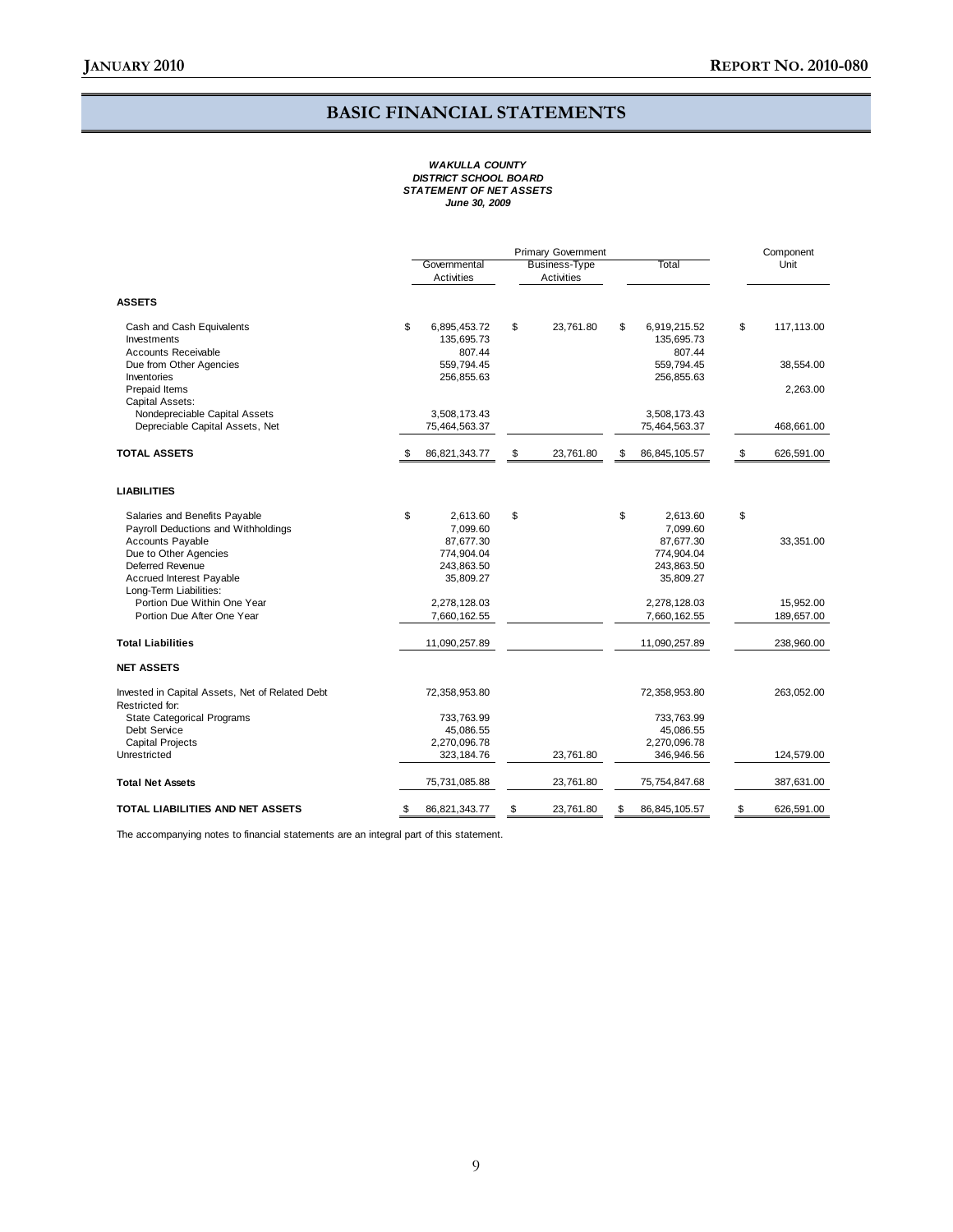#### *WAKULLA COUNTY DISTRICT SCHOOL BOARD STATEMENT OF ACTIVITIES For the Fiscal Year Ended June 30, 2009*

|                                                                                                                                                                                                                                                                                               |    | Expenses                                                                                |    | Program Revenues           |    |                                          |    |                                        |
|-----------------------------------------------------------------------------------------------------------------------------------------------------------------------------------------------------------------------------------------------------------------------------------------------|----|-----------------------------------------------------------------------------------------|----|----------------------------|----|------------------------------------------|----|----------------------------------------|
|                                                                                                                                                                                                                                                                                               |    |                                                                                         |    | Charges<br>for<br>Services |    | Operating<br>Grants and<br>Contributions |    | Capital<br>Grants and<br>Contributions |
| <b>Functions/Programs</b>                                                                                                                                                                                                                                                                     |    |                                                                                         |    |                            |    |                                          |    |                                        |
| <b>Primary Government</b>                                                                                                                                                                                                                                                                     |    |                                                                                         |    |                            |    |                                          |    |                                        |
| <b>Governmental Activities:</b><br>Instruction<br><b>Pupil Personnel Services</b><br><b>Instructional Media Services</b><br>Instruction and Curriculum Development Services<br><b>Instructional Staff Training Services</b><br>Instruction Related Technology                                 | \$ | 23,011,557.42<br>2,223,600.82<br>585,861.53<br>1,357,289.96<br>101,191.10<br>279,257.48 | \$ | 24,036.81                  | \$ |                                          | \$ |                                        |
| Board of Education<br><b>General Administration</b><br>School Administration<br>Facilities Acquisition and Construction<br><b>Fiscal Services</b>                                                                                                                                             |    | 520,131.70<br>615,150.05<br>1,792,120.93<br>879,911.87<br>410,360.05                    |    |                            |    |                                          |    | 1,609,318.30                           |
| <b>Food Services</b><br><b>Central Services</b>                                                                                                                                                                                                                                               |    | 2,036,465.68<br>624,810.62                                                              |    | 846,840.48                 |    | 1, 161, 302. 37                          |    |                                        |
| <b>Pupil Transportation Services</b><br>Operation of Plant<br>Maintenance of Plant                                                                                                                                                                                                            |    | 2,549,246.82<br>4,349,336.35<br>886,730.84                                              |    |                            |    | 2,133,562.00<br>284,083.00               |    |                                        |
| <b>Administrative Technology Services</b><br><b>Community Services</b>                                                                                                                                                                                                                        |    | 11,809.03<br>6,190.08                                                                   |    |                            |    |                                          |    |                                        |
| Interest on Long-Term Debt<br><b>Unallocated Depreciation Expense</b>                                                                                                                                                                                                                         |    | 208,915.98<br>1,823,562.23                                                              |    |                            |    |                                          |    | 137,334.70                             |
| <b>Total Governmental Activities</b>                                                                                                                                                                                                                                                          |    | 44,273,500.54                                                                           |    | 870,877.29                 |    | 3,578,947.37                             |    | 1,746,653.00                           |
| <b>Business-Type Activities:</b>                                                                                                                                                                                                                                                              |    |                                                                                         |    |                            |    |                                          |    |                                        |
| Small School District Council Consortium                                                                                                                                                                                                                                                      |    | 112,488.05                                                                              |    | 108,300.00                 |    |                                          |    |                                        |
| <b>Total Primary Government</b>                                                                                                                                                                                                                                                               | S  | 44,385,988.59                                                                           | \$ | 979,177.29                 | \$ | 3,578,947.37                             | \$ | 1,746,653.00                           |
| <b>Component Unit</b>                                                                                                                                                                                                                                                                         |    |                                                                                         |    |                            |    |                                          |    |                                        |
| Wakulla's Charter School of Arts, Science and Technology, Inc.                                                                                                                                                                                                                                | \$ | 924,723.00                                                                              | \$ | 12,181.00                  | \$ | 224,033.00                               | \$ | 64,633.00                              |
| General Revenues:<br>Taxes:<br>Property Taxes, Levied for Operational Purposes<br>Property Taxes, Levied for Debt Service<br>Property Taxes, Levied for Capital Projects<br>Grants and Contributions Not Restricted to Specific Programs<br>Unrestricted Investment Earnings<br>Miscellaneous |    |                                                                                         |    |                            |    |                                          |    |                                        |
|                                                                                                                                                                                                                                                                                               |    | <b>Total General Revenues</b>                                                           |    |                            |    |                                          |    |                                        |
|                                                                                                                                                                                                                                                                                               |    | <b>Change in Net Assets</b>                                                             |    |                            |    |                                          |    |                                        |
|                                                                                                                                                                                                                                                                                               |    | Net Assets - Beginning                                                                  |    |                            |    |                                          |    |                                        |
|                                                                                                                                                                                                                                                                                               |    | Net Assets - Ending                                                                     |    |                            |    |                                          |    |                                        |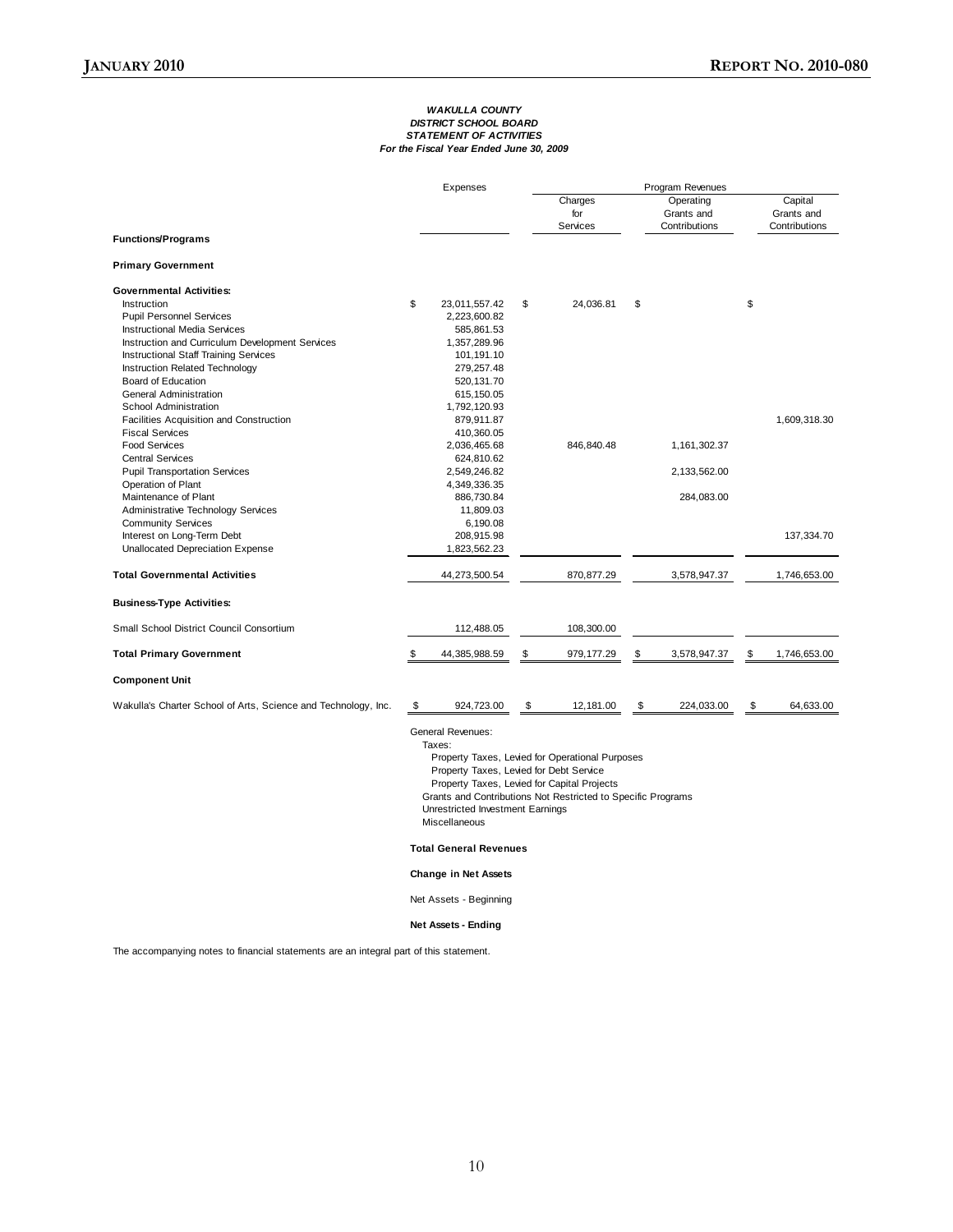|                             | Net (Expense) Revenue and Changes in Net Assets | Component                   |    |               |
|-----------------------------|-------------------------------------------------|-----------------------------|----|---------------|
| Governmental                | <b>Primary Government</b><br>Business-Type      | Total                       |    | Unit          |
| <b>Activities</b>           | Activities                                      |                             |    |               |
|                             |                                                 |                             |    |               |
|                             |                                                 |                             |    |               |
| \$<br>(22, 987, 520.61)     | \$                                              | \$<br>(22, 987, 520.61)     | \$ |               |
| (2,223,600.82)              |                                                 | (2,223,600.82)              |    |               |
| (585, 861.53)               |                                                 | (585, 861.53)               |    |               |
| (1,357,289.96)              |                                                 | (1,357,289.96)              |    |               |
| (101, 191.10)               |                                                 | (101, 191.10)               |    |               |
| (279, 257.48)               |                                                 | (279, 257.48)               |    |               |
| (520, 131.70)               |                                                 | (520, 131.70)               |    |               |
| (615, 150.05)               |                                                 | (615, 150.05)               |    |               |
| (1,792,120.93)              |                                                 | (1,792,120.93)              |    |               |
| 729,406.43<br>(410, 360.05) |                                                 | 729,406.43<br>(410, 360.05) |    |               |
| (28, 322.83)                |                                                 | (28, 322.83)                |    |               |
| (624, 810.62)               |                                                 | (624, 810.62)               |    |               |
| (415, 684.82)               |                                                 | (415,684.82)                |    |               |
| (4,349,336.35)              |                                                 | (4,349,336.35)              |    |               |
| (602, 647.84)               |                                                 | (602, 647.84)               |    |               |
| (11,809.03)                 |                                                 | (11, 809.03)                |    |               |
| (6, 190.08)                 |                                                 | (6, 190.08)                 |    |               |
| (71,581.28)                 |                                                 | (71, 581.28)                |    |               |
| (1,823,562.23)              |                                                 | (1,823,562.23)              |    |               |
| (38,077,022.88)             |                                                 | (38,077,022.88)             |    |               |
|                             |                                                 |                             |    |               |
|                             | (4, 188.05)                                     | (4, 188.05)                 |    |               |
| (38,077,022.88)             | (4, 188.05)                                     | (38,081,210.93)             |    |               |
|                             |                                                 |                             |    |               |
|                             |                                                 |                             |    | (623, 876.00) |
|                             |                                                 |                             |    |               |
| 8,843,062.91                |                                                 | 8,843,062.91                |    |               |
| 621,508.52                  |                                                 | 621,508.52                  |    |               |
| 2,590,212.10                |                                                 | 2,590,212.10                |    |               |
| 27,314,059.14               |                                                 | 27,314,059.14               |    | 679,512.00    |
| 76,054.31                   |                                                 | 76,054.31                   |    | 1,289.00      |
| 351,615.90                  |                                                 | 351,615.90                  |    |               |
| 39,796,512.88               |                                                 | 39,796,512.88               |    | 680,801.00    |
| 1,719,490.00                | (4, 188.05)                                     | 1,715,301.95                |    | 56,925.00     |
| 74,011,595.88               | 27,949.85                                       | 74,039,545.73               |    | 330,706.00    |
| \$<br>75,731,085.88         | \$<br>23,761.80                                 | \$<br>75,754,847.68         | \$ | 387,631.00    |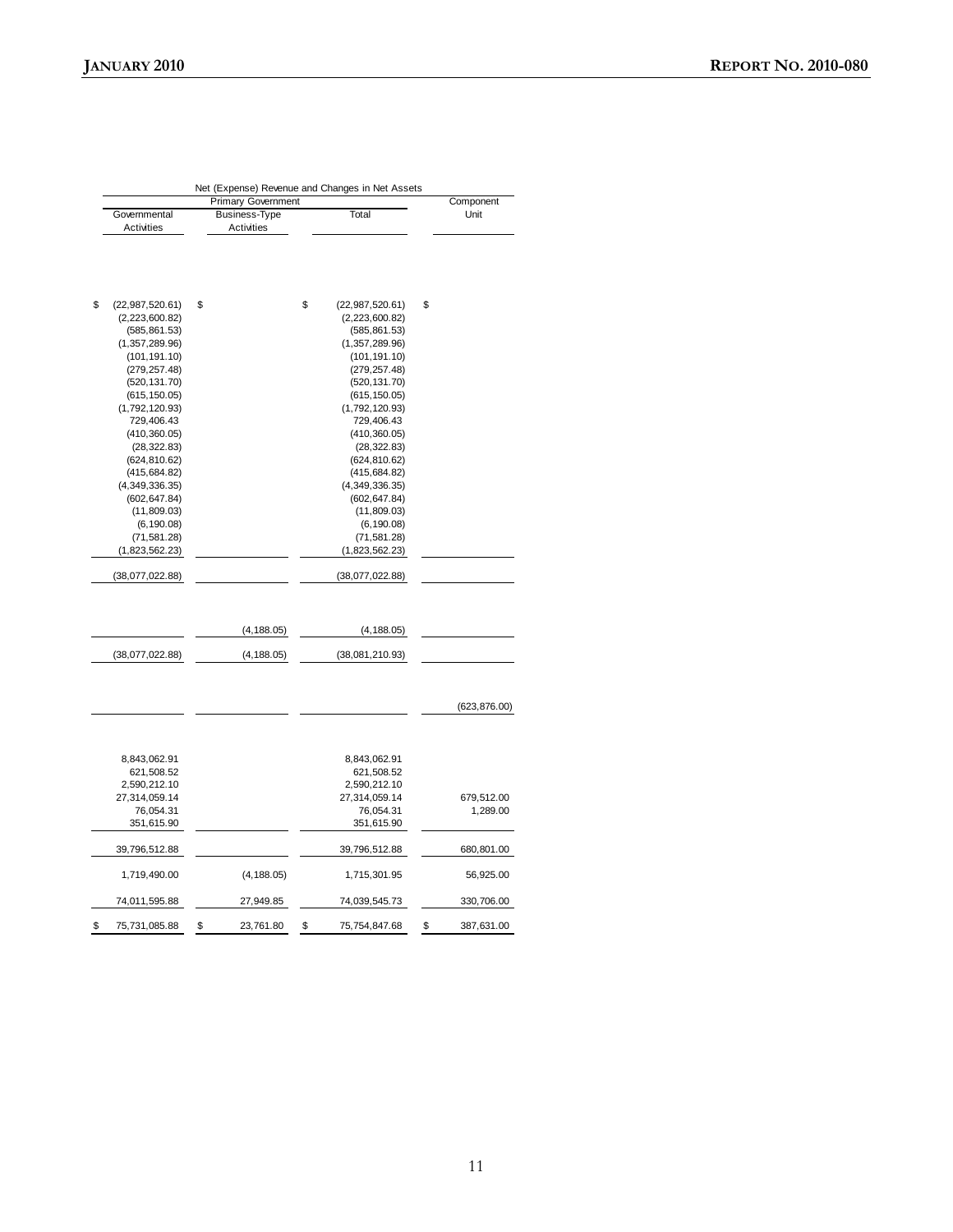#### *WAKULLA COUNTY DISTRICT SCHOOL BOARD BALANCE SHEET - GOVERNMENTAL FUNDS June 30, 2009*

|                                                                                                                                                                                           | General<br>Fund                                        | Special<br>Revenue -<br><b>ARRA Economic</b><br><b>Stimulus Fund</b> | Debt<br>Service -<br>Other<br>Fund |
|-------------------------------------------------------------------------------------------------------------------------------------------------------------------------------------------|--------------------------------------------------------|----------------------------------------------------------------------|------------------------------------|
| <b>ASSETS</b>                                                                                                                                                                             |                                                        |                                                                      |                                    |
| Cash and Cash Equivalents<br>Investments<br><b>Accounts Receivable</b><br>Due from Other Funds                                                                                            | \$<br>3,772,630.37<br>55,812.26<br>807.44<br>83,736.26 | \$                                                                   | \$<br>774,604.37                   |
| Due from Other Agencies<br>Inventories                                                                                                                                                    | 161,833.12<br>135,266.83                               | 1,990.66                                                             |                                    |
| <b>TOTAL ASSETS</b>                                                                                                                                                                       | \$<br>4,210,086.28                                     | \$<br>1,990.66                                                       | \$<br>774,604.37                   |
| <b>LIABILITIES AND FUND BALANCES</b>                                                                                                                                                      |                                                        |                                                                      |                                    |
| Liabilities:<br>Salaries and Benefits Payable<br>Payroll Deductions and Withholdings<br><b>Accounts Payable</b><br>Due to Other Funds<br>Due to Other Agencies<br><b>Deferred Revenue</b> | \$<br>2,613.60<br>7,019.58<br>73,517.05<br>259.00      | \$<br>1,990.66                                                       | \$<br>774,604.37                   |
| <b>Total Liabilities</b>                                                                                                                                                                  | 83,409.23                                              | 1,990.66                                                             | 774,604.37                         |
| Fund Balances:<br>Reserved for State Categorical Programs<br>Reserved for Encumbrances<br>Reserved for Inventories<br>Reserved for Debt Service<br>Unreserved, Reported in:               | 733,763.99<br>86,745.63<br>135,266.83                  |                                                                      |                                    |
| General Fund<br>Special Revenue Funds<br><b>Capital Projects Funds</b>                                                                                                                    | 3,170,900.60                                           |                                                                      |                                    |
| <b>Total Fund Balances</b>                                                                                                                                                                | 4,126,677.05                                           |                                                                      |                                    |
| TOTAL LIABILITIES AND FUND BALANCES                                                                                                                                                       | \$<br>4,210,086.28                                     | \$<br>1,990.66                                                       | \$<br>774,604.37                   |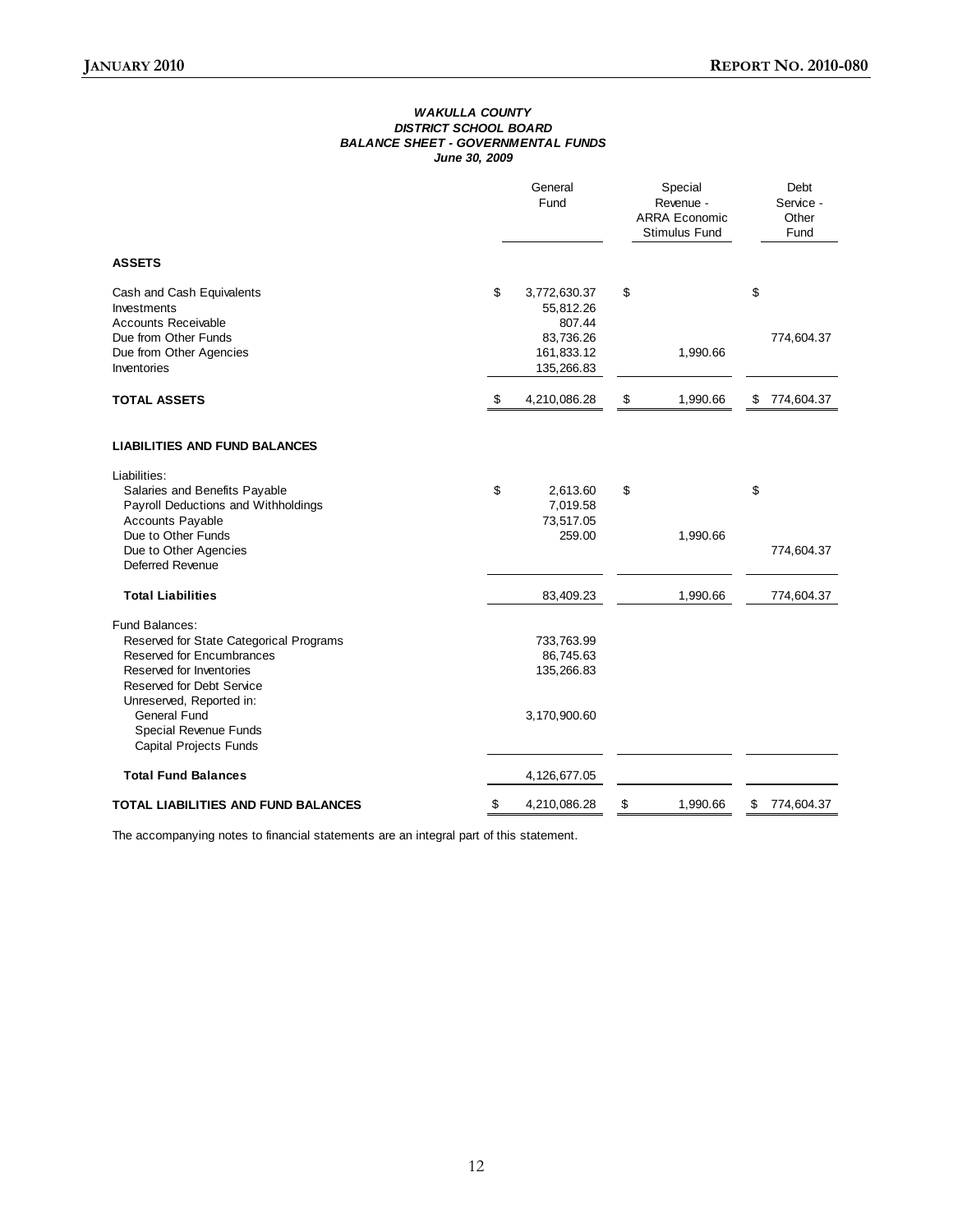| Capital<br>Projects -<br><b>Local Capital</b><br>Improvement Fund | Capital<br>Projects -<br>Other<br>Fund                  | Other<br>Governmental<br>Funds                            | Total<br>Governmental<br>Funds                                                       |
|-------------------------------------------------------------------|---------------------------------------------------------|-----------------------------------------------------------|--------------------------------------------------------------------------------------|
| \$<br>1,688,054.92<br>6,185.98                                    | \$<br>1,210,321.58<br>21,562.60<br>259.00<br>290,933.54 | \$<br>224,446.85<br>52,134.89<br>105,037.13<br>121,588.80 | \$<br>6,895,453.72<br>135,695.73<br>807.44<br>858,599.63<br>559,794.45<br>256,855.63 |
| \$<br>1,694,240.90                                                | \$<br>1,523,076.72                                      | \$<br>503,207.67                                          | \$<br>8,707,206.60                                                                   |
| \$<br>703,282.97                                                  | \$<br>259.00<br>243,863.50                              | \$<br>80.02<br>14,160.25<br>153,067.00<br>40.67           | \$<br>2,613.60<br>7,099.60<br>87,677.30<br>858,599.63<br>774,904.04<br>243,863.50    |
| 703,282.97                                                        | 244, 122.50                                             | 167,347.94                                                | 1,974,757.67                                                                         |
|                                                                   |                                                         | 510.00<br>45,086.55<br>290,078.55                         | 733,763.99<br>87,255.63<br>135,266.83<br>45,086.55<br>3,170,900.60<br>290,078.55     |
| 990,957.93                                                        | 1,278,954.22                                            | 184.63                                                    | 2,270,096.78                                                                         |
| 990,957.93                                                        | 1,278,954.22                                            | 335,859.73                                                | 6,732,448.93                                                                         |
| \$<br>1,694,240.90                                                | \$<br>1,523,076.72                                      | \$<br>503,207.67                                          | \$<br>8,707,206.60                                                                   |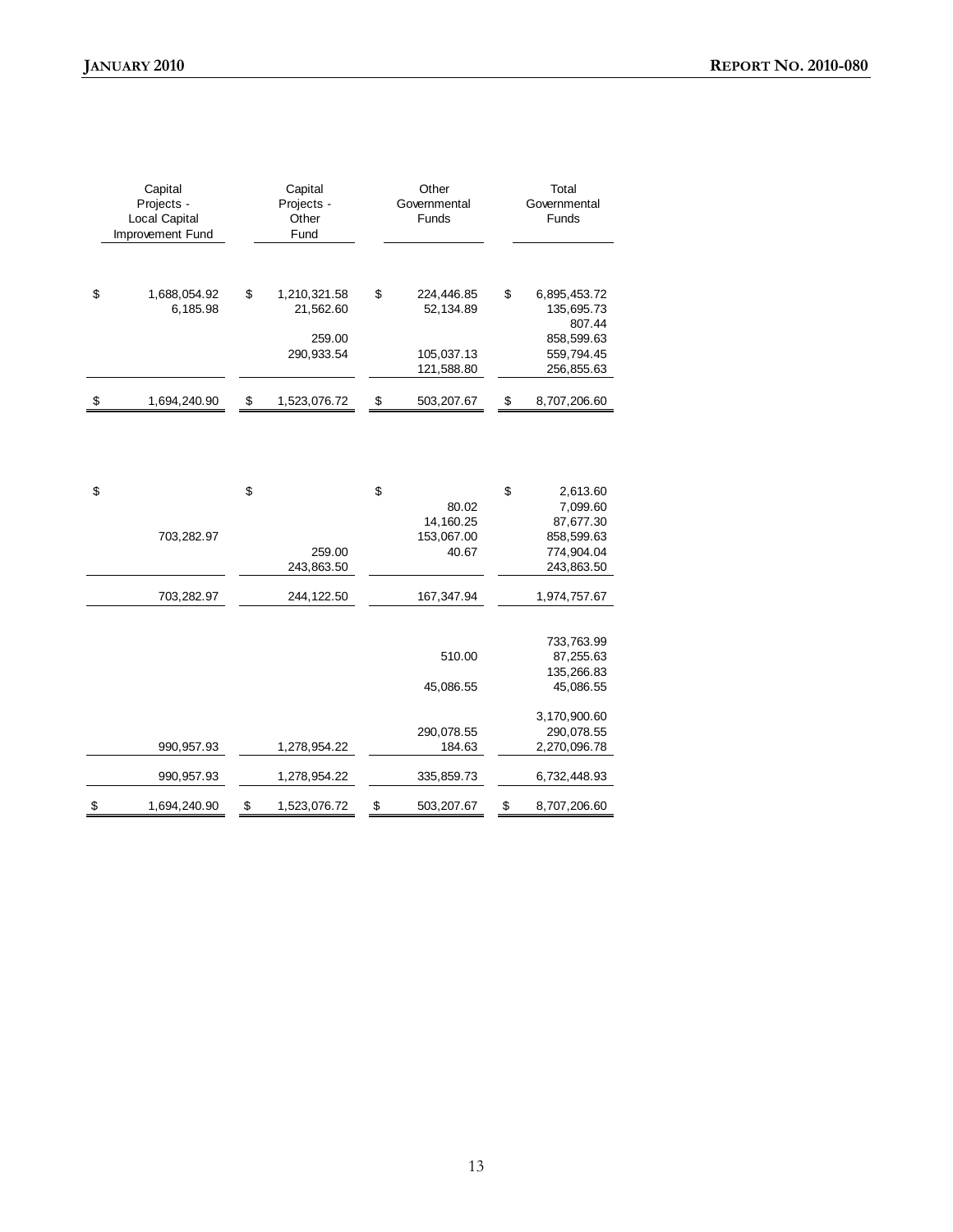#### *JUNE 30, 2009 DISTRICT SCHOOL BOARD WAKULLA COUNTY RECONCILIATION OF THE GOVERNMENTAL FUNDS BALANCE SHEET TO THE STATEMENT OF NET ASSETS*

| Total Fund Balances - Governmental Funds                                                                                                                                                        |                                                              | \$<br>6,732,448.93 |
|-------------------------------------------------------------------------------------------------------------------------------------------------------------------------------------------------|--------------------------------------------------------------|--------------------|
| Amounts reported for governmental activities in the statement of net assets are different because:                                                                                              |                                                              |                    |
| Capital assets, net of accumulated depreciation, used in governmental activities are not<br>financial resources and, therefore, are not reported as assets in the governmental funds.           |                                                              | 78,972,736.80      |
| Interest on long-term debt is accrued as a liability in the government-wide statements, but is<br>not recognized in the governmental funds until due.                                           | (35,809.27)                                                  |                    |
| Long-term liabilities are not due and payable in the current period and, therefore, are not<br>reported as liabilities in the governmental funds. Long-term liabilities at year-end consist of: |                                                              |                    |
| <b>Bonds Payable</b><br>Special Public Education Capital Outlay Advance Payable<br><b>Compensated Absences Payable</b><br><b>Other Postemployment Benefits Payable</b>                          | \$4,365,000.00<br>2,248,783.00<br>2,514,827.58<br>809,680.00 | (9,938,290.58)     |
| Total Net Assets - Governmental Activities                                                                                                                                                      | 75,731,085.88                                                |                    |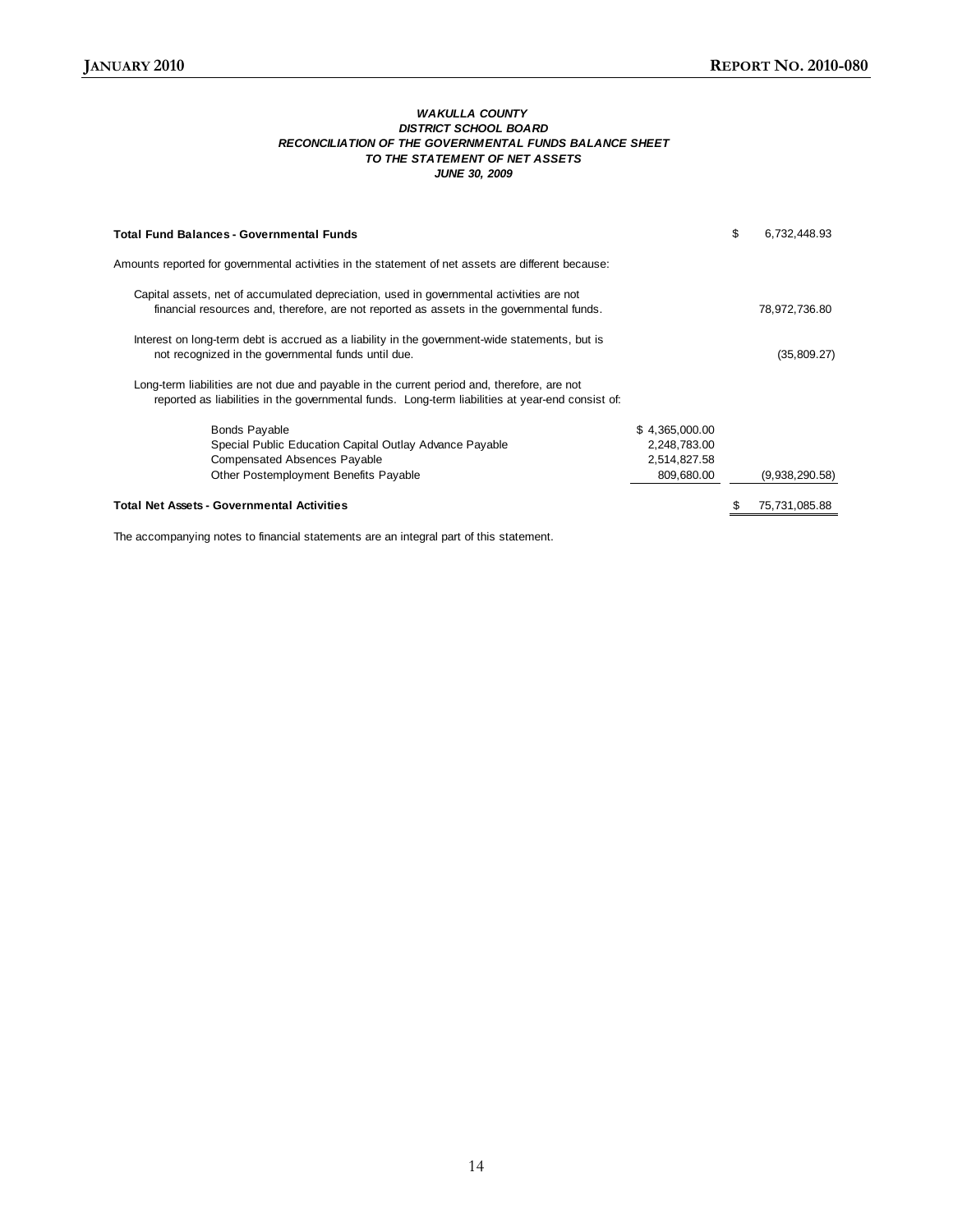## **THIS PAGE INTENTIONALLY LEFT BLANK.**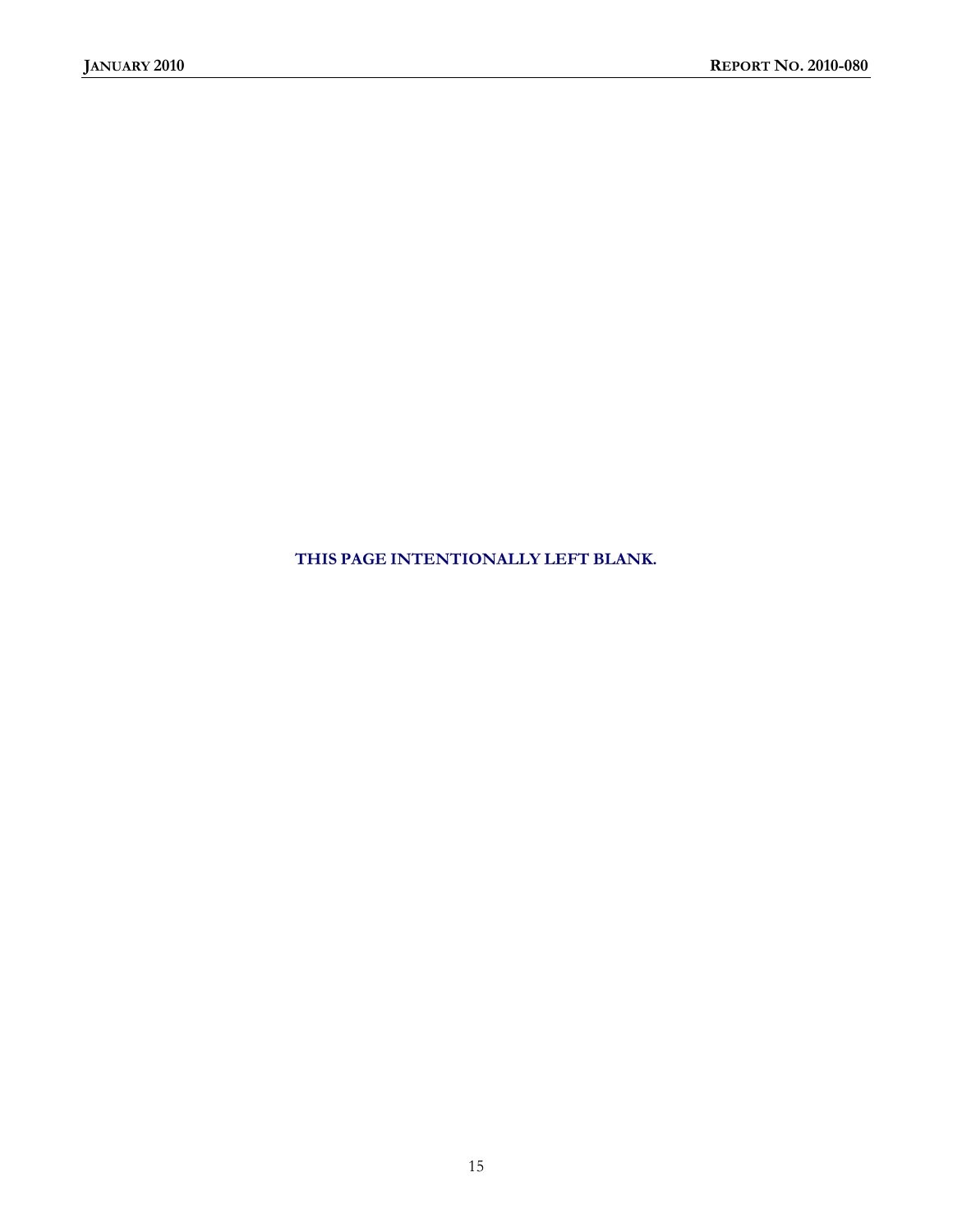#### *For the Fiscal Year Ended June 30, 2009 WAKULLA COUNTY DISTRICT SCHOOL BOARD STATEMENT OF REVENUES, EXPENDITURES, AND CHANGES IN FUND BALANCES - GOVERNMENTAL FUNDS*

|                                                          |    | General<br>Fund |    | Special<br>Revenue -<br><b>ARRA Economic</b><br>Stimulus Fund | Debt<br>Service -<br>Other<br>Fund |
|----------------------------------------------------------|----|-----------------|----|---------------------------------------------------------------|------------------------------------|
| <b>Revenues</b>                                          |    |                 |    |                                                               |                                    |
| Intergovernmental:                                       |    |                 |    |                                                               |                                    |
| <b>Federal Direct</b>                                    | \$ | 74,906.96       | \$ |                                                               | \$                                 |
| Federal Through State and Local                          |    | 636,085.81      |    | 1,990.66                                                      |                                    |
| State                                                    |    | 26, 252, 772.88 |    |                                                               |                                    |
| Local:                                                   |    |                 |    |                                                               |                                    |
| <b>Property Taxes</b>                                    |    | 8,843,062.91    |    |                                                               |                                    |
| <b>Impact Fees</b>                                       |    |                 |    |                                                               |                                    |
| Charges for Services - Food Service                      |    |                 |    |                                                               |                                    |
| Miscellaneous                                            |    | 365,857.75      |    |                                                               |                                    |
| <b>Total Revenues</b>                                    |    | 36,172,686.31   |    | 1,990.66                                                      |                                    |
| <b>Expenditures</b>                                      |    |                 |    |                                                               |                                    |
|                                                          |    |                 |    |                                                               |                                    |
| Current - Education:                                     |    |                 |    |                                                               |                                    |
| Instruction                                              |    | 20,977,024.70   |    |                                                               |                                    |
| <b>Pupil Personnel Services</b>                          |    | 1,943,650.25    |    | 1,990.66                                                      |                                    |
| <b>Instructional Media Services</b>                      |    | 567,136.37      |    |                                                               |                                    |
| Instruction and Curriculum Development Services          |    | 1,155,220.99    |    |                                                               |                                    |
| <b>Instructional Staff Training Services</b>             |    | 52,659.21       |    |                                                               |                                    |
| <b>Instruction Related Technology</b>                    |    | 267,661.15      |    |                                                               |                                    |
| <b>Board of Education</b>                                |    | 515,935.70      |    |                                                               |                                    |
| General Administration                                   |    | 536,692.95      |    |                                                               |                                    |
| School Administration                                    |    | 1,828,746.14    |    |                                                               |                                    |
| <b>Facilities Acquisition and Construction</b>           |    | 96,661.32       |    |                                                               |                                    |
| <b>Fiscal Services</b>                                   |    | 404,209.46      |    |                                                               |                                    |
| <b>Food Services</b>                                     |    | 25,913.03       |    |                                                               |                                    |
| <b>Central Services</b>                                  |    | 603,665.55      |    |                                                               |                                    |
| <b>Pupil Transportation Services</b>                     |    | 2,404,964.80    |    |                                                               |                                    |
| Operation of Plant                                       |    | 4,273,318.51    |    |                                                               |                                    |
| Maintenance of Plant                                     |    | 876,923.68      |    |                                                               |                                    |
| <b>Administrative Technology Services</b>                |    | 11,276.22       |    |                                                               |                                    |
| <b>Community Services</b>                                |    | 6,018.08        |    |                                                               |                                    |
| <b>Fixed Capital Outlay:</b>                             |    |                 |    |                                                               |                                    |
| <b>Facilities Acquisition and Construction</b>           |    |                 |    |                                                               |                                    |
| <b>Other Capital Outlay</b>                              |    | 235,926.70      |    |                                                               |                                    |
| Debt Service:                                            |    |                 |    |                                                               |                                    |
| Principal                                                |    |                 |    |                                                               | 3,463,511.05                       |
| Interest and Fiscal Charges                              |    |                 |    |                                                               |                                    |
| <b>Total Expenditures</b>                                |    | 36,783,604.81   |    | 1,990.66                                                      | 3,463,511.05                       |
| <b>Excess (Deficiency) of Revenues Over Expenditures</b> |    | (610, 918.50)   |    |                                                               | (3,463,511.05)                     |
| Other Financing Sources (Uses)                           |    |                 |    |                                                               |                                    |
|                                                          |    |                 |    |                                                               |                                    |
| Transfers In                                             |    | 219,250.54      |    |                                                               | 3,463,511.05                       |
| <b>Insurance Loss Recoveries</b>                         |    | 14,619.86       |    |                                                               |                                    |
| Transfers Out                                            |    |                 |    |                                                               |                                    |
| <b>Total Other Financing Sources (Uses)</b>              |    | 233,870.40      |    |                                                               | 3,463,511.05                       |
| Net Change in Fund Balances                              |    | (377,048.10)    |    |                                                               |                                    |
| Fund Balances, Beginning                                 |    | 4,493,578.63    |    |                                                               |                                    |
| Increase to Inventory Reserve                            |    | 10,146.52       |    |                                                               |                                    |
|                                                          |    |                 |    |                                                               |                                    |
| <b>Fund Balances, Ending</b>                             | \$ | 4,126,677.05    | \$ | 0.00                                                          | \$<br>0.00                         |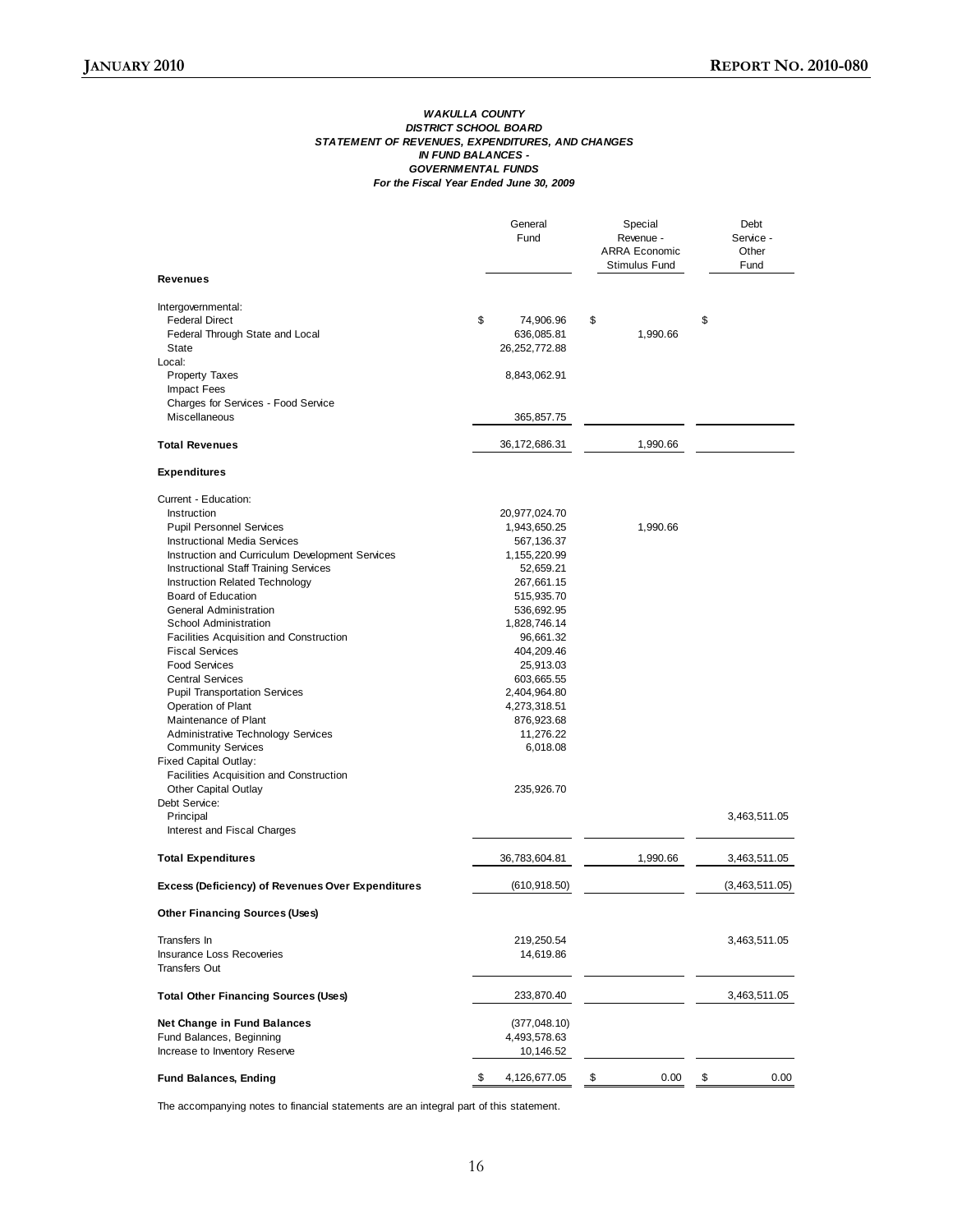| Capital<br>Projects -<br><b>Local Capital</b><br>Improvement Fund | Capital<br>Projects -<br>Other<br>Fund | Other<br>Governmental<br>Funds                                                                                                        | Total<br>Governmental<br>Funds                                                                                                                                                                                                                                      |
|-------------------------------------------------------------------|----------------------------------------|---------------------------------------------------------------------------------------------------------------------------------------|---------------------------------------------------------------------------------------------------------------------------------------------------------------------------------------------------------------------------------------------------------------------|
| \$                                                                | \$<br>332,245.85                       | \$<br>3,351,770.91<br>1,606,083.49                                                                                                    | \$<br>74,906.96<br>3,989,847.38<br>28, 191, 102. 22                                                                                                                                                                                                                 |
| 2,590,212.10                                                      | 56,491.00                              | 621,508.52<br>846,840.48                                                                                                              | 12,054,783.53<br>56,491.00<br>846,840.48                                                                                                                                                                                                                            |
| 29,985.12                                                         | 28,548.24                              | 10,986.38                                                                                                                             | 435, 377.49                                                                                                                                                                                                                                                         |
| 2,620,197.22                                                      | 417,285.09                             | 6,437,189.78                                                                                                                          | 45,649,349.06                                                                                                                                                                                                                                                       |
|                                                                   | 407,605.54                             | 1,559,286.99<br>231,682.06<br>166,517.81<br>47,093.89<br>4,320.86<br>73,229.43<br>374,364.98<br>1,979,237.81<br>6,957.22<br>14,556.39 | 22,536,311.69<br>2,177,322.97<br>567,136.37<br>1,321,738.80<br>99,753.10<br>271,982.01<br>515,935.70<br>609,922.38<br>1,828,746.14<br>878,631.84<br>404,209.46<br>2,005,150.84<br>610,622.77<br>2,419,521.19<br>4,273,318.51<br>876,923.68<br>11,276.22<br>6,018.08 |
| 154,823.20                                                        | 826,696.90<br>196,438.64               | 501,948.52<br>202,234.89                                                                                                              | 1,483,468.62<br>634,600.23                                                                                                                                                                                                                                          |
|                                                                   |                                        | 570,000.00                                                                                                                            | 4,033,511.05                                                                                                                                                                                                                                                        |
|                                                                   |                                        | 212,655.93                                                                                                                            | 212,655.93                                                                                                                                                                                                                                                          |
| 154,823.20                                                        | 1,430,741.08                           | 5,944,086.78                                                                                                                          | 47,778,757.58                                                                                                                                                                                                                                                       |
| 2,465,374.02                                                      | (1,013,455.99)                         | 493,103.00                                                                                                                            | (2, 129, 408.52)                                                                                                                                                                                                                                                    |
|                                                                   |                                        |                                                                                                                                       |                                                                                                                                                                                                                                                                     |

|                    |                    |                  |     | 3,682,761.59     |
|--------------------|--------------------|------------------|-----|------------------|
|                    |                    |                  |     | 14,619.86        |
| (2, 237, 757.99)   |                    | (1,445,003.60)   |     | (3,682,761.59)   |
|                    |                    |                  |     |                  |
| (2, 237, 757.99)   |                    | (1,445,003.60)   |     | 14,619.86        |
|                    |                    |                  |     |                  |
| 227,616.03         | (1,013,455.99)     | (951, 900.60)    |     | (2, 114, 788.66) |
| 763,341.90         | 2,292,410.21       | 1,287,760.33     |     | 8,837,091.07     |
|                    |                    |                  |     | 10,146.52        |
|                    |                    |                  |     |                  |
| \$<br>990, 957. 93 | \$<br>1,278,954.22 | \$<br>335,859.73 | \$. | 6,732,448.93     |
|                    |                    |                  |     |                  |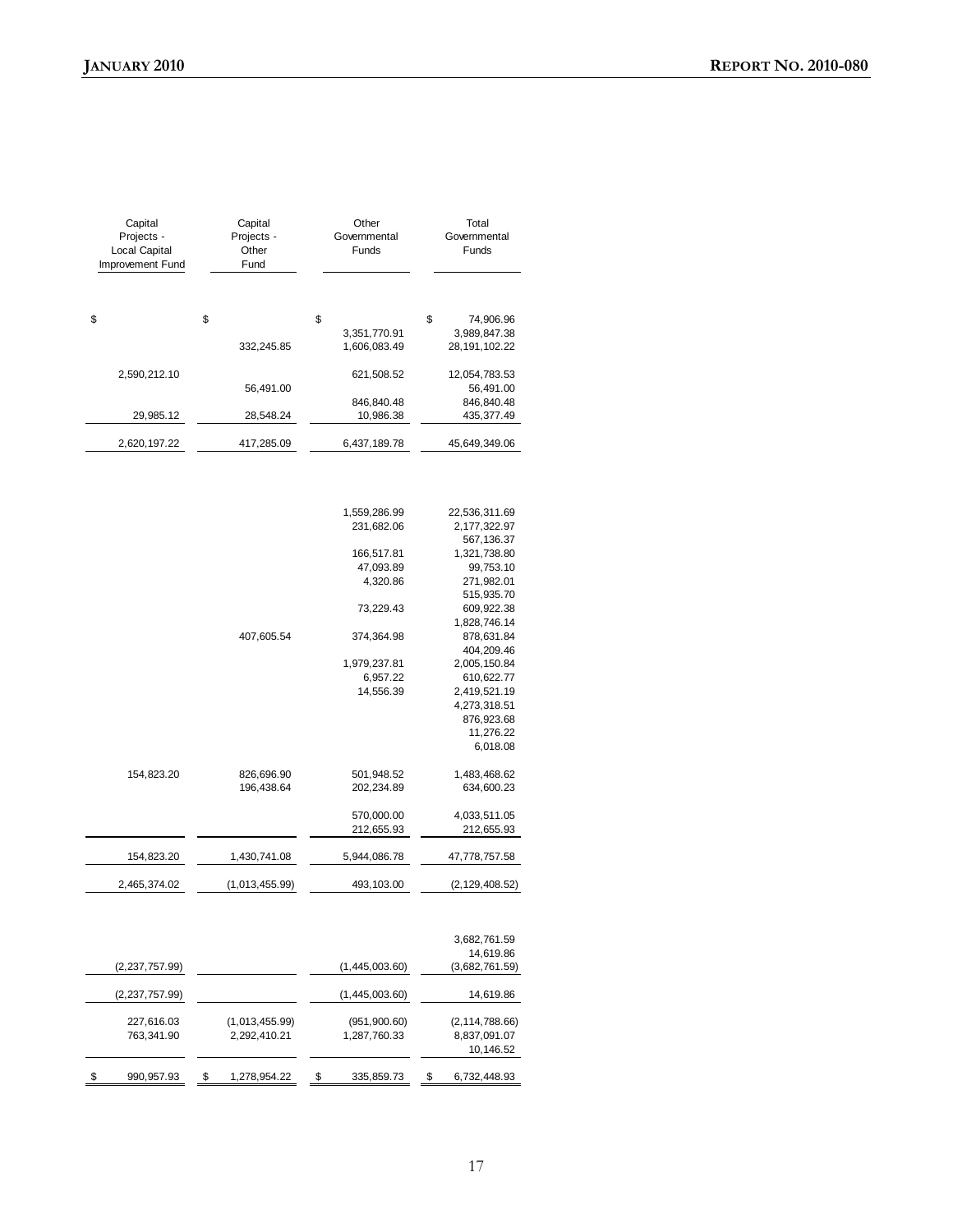#### *For the Fiscal Year Ended June 30, 2009 REVENUES, EXPENDITURES, AND CHANGES IN FUND BALANCES DISTRICT SCHOOL BOARD WAKULLA COUNTY RECONCILIATION OF THE GOVERNMENTAL FUNDS STATEMENT OF TO THE STATEMENT OF ACTIVITIES*

| Net Change in Fund Balances - Governmental Funds                                                                                                                                                                                                                                                                                                                | \$ | (2, 114, 788.66) |
|-----------------------------------------------------------------------------------------------------------------------------------------------------------------------------------------------------------------------------------------------------------------------------------------------------------------------------------------------------------------|----|------------------|
| Amounts reported for governmental activities in the statement of activities are different because:                                                                                                                                                                                                                                                              |    |                  |
| Capital outlays are reported in the governmental funds as expenditures. However, in the<br>statement of activities, the cost of those assets is allocated over their estimated useful lives<br>as depreciation expense. This is the amount of capital outlays in excess of depreciation<br>expense in the current period.                                       |    | 189,040.55       |
| Repayment of long-term debt is an expenditure in the governmental funds, but the repayment<br>reduces long-term liabilities in the statement of net assets. This is the amount by which the<br>repayment of bonds payable exceeded proceeds in the current period.                                                                                              |    | 570,000.00       |
| Repayment of long-term liabilities is an expenditure in the governmental funds, but the repayment<br>reduces long-term liabilities in the statement of net assets. This is the amount by which the<br>estimated Special Public Education Capital Outlay Advance Payable reported in the prior<br>year exceeded the required repayment.                          |    | 3,790,823.00     |
| Other postemployment benefits costs are recorded in the statement of activities under the full<br>accrual method, but in the governmental funds when due. This is the net increase in other<br>postemployment benefits liability for the current period.                                                                                                        |    | (809, 680.00)    |
| The purchases method of inventory accounting is used in the governmental funds for the<br>transportation inventories, while in the government-wide statements inventories are<br>accounted for on the consumption method.                                                                                                                                       |    | 10,146.52        |
| Accrued interest expense reported in the statement of activities does not require the use of<br>current financial resources and, therefore, is not reported as an expenditure in the<br>governmental funds. This is the reduction in accrued interest during the current period.                                                                                |    | 3,739.95         |
| In the statement of activities, the cost of compensated absences is measured by the amounts<br>earned during the year, while in the governmental funds expenditures are recognized based on<br>the amounts actually paid for compensated absences. This is the net amount of compensated<br>absences paid in excess of the amount earned in the current period. |    | 80,208.64        |
| <b>Change in Net Assets - Governmental Activities</b>                                                                                                                                                                                                                                                                                                           | S  | 1,719,490.00     |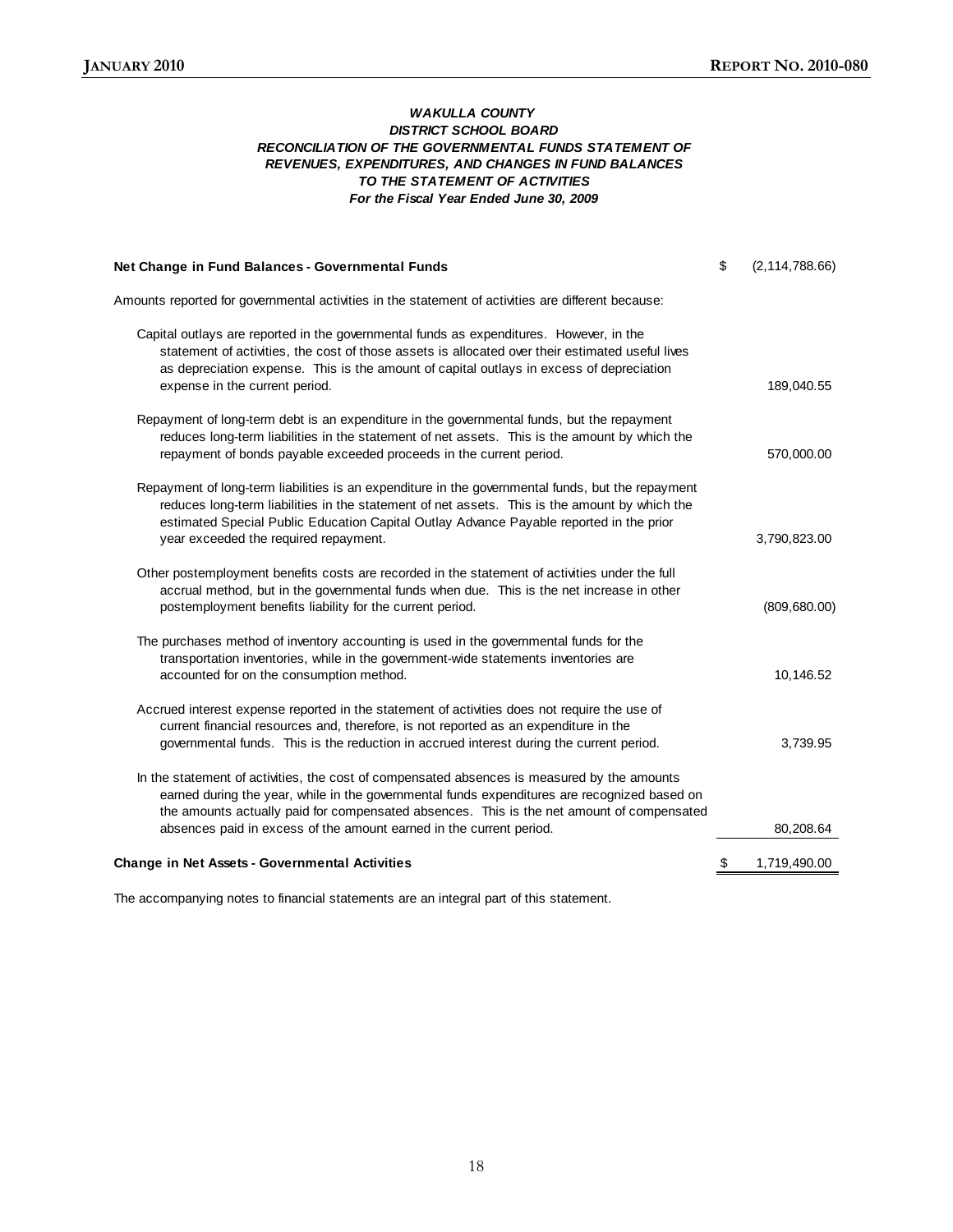#### *WAKULLA COUNTY STATEMENT OF NET ASSETS - PROPRIETARY FUND June 30, 2009 DISTRICT SCHOOL BOARD*

|                           | <b>Business-Type</b>    |  |  |
|---------------------------|-------------------------|--|--|
|                           | Activities -            |  |  |
|                           | Nonmajor                |  |  |
|                           | <b>Enterprise Fund</b>  |  |  |
|                           | Small School            |  |  |
|                           | <b>District Council</b> |  |  |
|                           | Consortium              |  |  |
|                           |                         |  |  |
| <b>ASSETS</b>             |                         |  |  |
| <b>Current Assets:</b>    |                         |  |  |
| Cash and Cash Equivalents | \$<br>23,761.80         |  |  |
|                           |                         |  |  |
| <b>NET ASSETS</b>         |                         |  |  |
| Unrestricted              | \$<br>23,761.80         |  |  |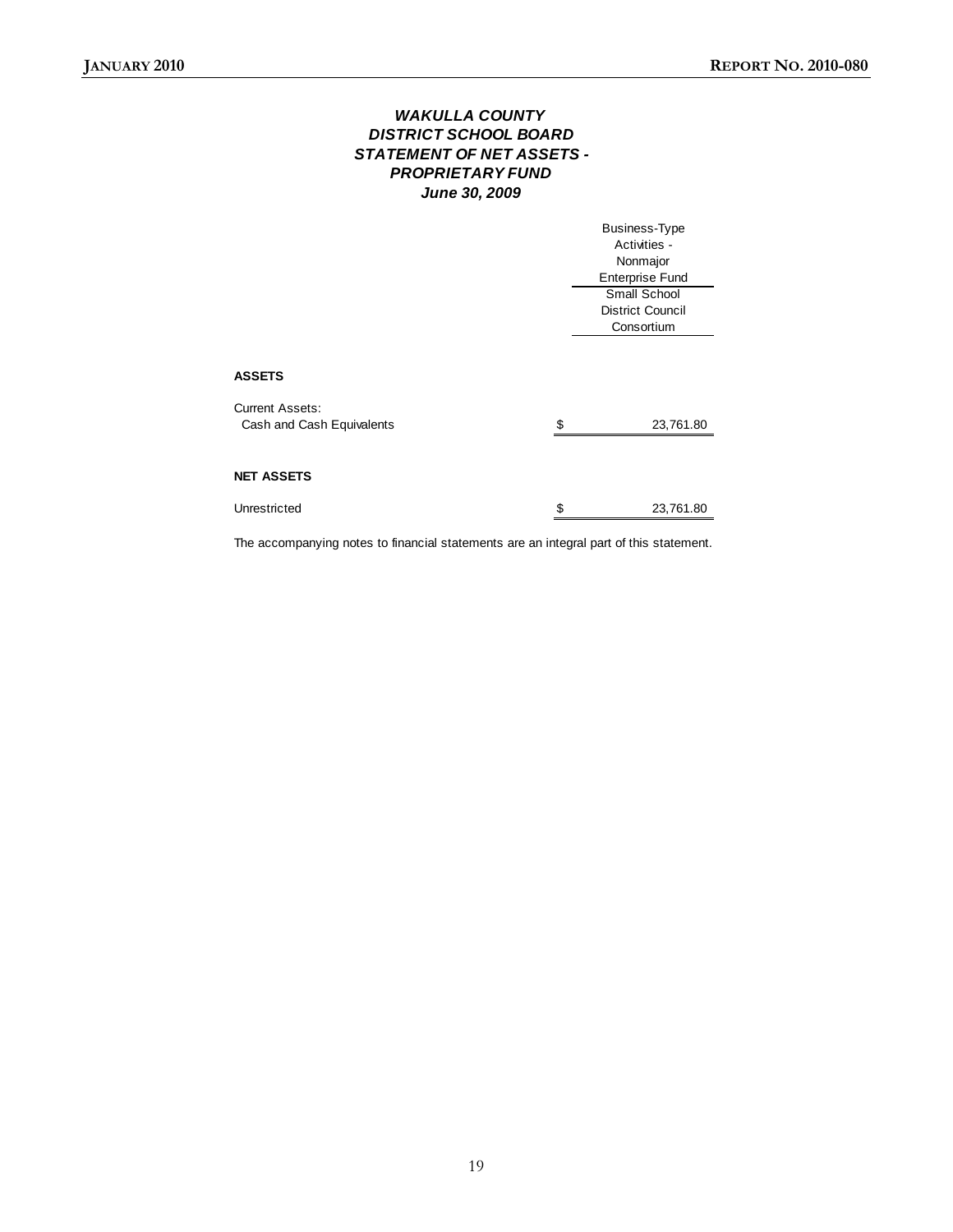## *WAKULLA COUNTY STATEMENT OF REVENUES, EXPENSES, AND CHANGES IN FUND NET ASSETS - PROPRIETARY FUND For the Fiscal Year Ended June 30, 2009 DISTRICT SCHOOL BOARD*

|                                     | <b>Business-Type</b>    |
|-------------------------------------|-------------------------|
|                                     | Activities -            |
|                                     | Nonmajor                |
|                                     | <b>Enterprise Fund</b>  |
|                                     | Small School            |
|                                     | <b>District Council</b> |
|                                     | Consortium              |
| <b>OPERATING REVENUES</b>           |                         |
| <b>Charges for Services</b>         | \$<br>108,300.00        |
| <b>OPERATING EXPENSES</b>           |                         |
| <b>Purchased Services</b>           | 112,488.05              |
| <b>Operating Loss</b>               | (4, 188.05)             |
| <b>Total Net Assets - Beginning</b> | 27,949.85               |
| <b>Total Net Assets - Ending</b>    | \$<br>23,761.80         |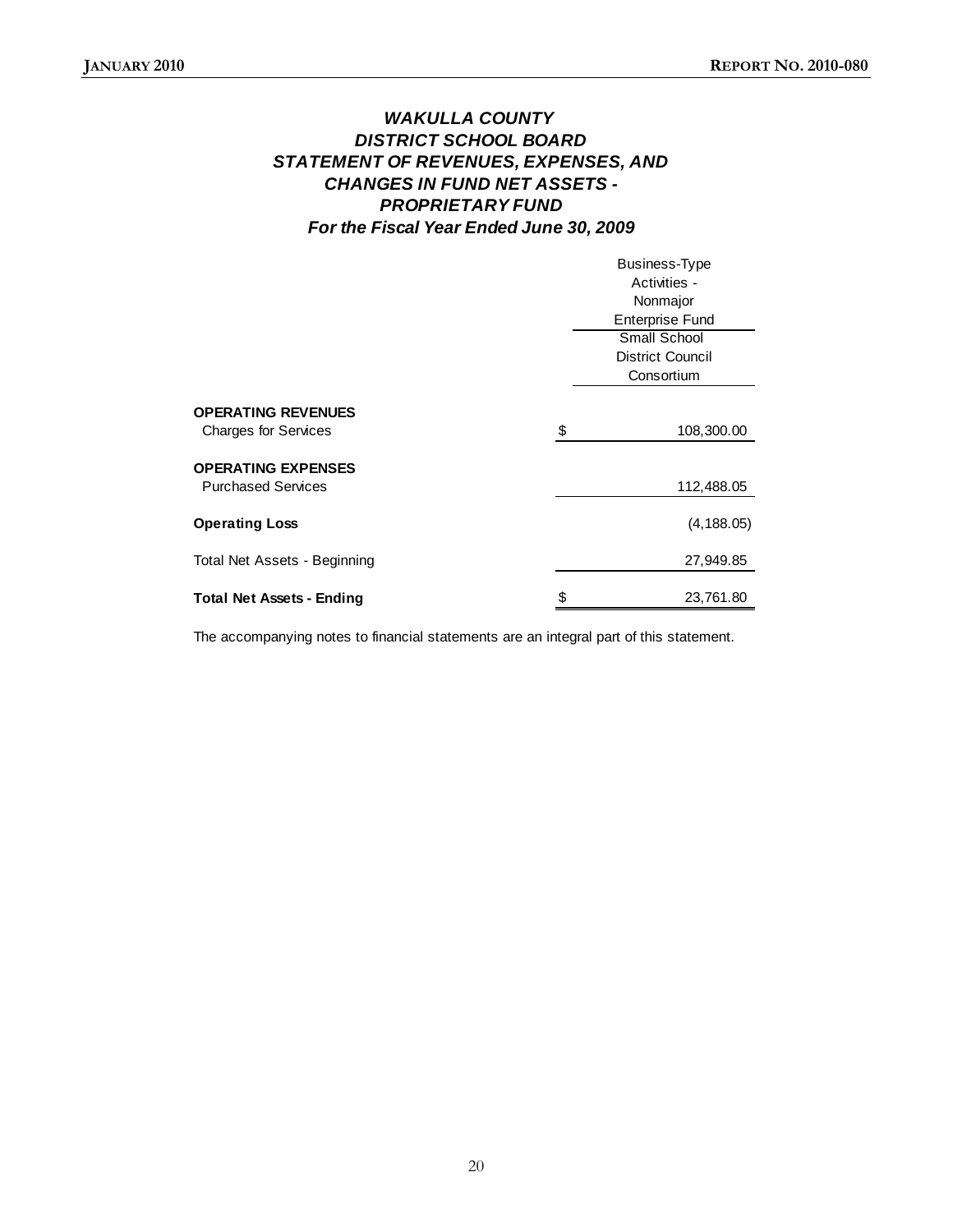## *WAKULLA COUNTY STATEMENT OF CASH FLOWS - PROPRIETARY FUND For the Fiscal Year Ended June 30, 2009 DISTRICT SCHOOL BOARD*

|                                                   |              | <b>Business-Type</b>    |
|---------------------------------------------------|--------------|-------------------------|
|                                                   |              | Activities -            |
|                                                   |              | Nonmajor                |
|                                                   |              | <b>Enterprise Fund</b>  |
|                                                   | Small School |                         |
|                                                   |              | <b>District Council</b> |
|                                                   |              | Consortium              |
| <b>CASH FLOWS FROM OPERATING ACTIVITIES</b>       |              |                         |
| Cash Received from Services                       | \$           | 108,300.00              |
| Cash Payments to Suppliers for Goods and Services |              | (112, 564.07)           |
| Net Cash Used by Operating Activities             |              | (4,264.07)              |
| Cash and Cash Equivalents, Beginning              |              | 28,025.87               |
| Cash and Cash Equivalents, Ending                 | \$           | 23,761.80               |

#### **Reconciliation of Operating Loss to Net Cash Used by Operating Activities:**

| <b>Operating Loss</b>                               | \$<br>(4, 188.05) |
|-----------------------------------------------------|-------------------|
| Adjustments to Reconcile Operating Loss to Net Cash |                   |
| Used by Operating Activities:                       |                   |
| Decrease in Accounts Payable                        | (76.02)           |
| Net Cash Used by Operating Activities               | \$<br>(4,264.07)  |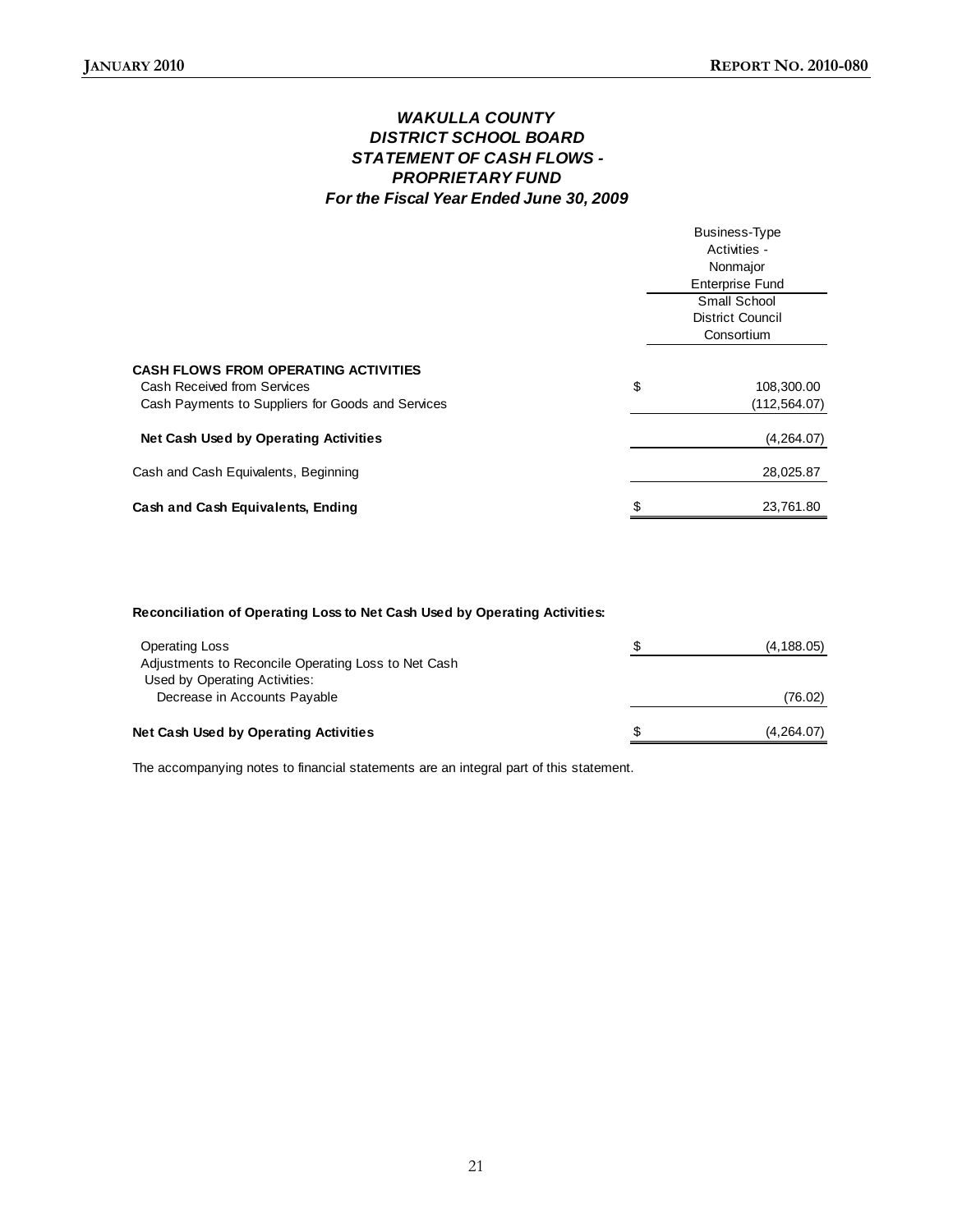## *June 30, 2009 DISTRICT SCHOOL BOARD WAKULLA COUNTY STATEMENT OF FIDUCIARY ASSETS AND LIABILTITIES - FIDUCIARY FUNDS*

|                           |     | Agency<br><b>Funds</b> |
|---------------------------|-----|------------------------|
| <b>ASSETS</b>             |     |                        |
| Cash and Cash Equivalents | \$. | 360,030.00             |
| <b>LIABILITIES</b>        |     |                        |
| Internal Accounts Payable | S.  | 360,030.00             |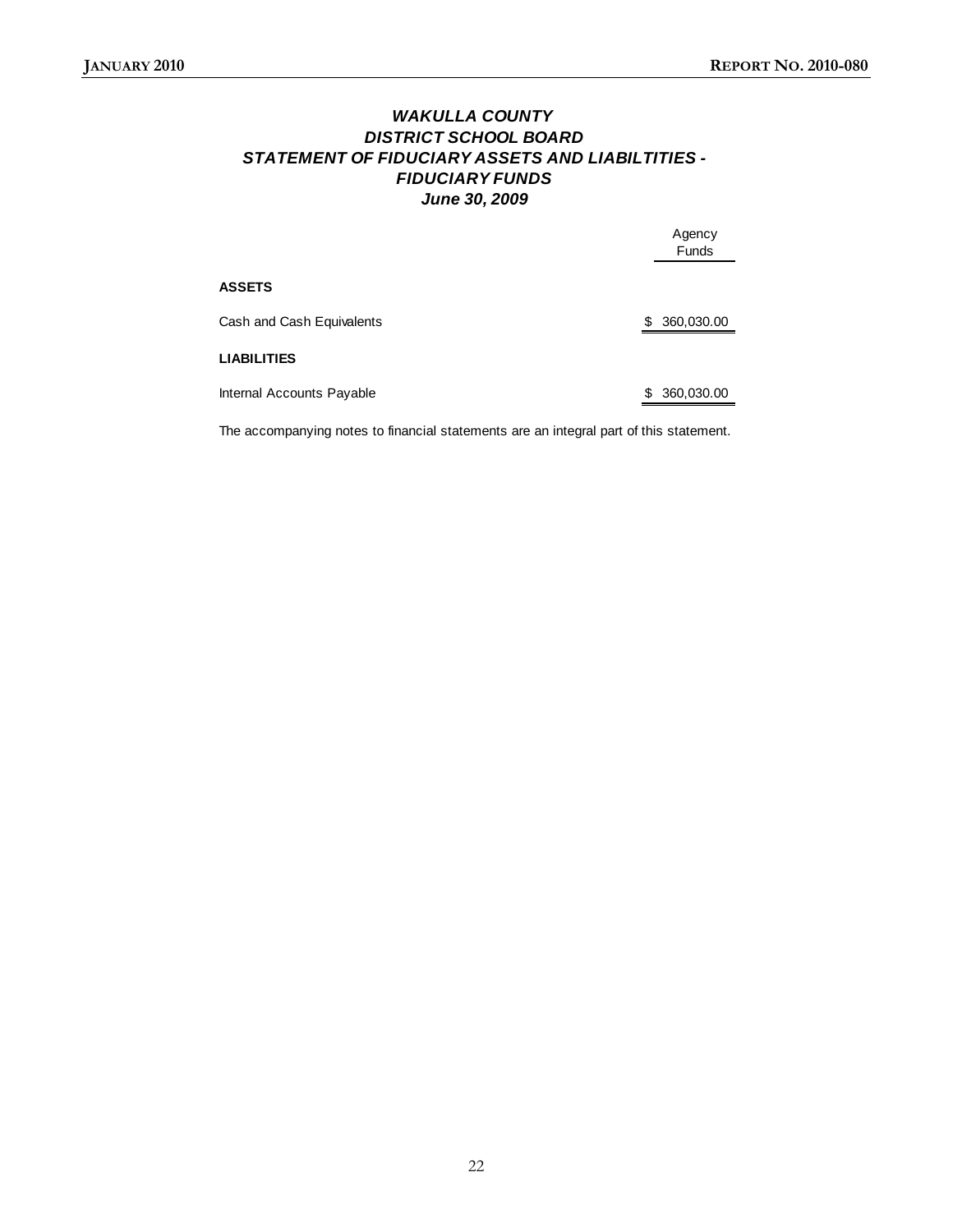#### **1. SUMMARY OF SIGNIFICANT ACCOUNTING POLICIES**

#### ¾ **Reporting Entity**

The District School Board has direct responsibility for operation, control, and supervision of District schools and is considered a primary government for financial reporting. The Wakulla County School District is considered part of the Florida system of public education. The governing body of the school district is the Wakulla County District School Board, which is composed of five elected members. The elected Superintendent of Schools is the executive officer of the School Board. Geographic boundaries of the District correspond with those of Wakulla County.

Criteria for determining if other entities are potential component units that should be reported within the District's basic financial statements are identified and described in the Governmental Accounting Standards Board's (GASB) *Codification of Governmental Accounting and Financial Reporting Standards*, Sections 2100 and 2600. The application of these criteria provides for identification of any entities for which the District School Board is financially accountable and other organizations for which the nature and significance of their relationship with the School Board are such that exclusion would cause the District's basic financial statements to be misleading or incomplete.

Based on the application of these criteria, the following component unit is included within the District School Board's reporting entity:

Discretely Presented Component Unit. The component unit columns in the government-wide financial statements include the financial data of Wakulla's Charter School of Arts, Science and Technology, Inc. (Charter School). The Charter School is a separate, not-for-profit corporation organized pursuant to Chapter 617, Florida Statutes. The Charter School operates under a charter approved by its sponsor, the Wakulla County District School Board, and is a component unit since it cannot levy taxes and is fiscally dependent on the District for its support. An audit of the Charter School for the fiscal year ended June 30, 2009, was conducted by an independent accounting firm and is on file at the District Office.

#### ¾ **Basis of Presentation**

Government-wide Financial Statements - Government-wide financial statements, including the statement of net assets and the statement of activities, present information about the School District as a whole. These statements include the nonfiduciary financial activity of the primary government and its component unit. The statements distinguish between governmental activities of the District and those that are considered business-type activities.

Government-wide financial statements are prepared using the economic resources measurement focus. The statement of activities presents a comparison between direct expenses and program revenues for each function or program of the District's governmental activities and for each segment of the business-type activities. Direct expenses are those that are specifically associated with a service, program, or department and are thereby clearly identifiable to a particular function. Depreciation expense associated with the District's transportation department is allocated to the pupil transportation services function, while remaining depreciation expense is not readily associated with a particular function and is reported as unallocated.

Program revenues include charges paid by the recipient of the goods or services offered by the program, and grants and contributions that are restricted to meeting the operational or capital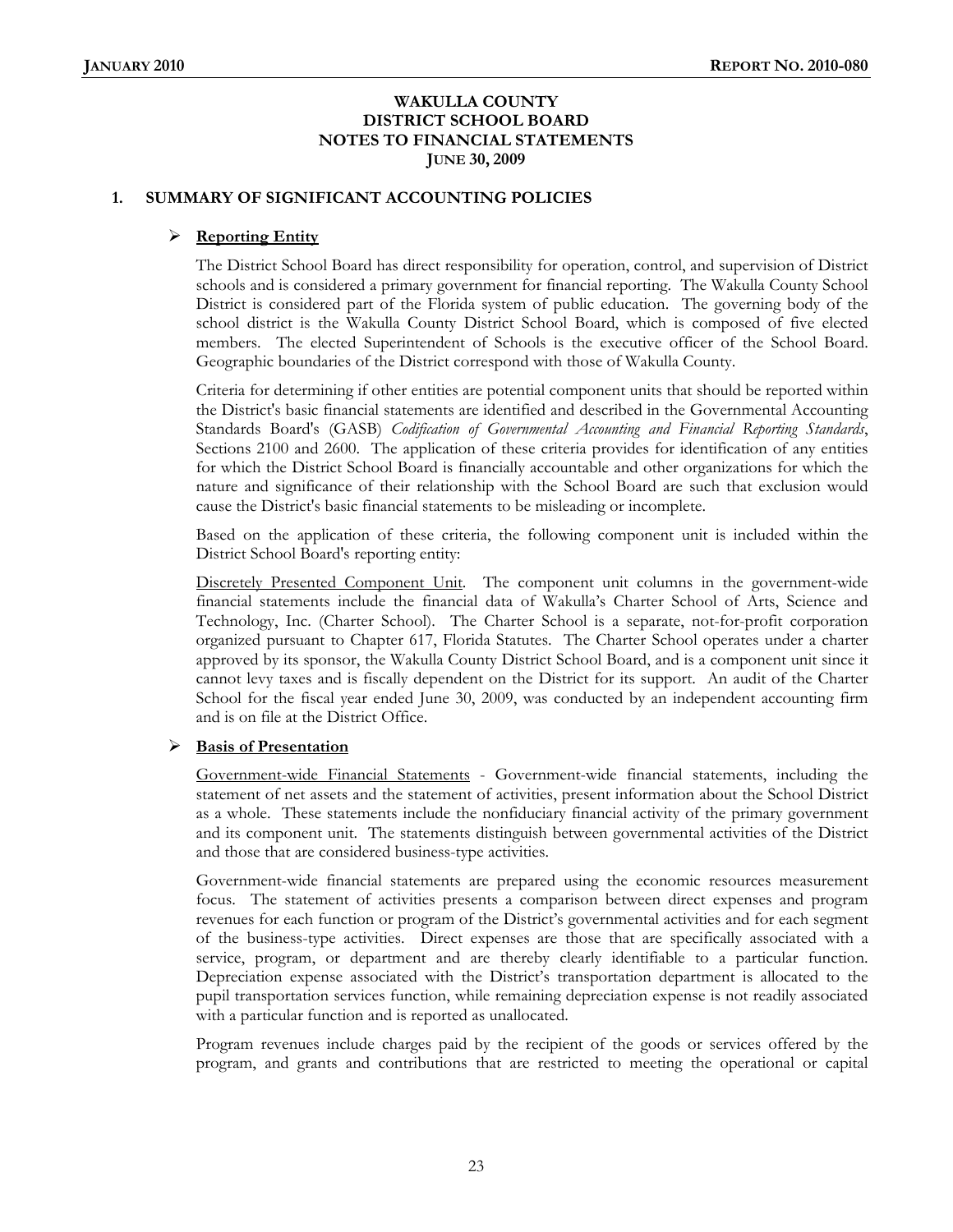requirements of a particular program. Revenues that are not classified as program revenues are presented as general revenues. The comparison of direct expenses with program revenues identifies the extent to which each governmental function or business segment is self-financing or draws from the general revenues of the District.

The effects of interfund activity have been eliminated from the government-wide financial statements.

Fund Financial Statements - Fund financial statements report detailed information about the District in the governmental, proprietary, and fiduciary funds. The focus of governmental fund financial statements is on major funds rather than reporting funds by type. Each major fund is reported in a separate column. Nonmajor funds are aggregated and reported in a single column. Because the focus of governmental fund financial statements differs from the focus of government-wide financial statements, a reconciliation is presented with each of the governmental fund financial statements.

The District reports the following major governmental funds:

- $\triangleright$  General Fund to account for all financial resources not required to be accounted for in another fund, and for certain revenues from the State that are legally restricted to be expended for specific current operating purposes.
- $\triangleright$  Special Revenue ARRA Economic Stimulus Fund to account for certain Federal grant program resources related to the American Recovery and Reinvestment Act (ARRA).
- $\triangleright$  Debt Service Other Fund to account for the accumulation of financial resources for the payment of debt principal, interest, and related costs for the Public Education Capital Outlay Special Facilities Advance Payable.
- $\triangleright$  Capital Projects Local Capital Improvement Fund to account for the financial resources generated by the local capital improvement tax levy to be used for educational capital outlay needs, including new construction and renovation and remodeling projects.
- $\triangleright$  Capital Projects Other Fund to account for the financial resources generated by various State and local sources, including Classrooms for Kids, and local sources such as impact fees to be used for educational capital outlay needs, including new construction and renovation and remodeling projects.

Additionally, the District reports the following proprietary and fiduciary fund types:

- $\triangleright$  Enterprise Fund to account for the financing of the Small School District Council Consortium, for which the District is fiscal agent.
- $\geq$  Agency Funds to account for resources of the school internal funds, which are used to administer moneys collected at several schools in connection with school, student athletic, class, and club activities.

#### ¾ **Basis of Accounting**

Basis of accounting refers to when revenues and expenditures, or expenses, are recognized in the accounts and reported in the financial statements. Basis of accounting relates to the timing of the measurements made, regardless of the measurement focus applied.

The government-wide financial statements are prepared using the accrual basis of accounting, as are the proprietary fund and fiduciary funds financial statements. Revenues are recognized when earned and expenses are recognized when a liability is incurred, regardless of the timing of the related cash flows. Property taxes are recognized in the year for which they are levied. Revenues from grants,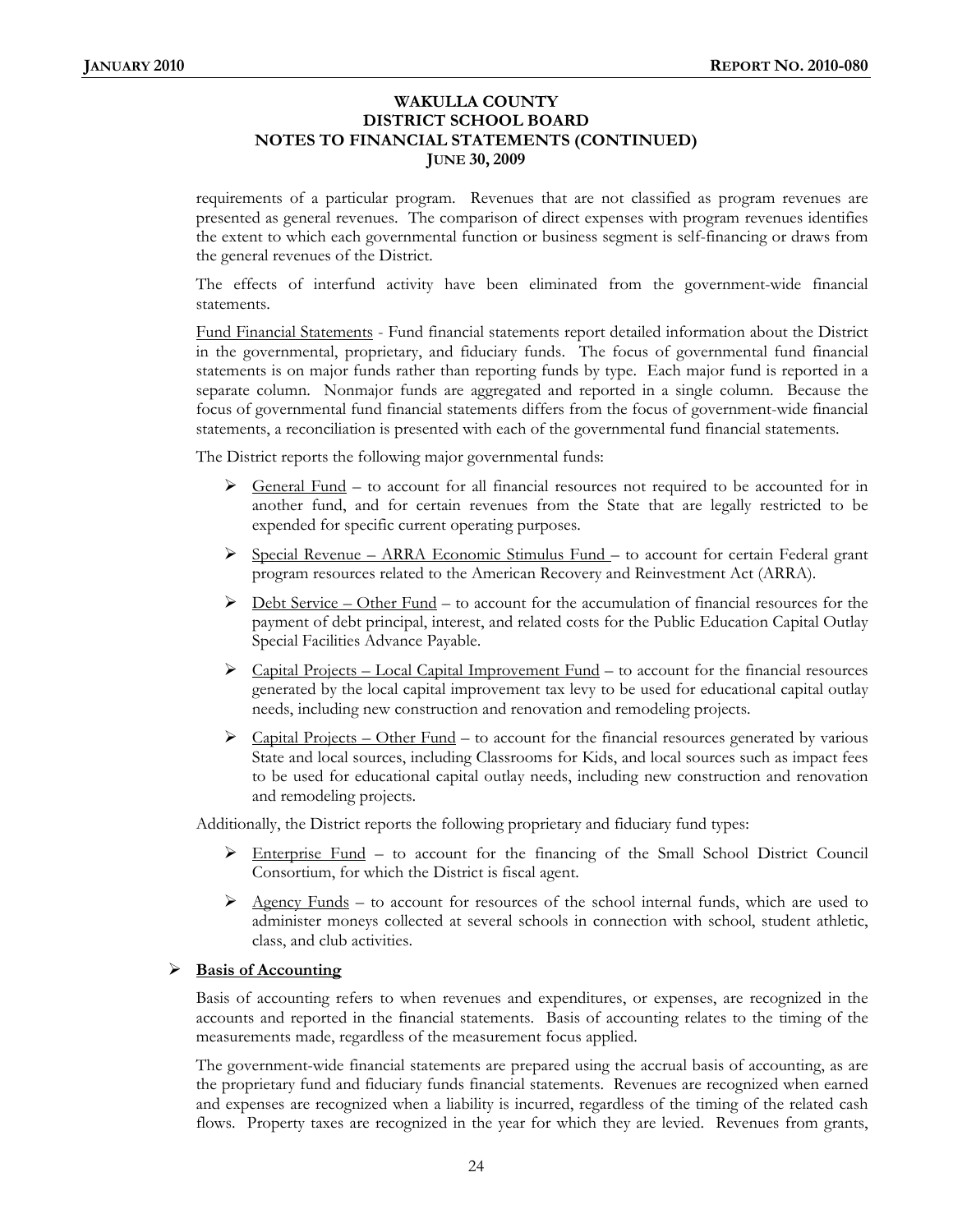entitlements, and donations are recognized in the fiscal year in which all eligibility requirements imposed by the provider have been satisfied.

Governmental fund financial statements are prepared using the modified accrual basis of accounting. Revenues, except for certain grant revenues, are recognized when they become measurable and available. Revenues are considered to be available when they are collectible within the current period or soon enough thereafter to pay liabilities of the current period. The District considers revenues to be available if they are collected within 60 days of the end of the current fiscal year. When grant terms provide that the expenditure of resources is the prime factor for determining eligibility for Federal, State, and other grant resources, revenue is recognized at the time the expenditure is made. Under the modified accrual basis of accounting, expenditures are generally recognized when the related fund liability is incurred, except for principal and interest on long-term debt, claims and judgments, other postemployment benefits, and compensated absences, which are recognized when due. Allocations of cost, such as depreciation, are not recognized in governmental funds.

The proprietary fund is accounted for as a proprietary activity under standards issued by the Financial Accounting Standards Board through November 1989 and applicable standards issued by the Governmental Accounting Standards Board. Proprietary funds distinguish operating revenues and expenses from nonoperating items. Operating revenues and expenses generally result from providing services and producing and delivering goods in connection with the proprietary fund's principal ongoing operations. The principal operating revenues of the District's enterprise fund are charges for services relating to the Small School District Council Consortium. Operating expenses of the Consortium consist of purchased services.

When both restricted and unrestricted resources are available for use, it is the District's policy to use restricted resources first, then unrestricted resources as they are needed.

Wakulla's Charter School of Arts, Science and Technology, Inc., shown as a discretely presented component unit, is accounted for as a governmental organization and follows the same accounting model as the District's governmental activities.

#### ¾ **Deposits and Investments**

The District's cash and cash equivalents are considered to be cash on hand, demand deposits, and short-term, highly liquid investments with original maturities of three months or less. Investments classified as cash equivalents include amounts placed with the State Board of Administration (SBA) Local Government Surplus Funds Trust Fund Investment Pool (LGIP), which, effective July 1, 2009, is known as Florida PRIME.

Cash deposits are held by banks qualified as public depositories under Florida law. All deposits are insured by Federal depository insurance, up to specified limits, or collateralized with securities held in Florida's multiple financial institution collateral pool as required by Chapter 280, Florida Statutes.

Investments consist of amounts placed in SBA Debt Service accounts for investment of debt service moneys and amounts placed with SBA for participation in the Fund B Surplus Funds Trust Fund (Fund B) investment pool created by Section 218.417, Florida Statutes. This investment pool operates under investment guidelines established by Section 215.47, Florida Statutes.

The District's investments in LGIP, which SBA indicates is a Securities and Exchange Commission Rule 2a7-like external investment pool, as of June 30, 2009, are similar to money market funds in which shares are owned in the fund rather than the underlying investments. These investments are reported at fair value, which is amortized cost.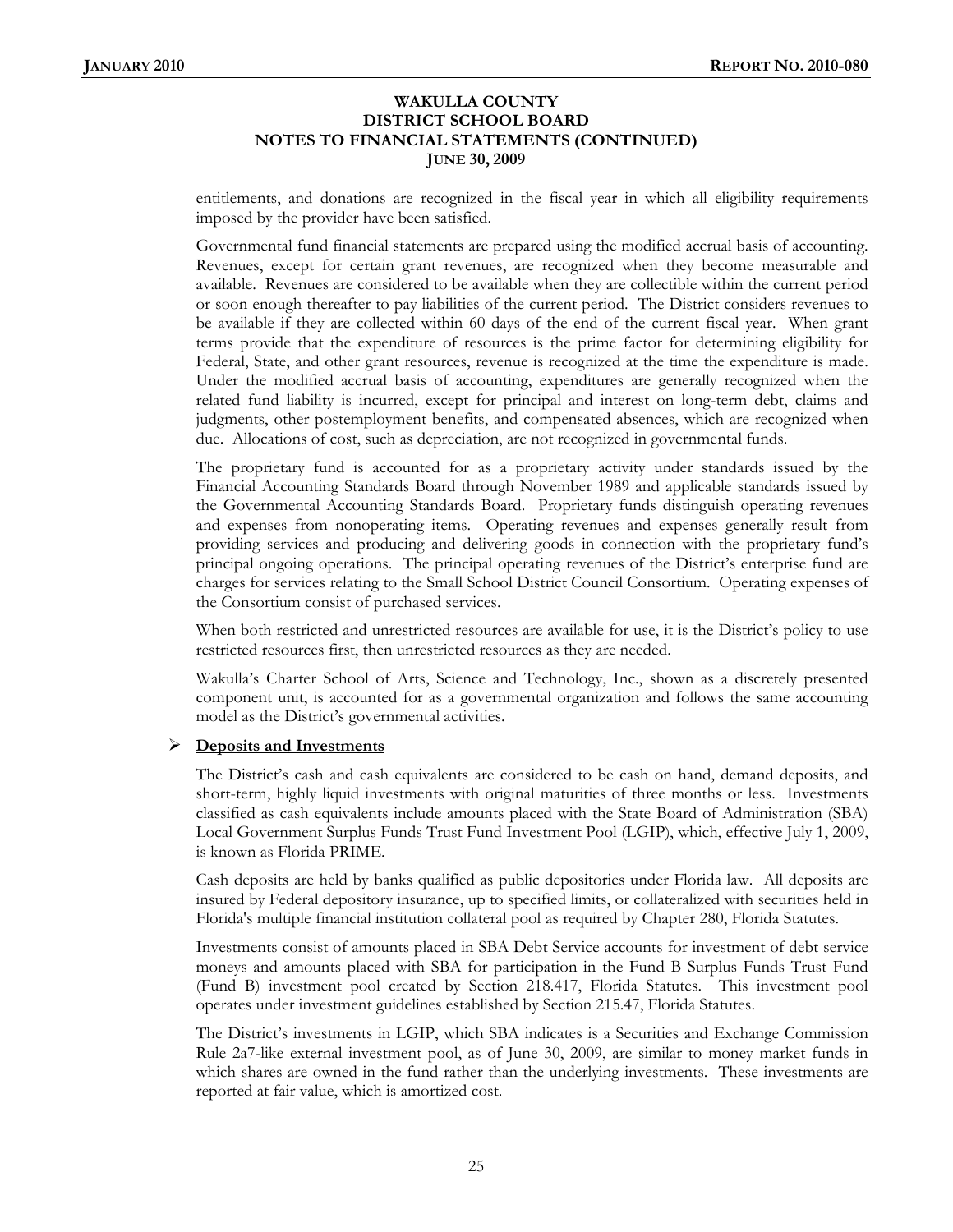The District's investments in Fund B are accounted for as a fluctuating net asset value pool, with a fair value factor of 0.51370946 at June 30, 2009. Fund B is not subject to participant withdrawal requests. Distributions from Fund B, as determined by SBA, are effected by transferring eligible cash or securities to LGIP, consistent with the pro rata allocation of pool shareholders of record at the creation date of Fund B. One hundred percent of such distributions from Fund B are available as liquid balance within LGIP.

The types and amounts of investments held at fiscal year-end are described in a subsequent note on investments.

#### ¾ **Inventories**

Inventories consist of expendable supplies held for consumption in the course of District operations. Inventories are stated at cost on the first-in, first-out basis, except that United States Department of Agriculture surplus commodities are stated at their fair value as determined at the time of donation to the District's food service program by the Florida Department of Agriculture and Consumer Services, Bureau of Food Distribution. The costs of inventories are recorded as expenditures when used rather than purchased. The costs of transportation inventories are recorded as expenditures at the time the individual items are purchased and the reported transportation inventory is equally offset by a fund balance reserve, which indicates that it does not constitute "available spendable resources."

#### ¾ **Capital Assets**

Expenditures for capital assets acquired or constructed for general District purposes are reported in the governmental fund that financed the acquisition or construction. The capital assets so acquired are reported at cost in the government-wide statement of net assets but are not reported in the governmental fund financial statements. Capital assets are defined by the District as those costing more than \$750. However, for renovations to buildings the threshold of capitalization is \$50,000. Such assets are recorded at historical cost or estimated historical cost if purchased or constructed. Donated assets are recorded at fair value at the date of donation.

Capital assets are depreciated using the weighted average composite method over the following estimated useful lives:

| Description                          | <b>Estimated Lives</b> |
|--------------------------------------|------------------------|
| Improvements Other than Buildings    | $8 - 35$ years         |
| <b>Buildings and Fixed Equipment</b> | 10 $-50$ years         |
| Furniture, Fixtures, and Equipment   | $3 - 10$ years         |
| <b>Motor Vehicles</b>                | 5 - 10 years           |
| Audio Visual Materials               | 3 years                |
| Computer Software                    | 5 years                |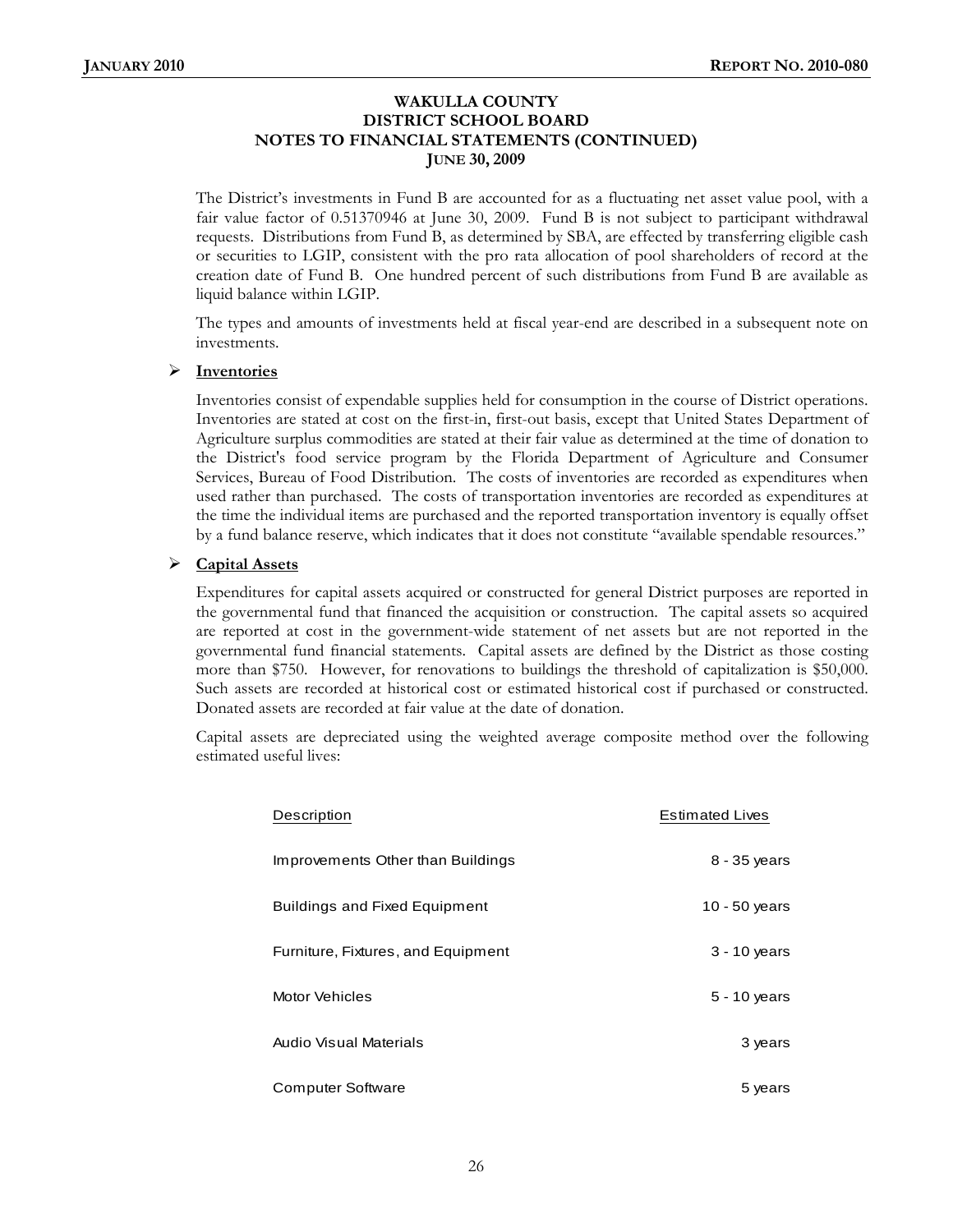Current year information relative to changes in capital assets is described in a subsequent note.

#### ¾ **Long-Term Liabilities**

Long-term obligations that will be financed from resources to be received in the future by governmental funds are reported as liabilities in the government-wide statement of net assets.

In the governmental fund financial statements, bonds and other long-term obligations are not recognized as liabilities until due.

In the government-wide financial statements, compensated absences (i.e., paid absences for employee vacation leave and sick leave) are accrued as liabilities to the extent that it is probable that the benefits will result in termination payments. A liability for these amounts is reported in the governmental fund financial statements only if it has matured, such as for occurrences of employee resignations and retirements.

Changes in long-term liabilities for the current year are reported in a subsequent note.

#### ¾ **State Revenue Sources**

Revenues from State sources for current operations are primarily from the Florida Education Finance Program administered by the Florida Department of Education (Department) under the provisions of Section 1011.62, Florida Statutes. In accordance with this law, the District determines and reports the number of full-time equivalent (FTE) students and related data to the Department. The Department performs certain edit checks on the reported number of FTE and related data, and calculates the allocation of funds to the District. The District is permitted to amend its original reporting for a period of nine months following the date of the original reporting. Such amendments may impact funding allocations for subsequent years. The Department may also adjust subsequent fiscal period allocations based upon an audit of the District's compliance in determining and reporting FTE and related data. Normally, such adjustments are treated as reductions or additions of revenue in the year when the adjustments are made.

The State provides financial assistance to administer certain categorical educational programs. State Board of Education rules require that revenue earmarked for certain programs be expended only for the program for which the money is provided, and require that the money not expended as of the close of the fiscal year be carried forward into the following year to be expended for the same categorical educational programs. The Department generally requires that categorical educational program revenues be accounted for in the General Fund. A portion of the fund balance of the General Fund is reserved in the governmental fund financial statements for the unencumbered balance of categorical educational program resources.

The State allocates gross receipts taxes, generally known as Public Education Capital Outlay money, to the District on an annual basis. The District is authorized to expend these funds only upon applying for and receiving an encumbrance authorization from the Department.

Pursuant to Section 1013.64, Florida Statutes, the District received a special allocation in the 2007-08 fiscal year for specific construction needs through the Public Education Capital Outlay and Debt Service Trust Fund - Special Facility Construction Account. As a condition for receiving these funds, other construction funding must be pledged for the project, including the capital outlay millage levied pursuant to Section 1011.71(2), Florida Statutes, for the following three fiscal years. During the three-year period, reductions to the special allocations are made to the extent of collections from the required pledged sources.

A schedule of revenue from State sources for the current year is presented in a subsequent note.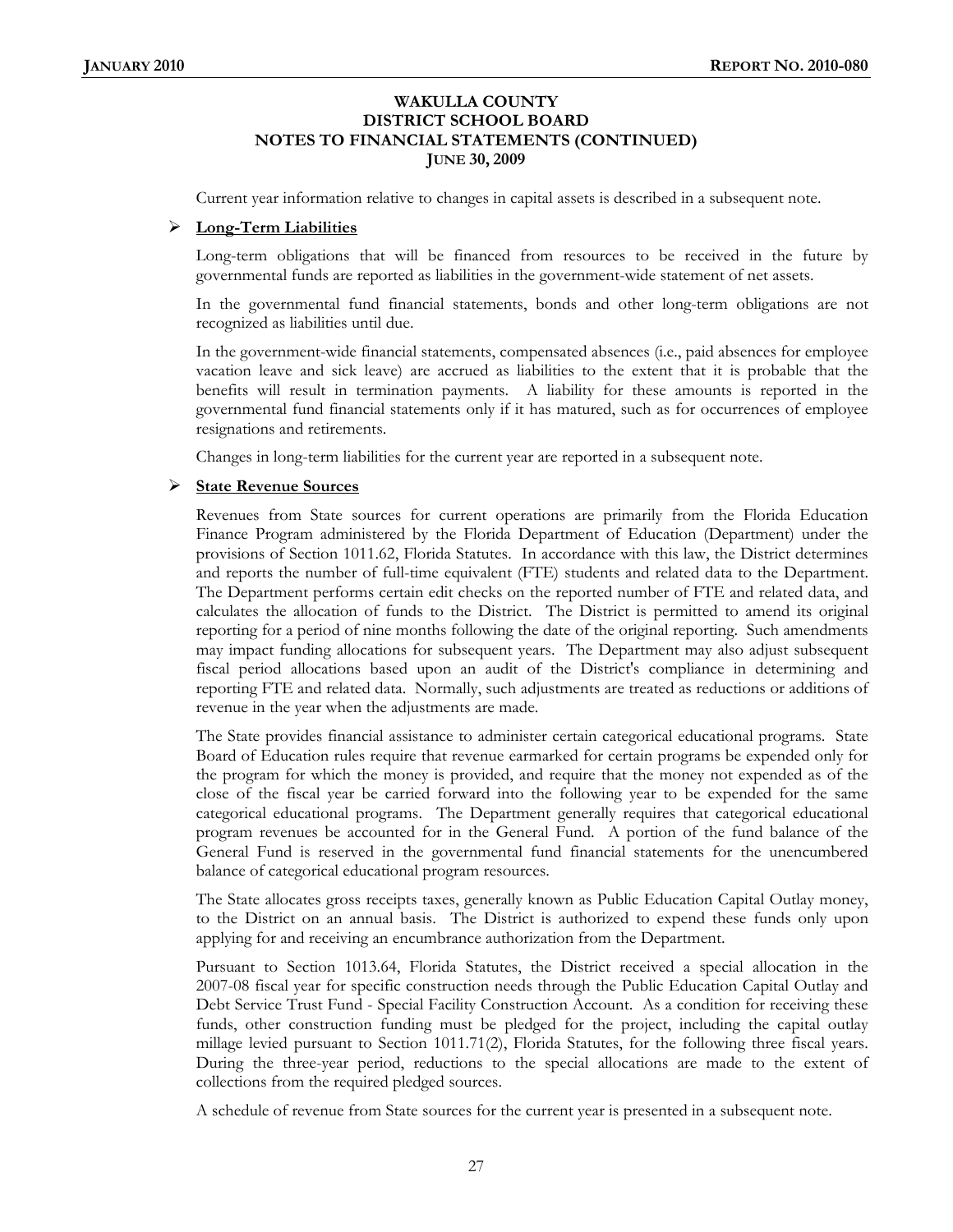#### ¾ **District Property Taxes**

The School Board is authorized by State law to levy property taxes for district school operations, capital improvements, and debt service.

Property taxes consist of ad valorem taxes on real and personal property within the District. Property values are determined by the Wakulla County Property Appraiser, and property taxes are collected by the Wakulla County Tax Collector.

The School Board adopted the 2008 tax levy on September 8, 2008. Tax bills are mailed in October and taxes are payable between November 1 of the year assessed and March 31 of the following year at discounts of up to 4 percent for early payment.

Taxes become a lien on the property on January 1, and are delinquent on April 1, of the year following the year of assessment. State law provides for enforcement of collection of personal property taxes by seizure of the property to satisfy unpaid taxes, and for enforcement of collection of real property taxes by the sale of interest bearing tax certificates to satisfy unpaid taxes. The procedures result in the collection of essentially all taxes prior to June 30 of the year following the year of assessment.

Property tax revenues are recognized in the government-wide financial statements when the Board adopts the tax levy. Property tax revenues are recognized in the governmental fund financial statements when taxes are received by the District, except that revenue is accrued for taxes collected by the Wakulla County Tax Collector at fiscal year-end but not yet remitted to the District.

Millages and taxes levied for the current year are presented in a subsequent note.

#### ¾ **Federal Revenue Sources**

The District receives Federal awards for the enhancement of various educational programs. Federal awards are generally received based on applications submitted to, and approved by, various granting agencies. For Federal awards in which a claim to these grant proceeds is based on incurring eligible expenditures, revenue is recognized to the extent that eligible expenditures have been incurred.

#### **2. BUDGETARY COMPLIANCE AND ACCOUNTABILITY**

The Board follows procedures established by State statutes and State Board of Education rules in establishing budget balances for governmental funds, as described below:

- ¾ Budgets are prepared, public hearings are held, and original budgets are adopted annually for all governmental fund types in accordance with procedures and time intervals prescribed by law and State Board of Education rules.
- ¾ Appropriations are controlled at the object level (e.g., salaries, purchased services, and capital outlay) within each activity (e.g., instruction, pupil personnel services, and school administration) and may be amended by resolution at any School Board meeting prior to the due date for the annual financial report.
- $\triangleright$  Budgets are prepared using the same modified accrual basis as is used to account for governmental funds.
- ¾ Budgetary information is integrated into the accounting system and, to facilitate budget control, budget balances are encumbered when purchase orders are issued. Appropriations lapse at fiscal year-end and encumbrances outstanding are honored from the subsequent year's appropriations.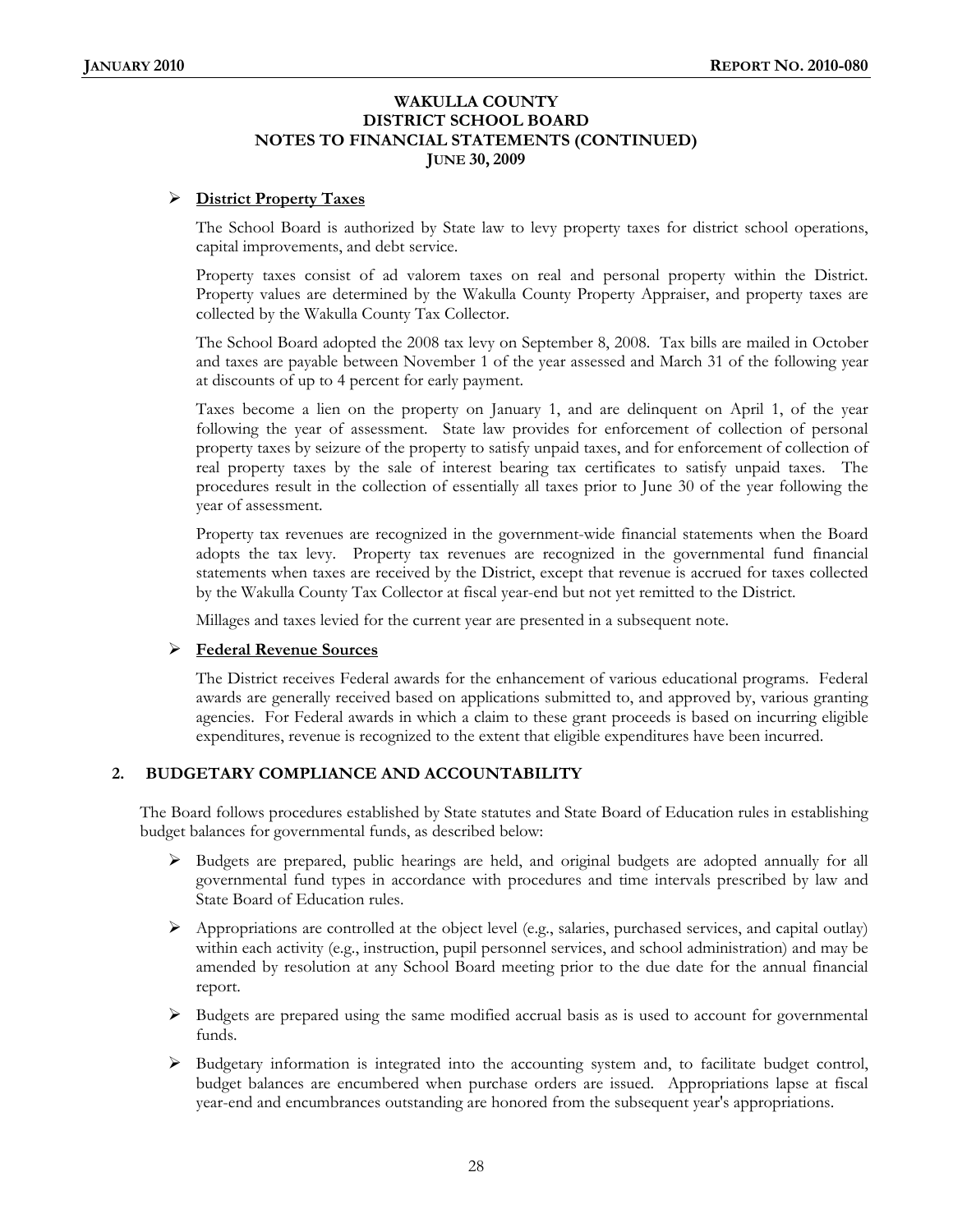#### **3. INVESTMENTS**

Section 218.415(17), Florida Statutes, authorizes the District to invest in the State Board of Administration (SBA) Local Government Surplus Funds Trust Fund (LGIP), any intergovernmental investment pool authorized pursuant to the Florida Interlocal Cooperation Act as provided in Section 163.01, Florida Statutes; Securities and Exchange Commission registered money market funds with the highest credit quality rating from a nationally recognized rating agency; interest-bearing time deposits or savings accounts in qualified public depositories, as defined in Section 280.02, Florida Statutes; and direct obligations of the United States Treasury.

Investments, reported as cash equivalents, with a fair value of \$3,738,123.36 at June 30, 2009, are in SBA LGIP with a weighted average days to maturity (WAM) of 46 days. A portfolio's WAM reflects the average maturity based on final maturity or reset date, in the case of floating rate instruments. WAM measures the sensitivity of the portfolio in interest rate changes. The District's investment in LGIP is rated AAAm by Standard & Poor's.

Investments with a fair value of \$109,611.66 at June 30, 2009, are in the SBA Fund B Surplus Funds Trust Fund (Fund B) with a weighted average life (WAL) of 6.87 years. A portfolio's WAL is the dollar weighted average length of time until securities held reach maturity. WAL, which also measures the sensitivity of the portfolio to interest rate changes, is based on legal final maturity dates for Fund B as of June 30, 2009. However, because Fund B consists of restructured or defaulted securities there is considerable uncertainty regarding the WAL. The District's investment in Fund B is unrated.

In addition, the District reports investments totaling \$26,084.07 at June 30, 2009, in the SBA Debt Service accounts to provide for debt service payments on bond debt issued by the State Board of Education for the benefit of the District. These investments consist of United States Treasury securities, with maturity dates of six months or less, and are reported at fair value. The District relies on policies developed by SBA for managing credit risk for this account.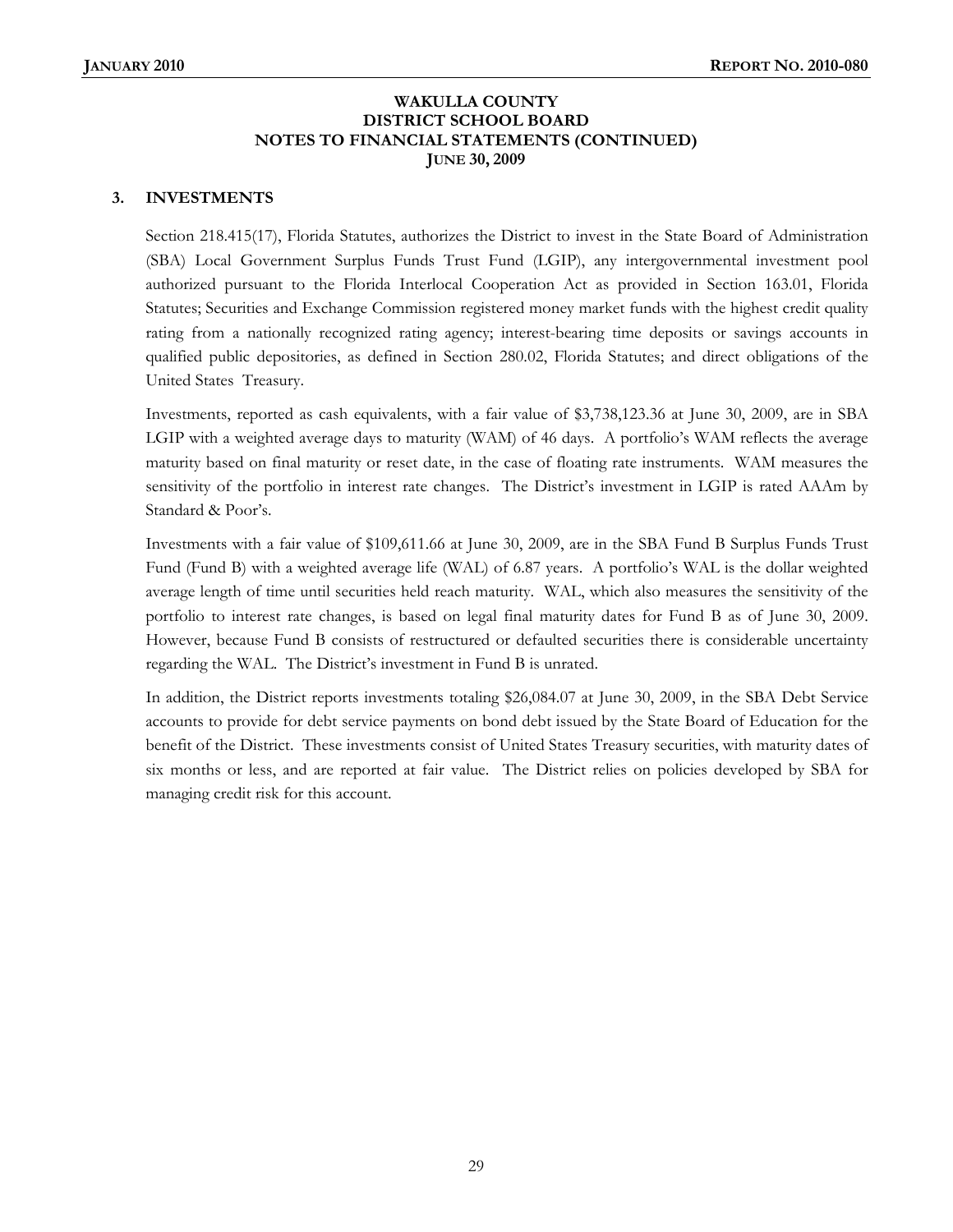## **4. CHANGE IN CAPITAL ASSETS**

Changes in capital assets are presented in the table below.

|                                                   | Balance             | <b>Additions</b> | <b>Deletions</b> | Balance             |
|---------------------------------------------------|---------------------|------------------|------------------|---------------------|
| <b>GOVERNMENTAL ACTIVITIES</b>                    | $7 - 1 - 08$        |                  |                  | $6 - 30 - 09$       |
|                                                   |                     |                  |                  |                     |
| Capital Assets Not Being Depreciated:             |                     |                  |                  |                     |
| Land                                              | \$<br>3,501,421.43  | \$               | \$               | \$<br>3,501,421.43  |
| Land Improvements - Nondepreciable                | 6,752.00            |                  |                  | 6,752.00            |
| <b>Construction in Progress</b>                   | 19,422,273.94       | 1,421,048.34     | 20,843,322.28    |                     |
| <b>Total Capital Assets Not Being Depreciated</b> | 22,930,447.37       | 1,421,048.34     | 20,843,322.28    | 3,508,173.43        |
| Capital Assets Being Depreciated:                 |                     |                  |                  |                     |
| Improvements Other Than Buildings                 | 3,236,712.80        | 107,413.90       |                  | 3,344,126.70        |
| Buildings and Fixed Equipment                     | 70,176,777.63       | 20,905,742.56    |                  | 91,082,520.19       |
| Furniture, Fixtures, and Equipment                | 3,986,277.28        | 429,492.45       | 220,890.49       | 4,194,879.24        |
| Motor Vehicles                                    | 3,881,209.66        | 86,154.22        | 46,708.00        | 3,920,655.88        |
| <b>Audio Visual Materials</b>                     | 1,990.68            |                  |                  | 1,990.68            |
| Computer Softw are                                | 309,510.57          | 13,249.33        | 7,948.71         | 314,811.19          |
| <b>Total Capital Assets Being Depreciated</b>     | 81,592,478.62       | 21,542,052.46    | 275,547.20       | 102,858,983.88      |
| Less Accumulated Depreciation for:                |                     |                  |                  |                     |
| Improvements Other Than Buildings                 | 2,073,228.07        | 73,076.67        |                  | 2,146,304.74        |
| Buildings and Fixed Equipment                     | 17,136,215.89       | 1,545,477.76     |                  | 18,681,693.65       |
| Furniture, Fixtures, and Equipment                | 3,361,467.34        | 174,803.34       | 220,890.49       | 3,315,380.19        |
| <b>Motor Vehicles</b>                             | 2,967,590.16        | 107,175.74       | 46,708.00        | 3,028,057.90        |
| <b>Audio Visual Materials</b>                     | 1,990.68            |                  |                  | 1,990.68            |
| Computer Softw are                                | 198,737.60          | 30,204.46        | 7,948.71         | 220,993.35          |
| <b>Total Accumulated Depreciation</b>             | 25,739,229.74       | 1,930,737.97     | 275,547.20       | 27,394,420.51       |
| Total Capital Assets Being Depreciated, Net       | 55,853,248.88       | 19,611,314.49    |                  | 75,464,563.37       |
| Governmental Activities Capital Assets, Net       | 78,783,696.25<br>\$ | \$21,032,362.83  | \$20,843,322.28  | 78,972,736.80<br>\$ |

Depreciation expense was charged to functions as follows:

| Function                                                        |     | Amount       |  |  |
|-----------------------------------------------------------------|-----|--------------|--|--|
| GOVERNMENTAL ACTIVITIES<br><b>Pupil Transportation Services</b> | \$. | 107,175.74   |  |  |
| Unallocated                                                     |     | 1,823,562.23 |  |  |
| <b>Total Depreciation Expense - Governmental Activities</b>     |     | 1,930,737.97 |  |  |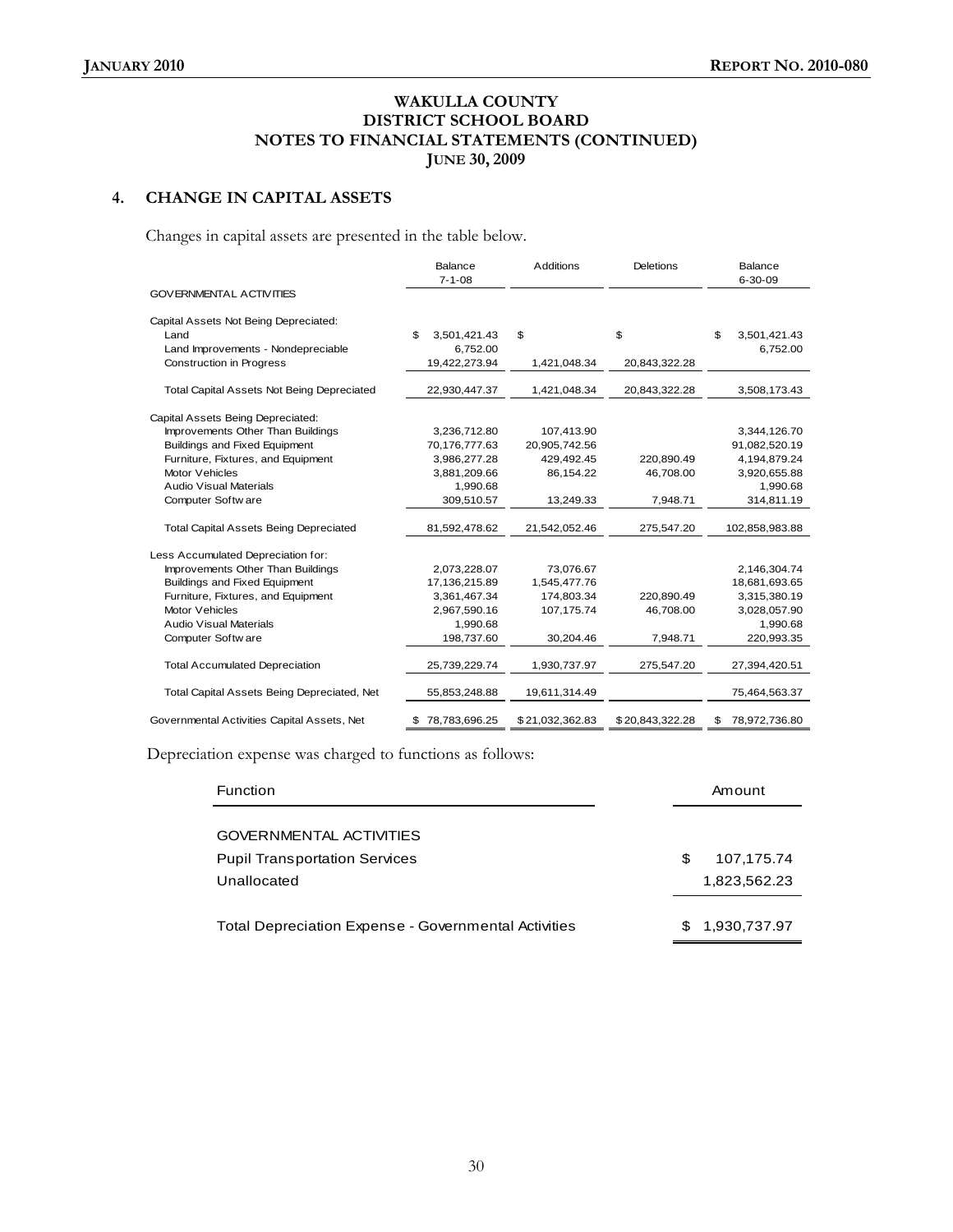## **5. SPECIAL PUBLIC EDUCATION CAPITAL OUTLAY ADVANCE PAYABLE**

The liability at June 30, 2009, of \$2,248,783 represents the amount of the Public Education Capital Outlay Special Facilities allocation expected to be replaced by other District capital outlay sources that are committed under Section 1013.64, Florida Statutes, for funding specific construction needs. The liability is expected to be retired by the close of the 2010-11 fiscal year, in accordance with Section 1013.64(7), Florida Statutes (2009).

#### **6. BONDS PAYABLE**

Bonds payable at June 30, 2009, are as follows:

| Bond Type                          | Amount<br>Outstanding |             | Interest<br>Rates<br>(Percent) | Annual<br>Maturity<br>To |
|------------------------------------|-----------------------|-------------|--------------------------------|--------------------------|
| State School Bonds:                |                       |             |                                |                          |
| Series 1999A                       | S                     | 180,000     | $4.125 - 4.750$                | 2019                     |
| Series 2005B, Refunding            |                       | 795,000     | 5.0                            | 2018                     |
| District General Obligation Bonds: |                       |             |                                |                          |
| Series 1999, Refunding             |                       | 3,390,000   | 4.09                           | 2015                     |
|                                    |                       |             |                                |                          |
| <b>Total Bonds Payable</b>         |                       | \$4.365.000 |                                |                          |

The various bonds were issued to finance capital outlay projects of the District. The following is a description of the bonded debt issues:

#### ¾ **State School Bonds**

These bonds are issued by the State Board of Education on behalf of the District. The bonds mature serially, and are secured by a pledge of the District's portion of the State-assessed motor vehicle license tax. The State's full faith and credit is also pledged as security for these bonds. Principal and interest payments, investment of Debt Service Fund resources, and compliance with reserve requirements are administered by the State Board of Education and the State Board of Administration.

#### ¾ **District General Obligation Bonds**

General Obligation Bonds, Series 1999, Refunding, are authorized by resolutions adopted by the Board on April 9, 1999, and are secured by a pledge of property taxes levied, pursuant to Chapters 1010 and 1011, Florida Statutes.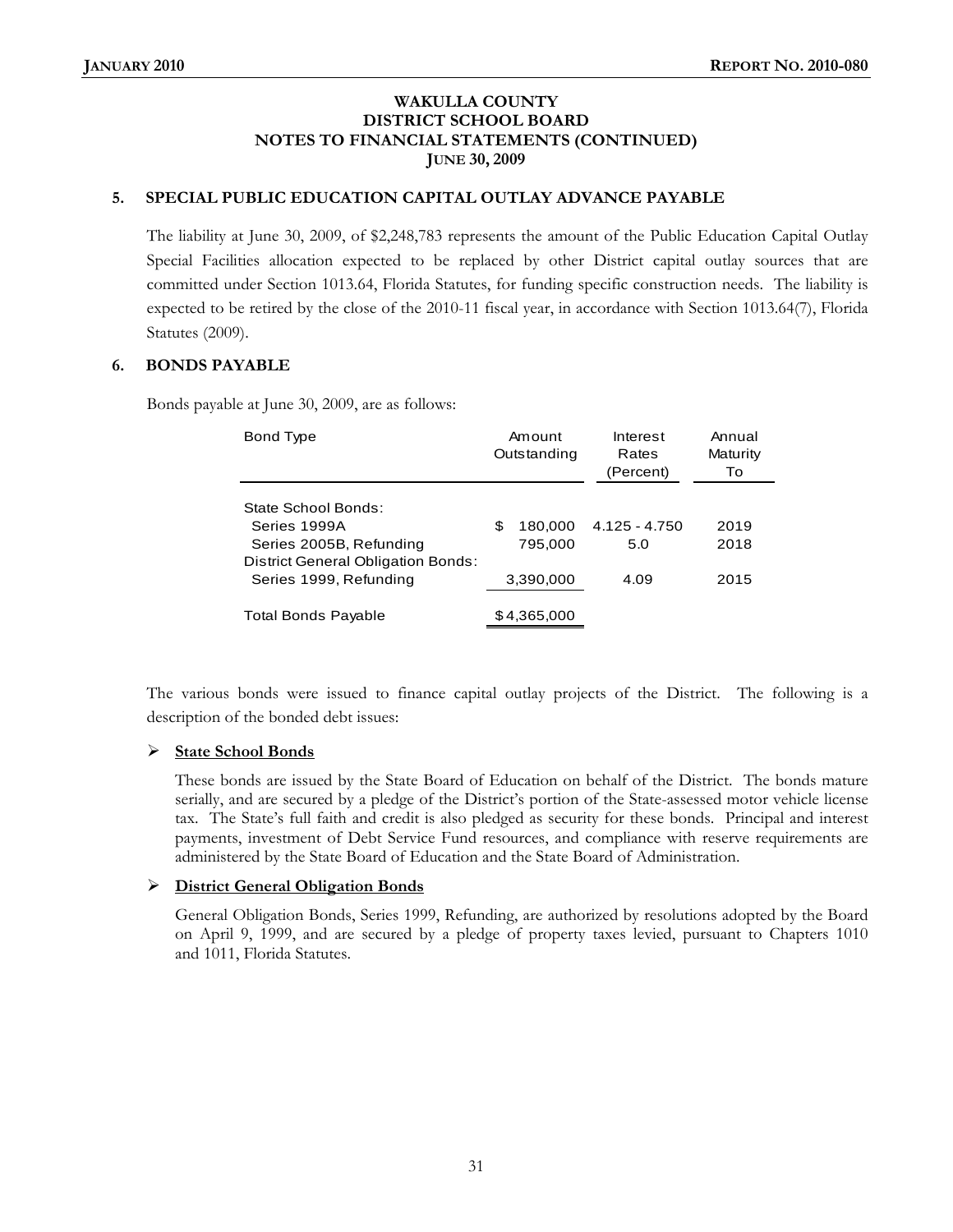Annual requirements to amortize all bonded debt outstanding as of June 30, 2009, are as follows:

| <b>Fiscal Year</b><br>Ending<br>June 30 | Total            | Prinicpal       | Interest        |
|-----------------------------------------|------------------|-----------------|-----------------|
|                                         |                  |                 |                 |
| State School Bonds:                     |                  |                 |                 |
| 2010                                    | \$<br>133,125.00 | \$<br>85,000.00 | \$<br>48,125.00 |
| 2011                                    | 133,968.75       | 90,000.00       | 43,968.75       |
| 2012                                    | 129,543.75       | 90,000.00       | 39,543.75       |
| 2013                                    | 130,118.75       | 95,000.00       | 35,118.75       |
| 2014                                    | 135,425.00       | 105,000.00      | 30,425.00       |
| 2015-2019                               | 576,750.00       | 510,000.00      | 66,750.00       |
|                                         |                  |                 |                 |
| <b>Total State School Bonds</b>         | 1,238,931.25     | 975,000.00      | 263,931.25      |
| General Obligation Bonds:               |                  |                 |                 |
| 2010                                    | 650,576.72       | 510,000.00      | 140,576.72      |
| 2011                                    | 649,428.00       | 530,000.00      | 119,428.00      |
| 2012                                    | 647,716.92       | 550,000.00      | 97,716.92       |
| 2013                                    | 649,642.50       | 575,000.00      | 74,642.50       |
| 2014                                    | 650,798.37       | 600,000.00      | 50,798.37       |
| 2015                                    | 650,917.53       | 625,000.00      | 25,917.53       |
| <b>Total General Obligation Bonds</b>   | 3,899,080.04     | 3,390,000.00    | 509,080.04      |
| Total                                   | \$5,138,011.29   | \$4,365,000.00  | \$773,011.29    |

## **7. CHANGES IN LONG-TERM LIABILITIES**

The following is a summary of changes in long-term liabilities:

| Description                           | Balance<br>$7 - 1 - 08$ | Additions      | Deductions          | Balance<br>$6 - 30 - 09$ | Due in<br>One Year  |
|---------------------------------------|-------------------------|----------------|---------------------|--------------------------|---------------------|
| <b>GOVERNMENTAL ACTIVITIES</b>        |                         |                |                     |                          |                     |
| Bonds Payable                         | 4.935.000.00<br>\$.     | \$             | \$<br>570.000.00    | \$<br>4.365.000.00       | \$<br>595,000.00    |
| Special Public Education Capital      |                         |                |                     |                          |                     |
| Outlay Advance Payable                | 6.039.606.00            |                | 3.790.823.00        | 2.248.783.00             | 1.503.300.00        |
| Compensated Absences Payable          | 2.595.036.22            | 182.870.81     | 263.079.45          | 2.514.827.58             | 179.828.03          |
| Other Postemployment Benefits Payable |                         | 1.187.623.00   | 377.943.00          | 809.680.00               |                     |
| <b>Total Governmental Activities</b>  | \$13.569.642.22         | \$1.370.493.81 | \$.<br>5.001.845.45 | 9.938.290.58             | \$.<br>2.278.128.03 |

For the governmental activities, compensated absences and other postemployment benefits are generally liquidated with resources of the General Fund.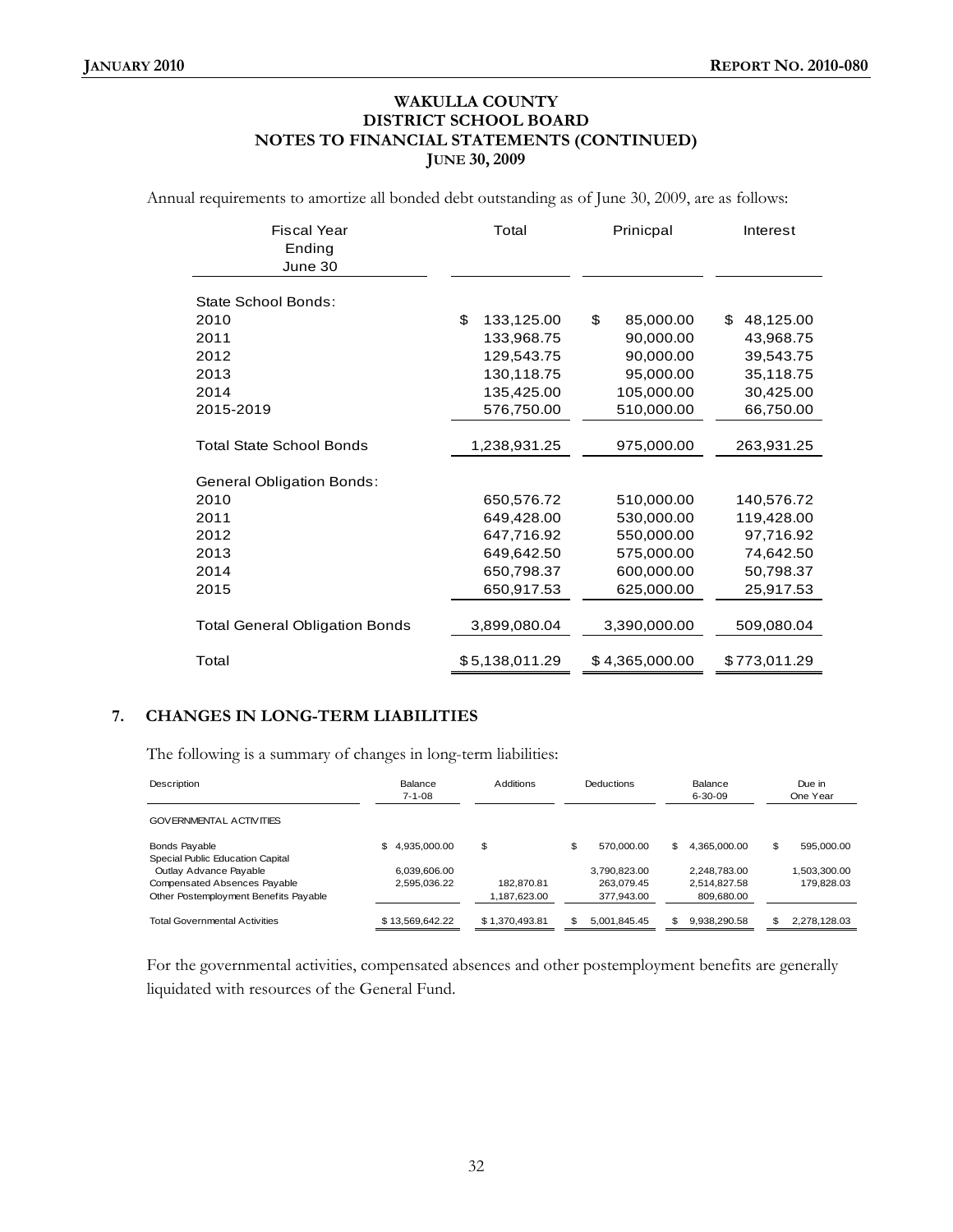## **8. INTERFUND RECEIVABLES, PAYABLES, AND TRANSFERS**

The following is a summary of interfund receivables and payables reported in the fund financial statements:

| <b>Funds</b>                                   |                 | Interfund       |  |  |  |  |
|------------------------------------------------|-----------------|-----------------|--|--|--|--|
|                                                | Receivables     | Payables        |  |  |  |  |
| Major:                                         |                 |                 |  |  |  |  |
| General                                        | \$<br>83.736.26 | \$<br>259.00    |  |  |  |  |
| Special Revenue - ARRA<br>Economic Stimulus    |                 | 1,990.66        |  |  |  |  |
| Debt Service - Other                           | 774,604.37      |                 |  |  |  |  |
| Capital Projects:<br>Local Capital Improvement |                 | 703,282.97      |  |  |  |  |
| Other                                          | 259.00          |                 |  |  |  |  |
| Nonmajor Governmental                          |                 | 153,067.00      |  |  |  |  |
| Total                                          | 858,599.63<br>S | 858,599.63<br>S |  |  |  |  |

The principal purpose of these balances was related to amounts due to the Debt Service – Other Fund for replacement of the Public Education Capital Outlay (PECO) Special Facilities allocation and to reimburse the General Fund for temporary advances made to the Special Revenue – ARRA Economic Stimulus and Special Revenue – Other Fund. All amounts are expected to be repaid within one year.

The following is a summary of interfund transfers reported in the fund financial statements:

| <b>Funds</b>                     |                   | Interfund            |  |  |  |  |
|----------------------------------|-------------------|----------------------|--|--|--|--|
|                                  | Transfers In      | <b>Transfers Out</b> |  |  |  |  |
| Major:                           |                   |                      |  |  |  |  |
| General                          | 219,250.54<br>SS. | S                    |  |  |  |  |
| Debt Service - Other             | 3,463,511.05      |                      |  |  |  |  |
| Capital Projects - Local Capital |                   |                      |  |  |  |  |
| Improvement                      |                   | 2,237,757.99         |  |  |  |  |
| Nonmajor Governmental            |                   | 1,445,003.60         |  |  |  |  |
| Total                            | \$3,682,761.59    | \$3,682,761.59       |  |  |  |  |

The principal purposes of the interfund transfers were related to the replacement of the PECO Special Facilities allocation and the transfer of PECO maintenance funds to the General Fund.

#### **9. RESERVE FOR ENCUMBRANCES**

Appropriations in governmental funds are encumbered upon issuance of purchase orders for goods and services. Even though appropriations lapse at the end of the fiscal year, unfilled purchase orders of the current year are carried forward and the next year's appropriations are likewise encumbered.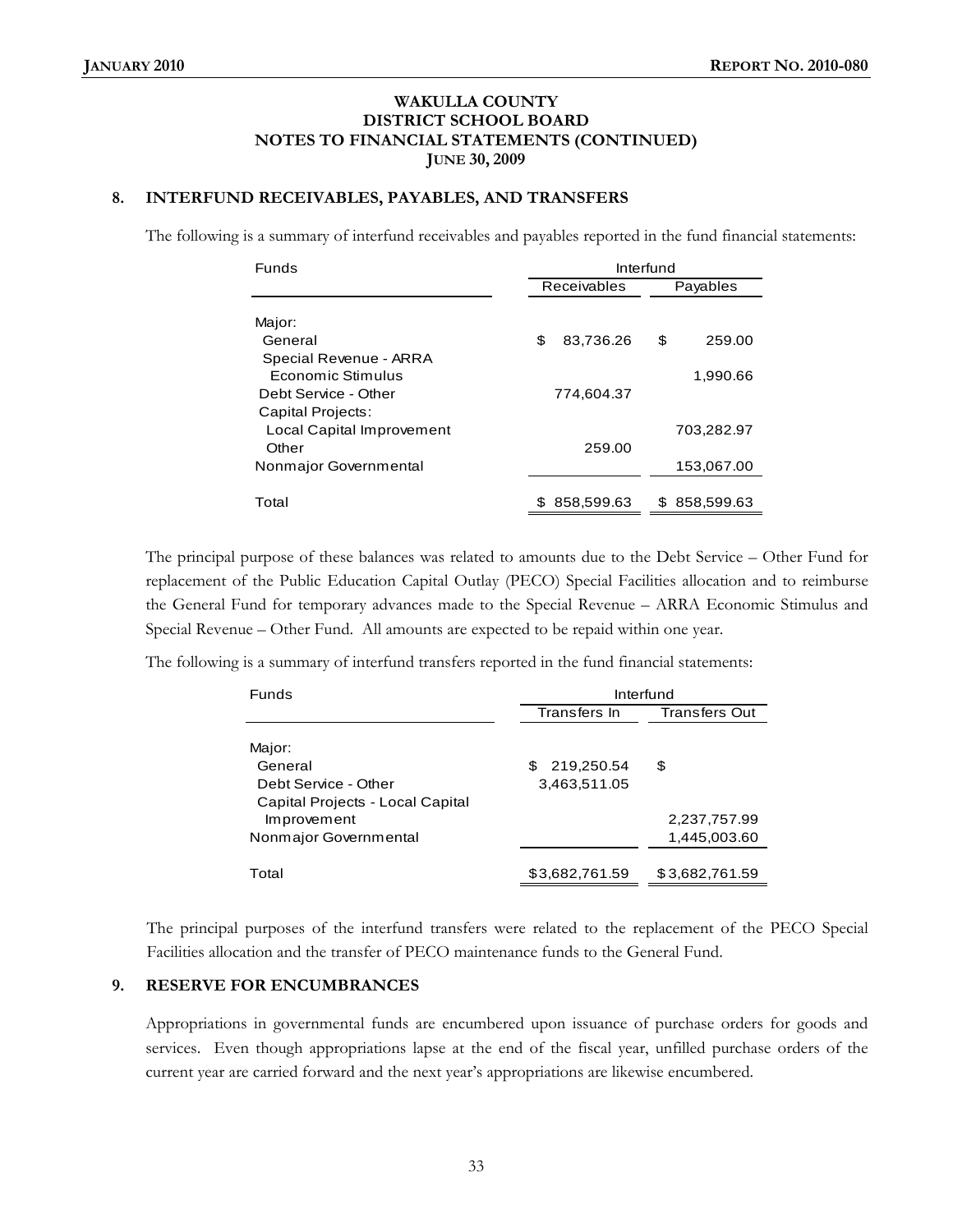The Florida Department of Education requires that fund balances be reserved at fiscal year-end to report an amount likely to be expended from the 2009-10 fiscal year budget as a result of purchase orders outstanding at June 30, 2009.

## **10. SCHEDULE OF STATE REVENUE SOURCES**

The following is a schedule of the District's State revenue for the 2008-09 fiscal year:

| Source                                                      | Amount          |
|-------------------------------------------------------------|-----------------|
|                                                             |                 |
| Florida Education Finance Program                           | \$17,163,377.00 |
| Categorical Educational Programs:                           |                 |
| Class Size Reduction                                        | 5,194,137.00    |
| Transportation                                              | 2,133,562.00    |
| <b>Instructional Materials</b>                              | 508,665.00      |
| <b>School Recognition</b>                                   | 256,507.00      |
| <b>Excellent Teaching</b>                                   | 200.761.08      |
| Other                                                       | 234,908.18      |
| Gross Receipts Tax (Public Education Capital Outlay)        | 1,373,391.00    |
| <b>Workforce Development Program</b>                        | 279,246.00      |
| Motor Vehicle License Tax (Capital Outlay and Debt Service) | 208,650.05      |
| <b>Discretionary Lottery Funds</b>                          | 121,142.00      |
| <b>Miscellaneous</b>                                        | 516,755.91      |
|                                                             |                 |
| Total                                                       | \$28,191,102.22 |

Accounting policies relating to certain State revenue sources are described in Note 1.

#### **11. PROPERTY TAXES**

The following is a summary of millages and taxes levied on the 2008 tax roll for the 2008-09 fiscal year:

|                                         | Millages | Taxes Levied       |
|-----------------------------------------|----------|--------------------|
| <b>GENERAL FUND</b>                     |          |                    |
|                                         |          |                    |
| Nonvoted School Tax:                    |          |                    |
| <b>Required Local Effort</b>            | 5.228    | 8,331,012.78<br>\$ |
| <b>Basic Discretionary Local Effort</b> | 0.498    | 793,581.55         |
| Supplemental Discretionary Local Effort | 0.250    | 398,384.31         |
| <b>DEBT SERVICE FUNDS</b>               |          |                    |
| Voted Tax:                              |          |                    |
| Special Tax School District No. 1       | 0.420    | 669,285.65         |
| CAPITAL PROJECTS FUNDS                  |          |                    |
| Nonvoted Tax:                           |          |                    |
| Local Capital Improvements              | 1.750    | 2,788,690.20       |
| Total                                   | 8.146    | \$12,980,954.49    |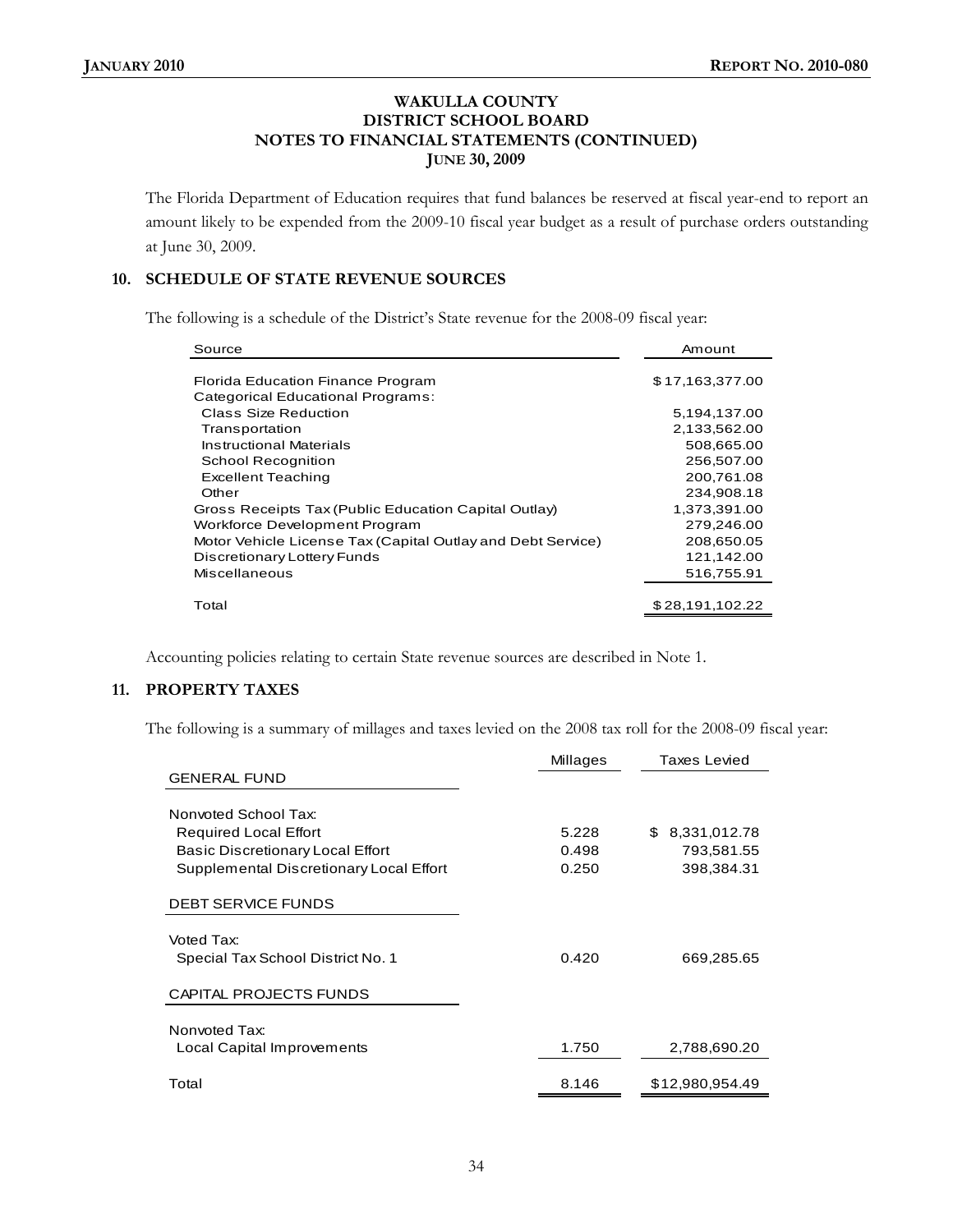#### **12. FLORIDA RETIREMENT SYSTEM**

All regular employees of the District are covered by the State-administered Florida Retirement System (FRS). Provisions relating to FRS are established by Chapters 121 and 122, Florida Statutes; Chapter 112 Part IV, Florida Statutes; Chapter 238, Florida Statutes; and Florida Retirement System Rules, Chapter 60S, Florida Administrative Code, wherein eligibility, contributions, and benefits are defined and described in detail. Essentially all regular employees of participating employers are eligible and must enroll as members of FRS. FRS is a single retirement system administered by the Department of Management Services, Division of Retirement, and consists of two cost-sharing, multiple-employer retirement plans and other nonintegrated programs. These include a defined benefit pension plan (Plan), a Deferred Retirement Option Program (DROP), and a defined contribution plan, referred to as the Public Employee Optional Retirement Program (PEORP).

Employees in the Plan vest at six years of service. All vested members are eligible for normal retirement benefits at age 62 or at any age after 30 years of service, which may include up to four years of credit for military service. The Plan also includes an early retirement provision; however, there is a benefit reduction for each year a member retires before his or her normal retirement date. The Plan provides retirement, disability, and death benefits and annual cost-of-living adjustments.

DROP, subject to provisions of Section 121.091, Florida Statutes, permits employees eligible for normal retirement under the Plan to defer receipt of monthly benefit payments while continuing employment with an FRS employer. An employee may participate in DROP for a period not to exceed 60 months after electing to participate, except that certain instructional personnel may participate for up to 96 months. During the period of DROP participation, deferred monthly benefits are held in the FRS Trust Fund and accrue interest.

As provided in Section 121.4501, Florida Statutes, eligible FRS members may elect to participate in PEORP in lieu of the Plan. District employees participating in DROP are not eligible to participate in PEORP. Employer contributions are defined by law; however, the ultimate benefit depends in part on the performance of investment funds. PEORP is funded by employer contributions that are based on salary and membership class (Regular, Elected County Officers, etc.). Contributions are directed to individual member accounts, and the individual members allocate contributions and account balances among various approved investment choices. Employees in PEORP vest after one year of service. There were 78 District participants during the 2008-09 fiscal year. Required contributions made to PEORP totaled \$223,041.78.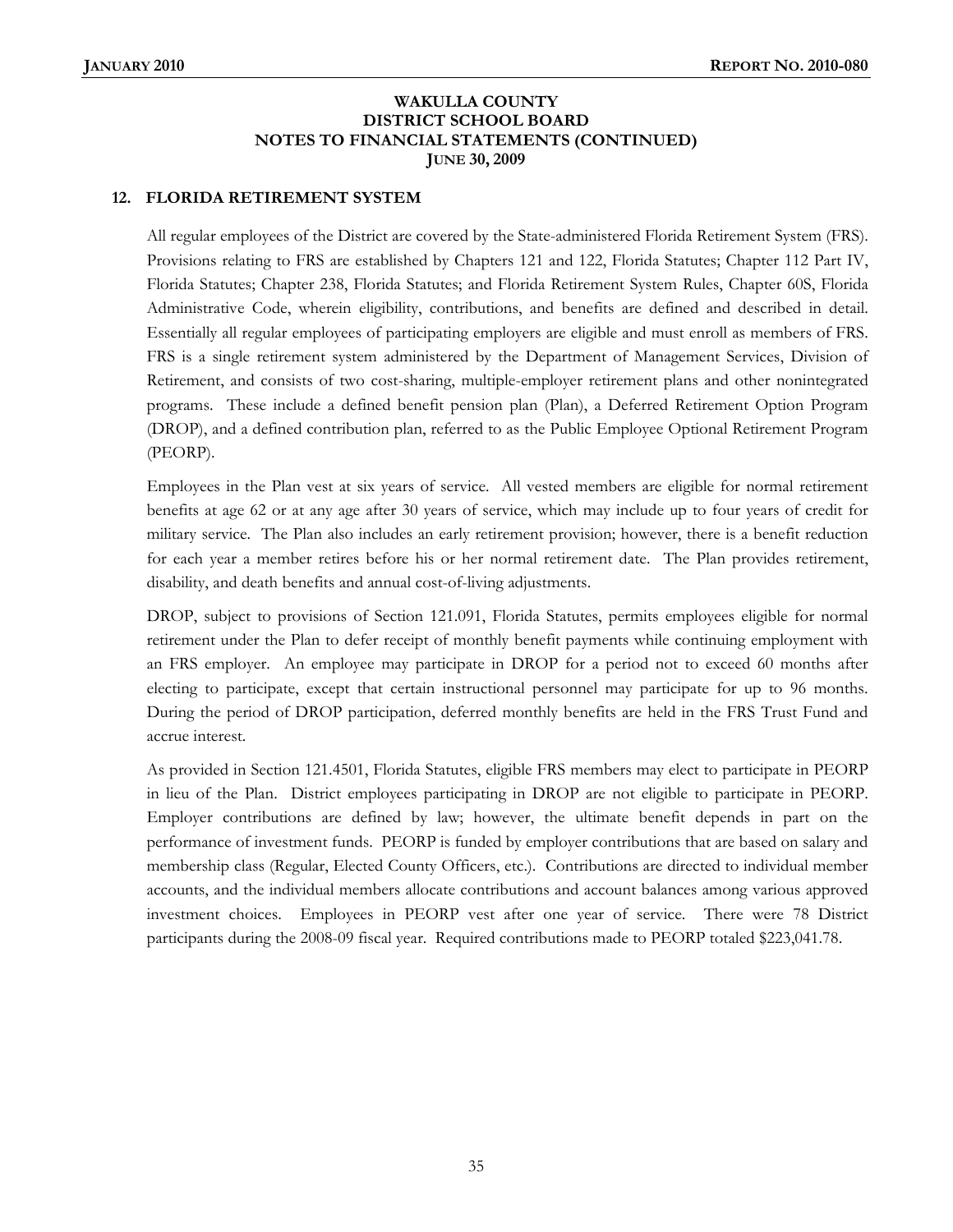#### **FRS Retirement Contribution Rates**

The Florida Legislature establishes, and may amend, contribution rates for each membership class of FRS. During the 2008-09 fiscal year, contribution rates were as follows:

| Class                                                                                    |          | Percent of Gross Salary |  |  |  |
|------------------------------------------------------------------------------------------|----------|-------------------------|--|--|--|
|                                                                                          | Employee | Employer<br>(A)         |  |  |  |
|                                                                                          | 0.00     | 9.85                    |  |  |  |
| Florida Retirement System, Regular<br>Florida Retirement System, Elected County Officers | 0.00     | 16.53                   |  |  |  |
| Deferred Retirement Option Program - Applicable to                                       |          |                         |  |  |  |
| Members from All of the Above Classes                                                    | 0.00     | 10.91                   |  |  |  |
| Florida Retirement System, Reemployed Retiree                                            | (B)      | (B)                     |  |  |  |

Notes: (A) Employer rates include 1.11 percent for the postemployment health insurance subsidy. Also, employer rates, other than for DROP participants, include 0.05 percent for administrative costs of PEORP.

(B) Contribution rates are dependent upon retirement class in which reemployed.

The District's liability for participation is limited to the payment of the required contribution at the rates and frequencies established by law on future payrolls of the District. The District's contributions including employee contributions for the fiscal years ended June 30, 2007, June 30, 2008, and June 30, 2009, totaled \$2,137,744.49, \$2,429,561.24, and \$2,347,361.46, respectively, which were equal to the required contributions for each fiscal year.

The financial statements and other supplementary information of FRS are included in the comprehensive annual financial report of the State of Florida, which may be obtained from the Florida Department of Financial Services. Also, an annual report on FRS, which includes its financial statements, required supplementary information, actuarial report, and other relevant information, is available from the Florida Department of Management Services, Division of Retirement.

#### **13. OTHER POSTEMPLOYMENT BENEFITS**

Effective for the 2008-09 fiscal year, the District implemented Governmental Accounting Standards Board Statement No. 45, *Accounting and Financial Reporting by Employers for Postemployment Benefits Other Than Pensions*, for certain postemployment healthcare and life insurance benefits provided by the District. The requirements of this statement are being implemented prospectively, with the actuarially determined liability of \$15,477,349 at the July 1, 2008, date of transition amortized over 30 years. Accordingly, for financial reporting purposes, no liability is reported for the postemployment healthcare and life insurance benefits liability at the date of transition.

**Plan Description**. The Postemployment Health and Life Insurance Plan is a single-employer defined benefit plan administered by the District. Pursuant to the provisions of Section 112.0801, Florida Statutes, former employees who retire from the District are eligible to participate in the District's purchased health and hospitalization plan for medical, prescription drug, and life insurance coverage. The District subsidizes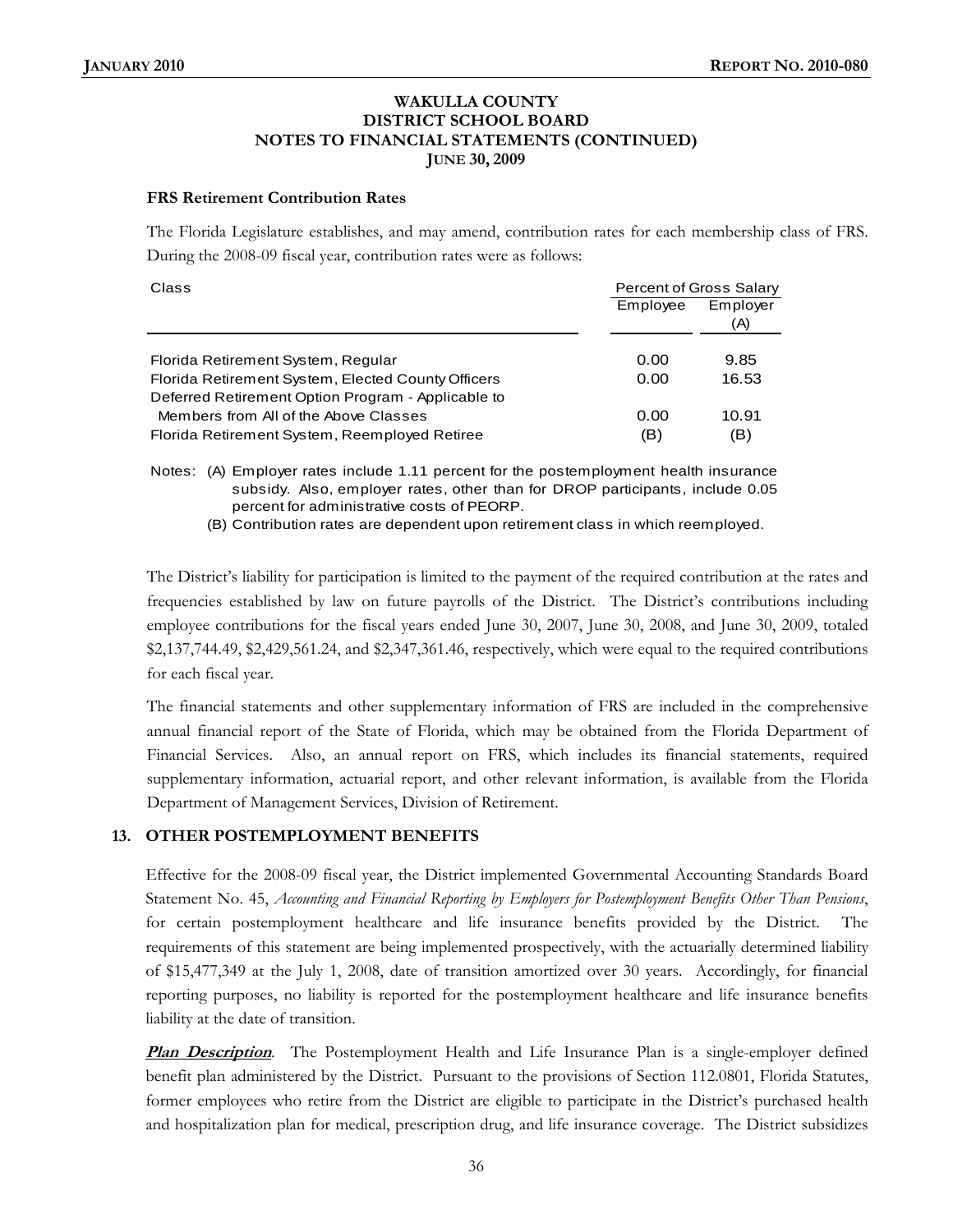the premium rates paid by retirees by allowing them to participate in the plan at reduced or blended group (implicitly subsidized) premium rates for both active and retired employees. These rates provide an implicit subsidy for retirees because, on an actuarial basis, their current and future claims are expected to result in higher costs to the plan on average than those of active employees. Retirees are required to enroll in the Federal Medicare program for their primary coverage as soon as they are eligible. The Postemployment Health and Life Insurance Plan does not issue a stand-alone report, and is not included in the report of a Public Employee Retirement System or another entity.

**Funding Policy**. Contribution requirements of the District and plan members are established and may be amended through action from the Board. The District has not advance-funded or established a funding methodology for the annual Other Postemployment Benefit (OPEB) costs or the net OPEB obligation and the plan is financed on a pay-as-you-go basis. For the 2008-09 fiscal year, 123 retirees received postemployment life and 71 retirees received postemployment healthcare benefits. The District's contribution of \$377,943 toward the OPEB cost was comprised of insurance premiums payments made on behalf of retirees, and net of retiree contributions totaling \$366,588, which represents 2.63 percent of covered payroll.

**Annual OPEB Cost and Net OPEB Obligation**. The District's annual OPEB cost (expense) is calculated based on the annual required contribution (ARC), an amount actuarially determined in accordance with parameters of Governmental Accounting Standards Board Statement No. 45, *Accounting and Financial Reporting by Employers for Postemployment Benefits Other Than Pensions*. The ARC represents a level of funding that if paid on an ongoing basis, is projected to cover normal cost each year and amortize any unfunded actuarial liabilities over a period not to exceed 30 years. The following table shows the District's annual OPEB cost for the year, the amount actually contributed to the plan, and changes in the District's net OPEB obligation:

| Description                                                                                                   |    | Amount            |  |  |
|---------------------------------------------------------------------------------------------------------------|----|-------------------|--|--|
| Normal Cost (service cost for one year)<br>Amortization of Unfunded Actuarial                                 | \$ | 664,306           |  |  |
| <b>Accrued Liability</b><br>Interest on Normal Cost and Amortization                                          |    | 492,648<br>30,669 |  |  |
| Annual Required Contribution<br>Interest on Net OPEB Obligation<br>Adjustment to Annual Required Contribution |    | 1,187,623         |  |  |
| Annual OPEB Cost (Expense)                                                                                    |    | 1,187,623         |  |  |
| Contribution Toward the OPEB Cost                                                                             |    | (377, 943)        |  |  |
| Increase in Net OPEB Obligation<br>Net OPEB Obligation, Beginning of Year                                     |    | 809,680           |  |  |
| Net OPEB Obligation, End of Year                                                                              | S  | 809,680           |  |  |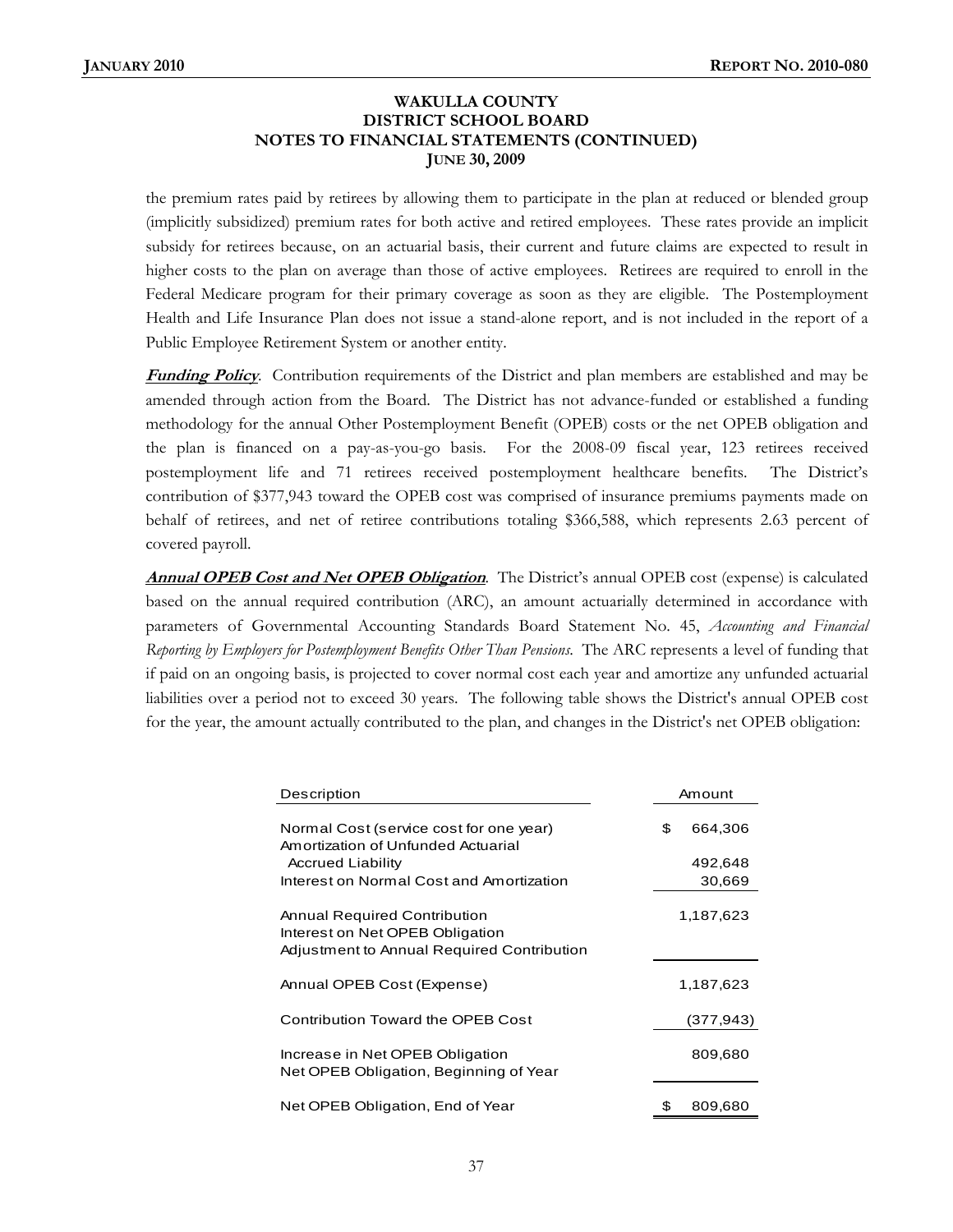The District's annual OPEB cost, the percentage of annual OPEB cost contributed to the plan, and the net OPEB obligation as of June 30, 2009 (first year of implementation), were as follows:

| Fiscal                               |     | Percentage of<br>Annual |                                           | Net OPEB   |         |  |
|--------------------------------------|-----|-------------------------|-------------------------------------------|------------|---------|--|
| Year                                 |     | OPEB Cost               | Annual<br><b>OPEB Cost</b><br>Contributed | Obligation |         |  |
| Beginning Balance, 7-1-08<br>2008-09 | \$. | 1,187,623               | $0.0\%$<br>31.8%                          | S          | 809,680 |  |

**Funded Status and Funding Progress**. As of October 1, 2007, the most recent valuation date, the actuarial accrued liability for benefits was \$15,477,349, and the actuarial value of assets was \$0, resulting in an unfunded actuarial accrued liability of \$15,477,349 and a funded ratio of 0 percent. The covered payroll (annual payroll of active participating employees) was \$14,363,429 for the 2008-09 fiscal year, and the ratio of the unfunded actuarial accrued liability to the covered payroll was 107.8 percent.

Actuarial valuations of an ongoing plan involve estimates of the value of reported amounts and assumptions about the probability of occurrence of events far into the future. Examples include assumptions about future employment and termination, mortality, and healthcare cost trends. Amounts determined regarding the funded status of the plan and the annual required contributions of the employer are subject to continual revision as actual results are compared with past expectations and new estimates are made about the future. The required schedule of funding progress immediately following the notes to financial statements presents multiyear trend information about whether the actuarial value of plan assets is increasing or decreasing over time relative to the actuarial accrued liability for benefits.

**Actuarial Methods and Assumptions**. Projections of benefits for financial reporting purposes are based on the substantive plan provisions, as understood by the employer and participating members, and include the types of benefits provided at the time of each valuation and the historical pattern of sharing of benefit costs between the employer and participating members. The actuarial methods and assumptions used include techniques that are designed to reduce the effects of short-term volatility in actuarial accrued liabilities and the actuarial value of assets, consistent with the long-term perspective of the calculations.

The District's initial OPEB actuarial valuation as of October 1, 2007, used the entry age normal cost actuarial method to estimate the unfunded actuarial liability as of June 30, 2009, and the District's 2008-09 fiscal year annual required contribution. Because the OPEB liability is currently unfunded, the actuarial assumptions included a 3.55 percent rate of return on invested assets, which is the District's long-term expectation of investment returns under its investment policy. The actuarial assumptions also included a payroll growth rate of 4 percent per year, and an annual healthcare cost trend rate of 6 percent initially beginning October 1, 2008, rising to 9 percent on October 1, 2009, then reduced by 0.5 percent per year to an ultimate rate of 5 percent after October 1, 2017. The unfunded actuarial accrued liability is being amortized as a level percentage of projected payroll on a closed basis. The remaining amortization period at June 30, 2009, was 29 years.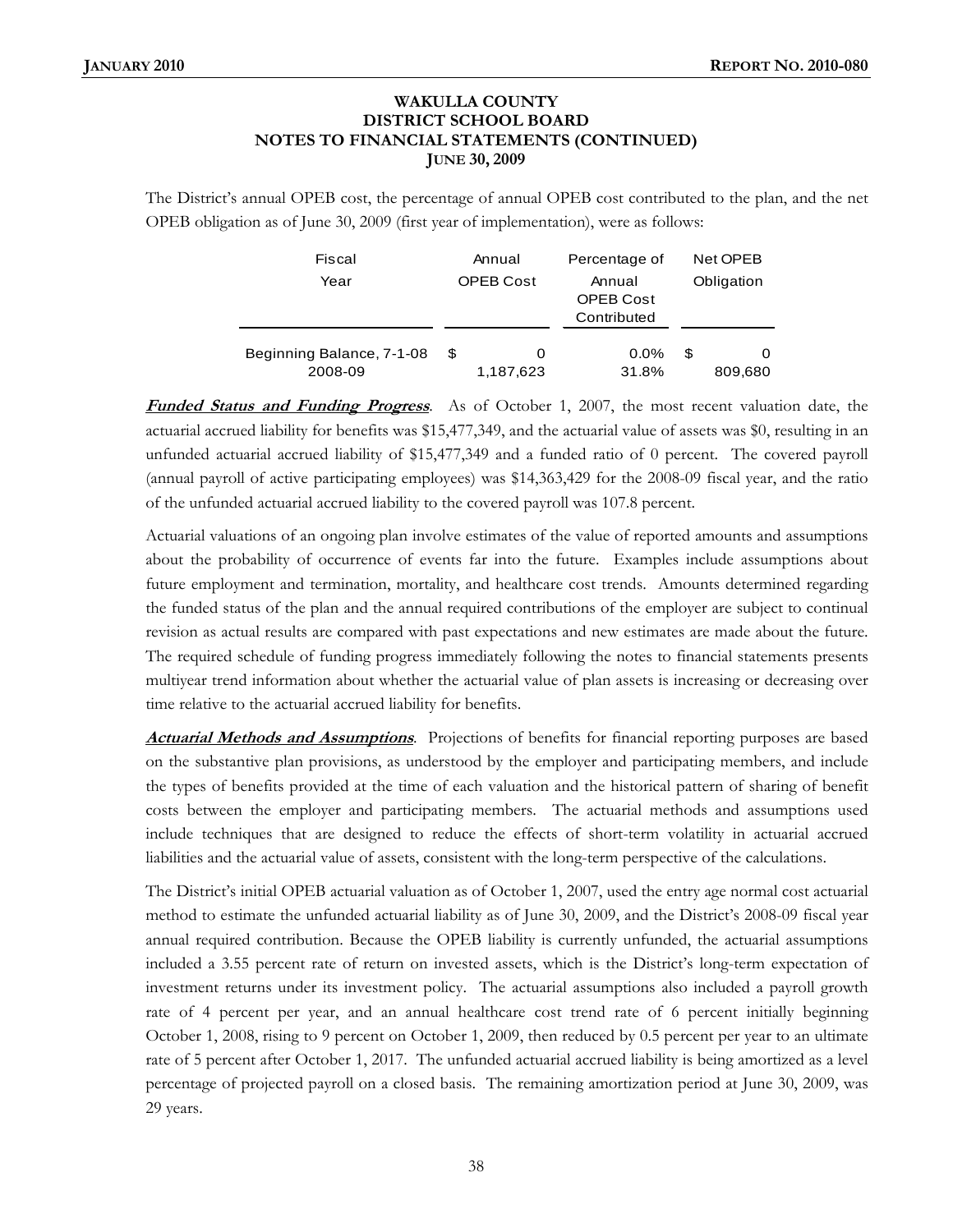#### **14. CONSORTIUM**

The District is a member of, and the fiscal agent for, the Small School District Council Consortium. The Consortium is an association of small school districts organized to hire a consultant to collect, interpret, and disseminate information regarding educational matters affecting the member districts, as well as consult and communicate as directed to change, influence, and improve the conditions in the affected districts. The District is not the predominant participant in the consortium and, therefore, has established an enterprise fund to account for the Consortium's resources and operations.

#### **15. RISK MANAGEMENT PROGRAMS**

The District is exposed to various risks of loss related to torts; theft of, damage to, and destruction of assets; errors and omissions; injuries to employees; and natural disasters. The Wakulla County District School Board is a member of the Panhandle Area Educational Consortium - Risk Management Consortium under which several district school boards have established a combined limited self-insurance program for property protection, general liability, automobile liability, workers' compensation, money and securities, employee fidelity and faithful performance, boiler and machinery, and other coverage deemed necessary by the members of the Consortium. Section 1001.42(12)(k), Florida Statutes, provides the authority for the District to enter into such a risk management program. The Consortium is self-sustaining through member assessments (premiums), and purchases coverage through commercial companies for claims in excess of specified amounts. The Board of Directors for the Consortium is composed of superintendents of all participating districts. The Washington County District School Board serves as fiscal agent for the Consortium.

Settled claims resulting from these risks have not exceeded commercial coverage in any of the past three fiscal years.

Employee group life and health insurance coverage are being provided through purchased commercial insurance with minimum deductibles for each line of coverage.

#### **16. SUBSEQUENT EVENTS**

On July 1, 2009, the Legislature appropriated an additional \$487,727, to the District under the Public Education Capital Outlay Special Facilities Construction Program for the wastewater services required for the new Riversink Elementary School. Before receiving the appropriation, the District entered into an agreement with the Wakulla County Board of County Commissioners (County) to share the construction costs of the wastewater services and share any of the construction costs. However, the agreement also contemplated the possible receipt of the legislative appropriation and, if received, the District would be fully reimbursed for all construction costs and no longer be entitled to receive any revenues generated from the sewer system from the County. As of June 30, 2009, the County had not received any fees related to the wastewater system; therefore, the District reported a deferred revenue amount totaling \$243,863.50, which represents its share of the construction costs of the wastewater system.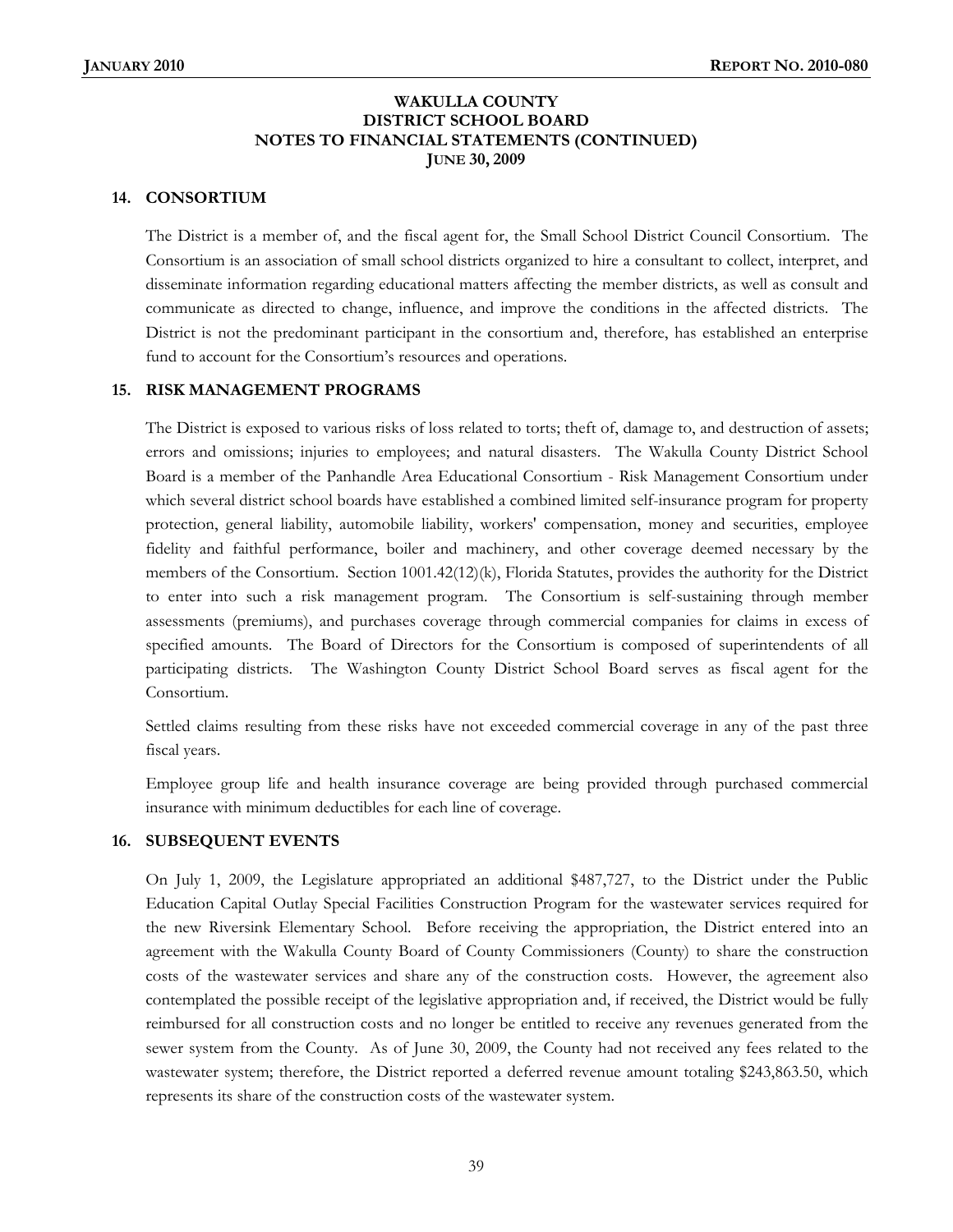## **OTHER REQUIRED SUPPLEMENTARY INFORMATION**

#### *WAKULLA COUNTY DISTRICT SCHOOL BOARD REQUIRED SUPPLEMENTARY INFORMATION - BUDGETARY COMPARISON SCHEDULE - GENERAL AND MAJOR SPECIAL REVENUE FUNDS For the Fiscal Year Ended June 30, 2009*

|                                                           | General Fund              |    |                        |    |                           |    |                                                           |
|-----------------------------------------------------------|---------------------------|----|------------------------|----|---------------------------|----|-----------------------------------------------------------|
|                                                           | Original<br><b>Budget</b> |    | Final<br><b>Budget</b> |    | Actual                    |    | Variance with<br>Final Budget -<br>Positive<br>(Negative) |
| <b>Revenues</b>                                           |                           |    |                        |    |                           |    |                                                           |
| Intergovernmental:                                        |                           |    |                        |    |                           |    |                                                           |
| <b>Federal Direct</b>                                     | \$<br>75,000.00           | \$ | 75,000.00              | \$ | 74,906.96                 | \$ | (93.04)                                                   |
| Federal Through State and Local                           | 369,497.00                |    | 517,981.00             |    | 636,085.81                |    | 118,104.81                                                |
| State                                                     | 26,746,463.00             |    | 26,250,238.66          |    | 26, 252, 772.88           |    | 2,534.22                                                  |
| Local:                                                    |                           |    |                        |    |                           |    |                                                           |
| Property Taxes                                            | 8,947,443.00              |    | 9,046,829.00           |    | 8,843,062.91              |    | (203, 766.09)                                             |
| Miscellaneous                                             | 227,500.00                |    | 295,180.00             |    | 365,857.75                |    | 70,677.75                                                 |
| <b>Total Revenues</b>                                     | 36, 365, 903.00           |    | 36, 185, 228.66        |    | 36, 172, 686. 31          |    | (12, 542.35)                                              |
| <b>Expenditures</b>                                       |                           |    |                        |    |                           |    |                                                           |
|                                                           |                           |    |                        |    |                           |    |                                                           |
| Current - Education:                                      |                           |    |                        |    |                           |    | 1,255,081.65                                              |
| Instruction                                               | 22,349,067.44             |    | 22, 232, 106.35        |    | 20,977,024.70             |    |                                                           |
| <b>Pupil Personnel Services</b>                           | 1,975,869.01              |    | 1,960,039.99           |    | 1,943,650.25              |    | 16,389.74                                                 |
| <b>Instructional Media Services</b>                       | 613,914.24                |    | 589,038.25             |    | 567,136.37                |    | 21,901.88                                                 |
| Instruction and Curriculum Development Services           | 1,220,701.69              |    | 1,260,232.43           |    | 1, 155, 220.99            |    | 105,011.44                                                |
| <b>Instructional Staff Training Services</b>              | 124,904.36                |    | 135,748.67             |    | 52,659.21                 |    | 83,089.46                                                 |
| Instruction Related Technology                            | 247,462.97                |    | 282,213.14             |    | 267,661.15                |    | 14,551.99                                                 |
| <b>Board of Education</b>                                 | 497,807.75                |    | 537,807.75             |    | 515,935.70                |    | 21,872.05                                                 |
| <b>General Administration</b>                             | 564,654.01                |    | 564,654.01             |    | 536,692.95                |    | 27,961.06                                                 |
| School Administration                                     | 1,808,555.41              |    | 1,888,769.61           |    | 1,828,746.14              |    | 60,023.47                                                 |
| Facilities Acquisition and Construction                   | 134,048.20                |    | 124, 178. 11           |    | 96,661.32                 |    | 27,516.79                                                 |
| <b>Fiscal Services</b>                                    | 426,972.90                |    | 423,972.90             |    | 404,209.46                |    | 19,763.44                                                 |
| <b>Food Services</b>                                      |                           |    | 34,275.79              |    | 25,913.03                 |    | 8,362.76                                                  |
| <b>Central Services</b>                                   | 622,336.92                |    | 670,820.69             |    | 603,665.55                |    | 67, 155. 14                                               |
| <b>Pupil Transportation Services</b>                      | 3,148,759.91              |    | 3,023,249.83           |    | 2,404,964.80              |    | 618,285.03                                                |
| Operation of Plant                                        | 4,326,998.35              |    | 4,399,997.79           |    | 4,273,318.51              |    | 126,679.28                                                |
| Maintenance of Plant                                      | 918,342.23                |    | 969,921.10             |    | 876,923.68                |    | 92,997.42                                                 |
| <b>Administrative Technology Services</b>                 | 10,914.67                 |    | 24, 167.67             |    | 11,276.22                 |    | 12,891.45                                                 |
| <b>Community Services</b>                                 | 4,073.26                  |    | 6,073.26               |    | 6,018.08                  |    | 55.18                                                     |
| Fixed Capital Outlay:<br>Other Capital Outlay             |                           |    | 235,926.70             |    | 235,926.70                |    |                                                           |
| <b>Total Expenditures</b>                                 | 38,995,383.32             |    | 39, 363, 194.04        |    | 36,783,604.81             |    | 2,579,589.23                                              |
|                                                           |                           |    |                        |    |                           |    |                                                           |
| Deficiency of Revenues Under Expenditures                 | (2,629,480.32)            |    | (3, 177, 965.38)       |    | (610, 918.50)             |    | 2,567,046.88                                              |
| <b>Other Financing Sources</b>                            |                           |    |                        |    |                           |    |                                                           |
| Transfers In                                              | 219,191.00                |    | 219,191.00             |    | 219,250.54                |    | 59.54                                                     |
| Insurance Loss Recoveries                                 |                           |    |                        |    | 14,619.86                 |    | 14,619.86                                                 |
| <b>Total Other Financing Sources</b>                      | 219,191.00                |    | 219,191.00             |    | 233,870.40                |    | 14,679.40                                                 |
| Net Change in Fund Balances                               | (2,410,289.32)            |    | (2,958,774.38)         |    | (377, 048.10)             |    | 2,581,726.28                                              |
| Fund Balances, Beginning<br>Increase to Inventory Reserve | 4,493,578.63              |    | 4,493,578.63           |    | 4,493,578.63<br>10,146.52 |    | 10,146.52                                                 |
| <b>Fund Balances, Ending</b>                              | \$<br>2,083,289.31        | \$ | 1,534,804.25           | \$ | 4,126,677.05              | \$ | 2,591,872.80                                              |
|                                                           |                           |    |                        |    |                           |    |                                                           |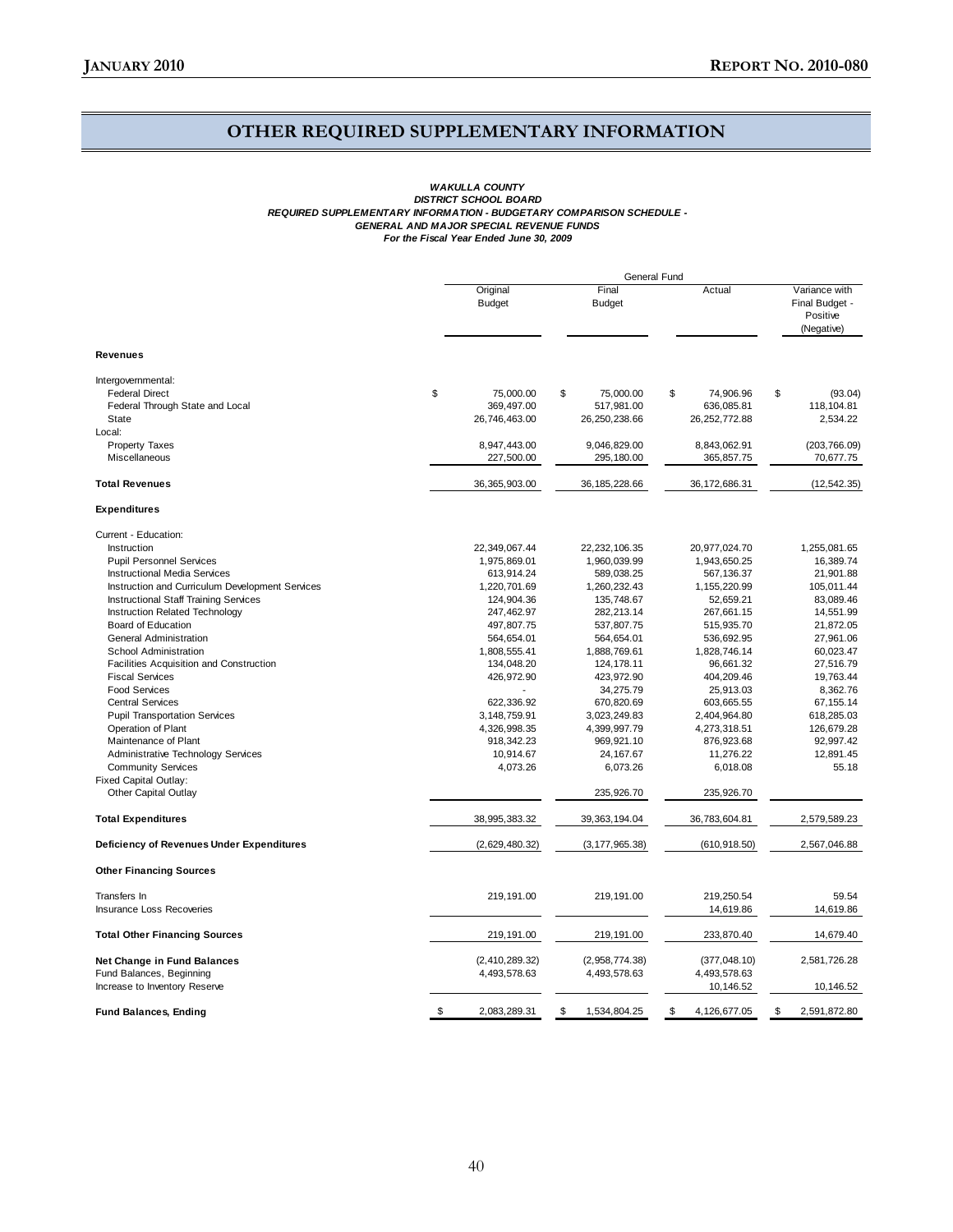|                           | Special Revenue - ARRA Economic Stimulus Fund |        |          |                                                           |
|---------------------------|-----------------------------------------------|--------|----------|-----------------------------------------------------------|
| Original<br><b>Budget</b> | Final<br><b>Budget</b>                        | Actual |          | Variance with<br>Final Budget -<br>Positive<br>(Negative) |
| \$                        | \$<br>738,812.00                              | \$     | 1,990.66 | \$<br>(736, 821.34)                                       |
|                           | 738,812.00                                    |        | 1,990.66 | (736, 821.34)                                             |
|                           | 530, 102.71<br>18,160.17                      |        | 1,990.66 | 530, 102.71<br>16,169.51                                  |
|                           | 164,734.30                                    |        |          | 164,734.30                                                |
|                           | 25,814.82                                     |        |          | 25,814.82                                                 |

|            | 738,812.00 | 1,990.66   | 736,821.34 |
|------------|------------|------------|------------|
|            |            |            |            |
|            |            |            |            |
|            |            |            |            |
|            |            |            |            |
| \$<br>0.00 | \$<br>0.00 | \$<br>0.00 | \$<br>0.00 |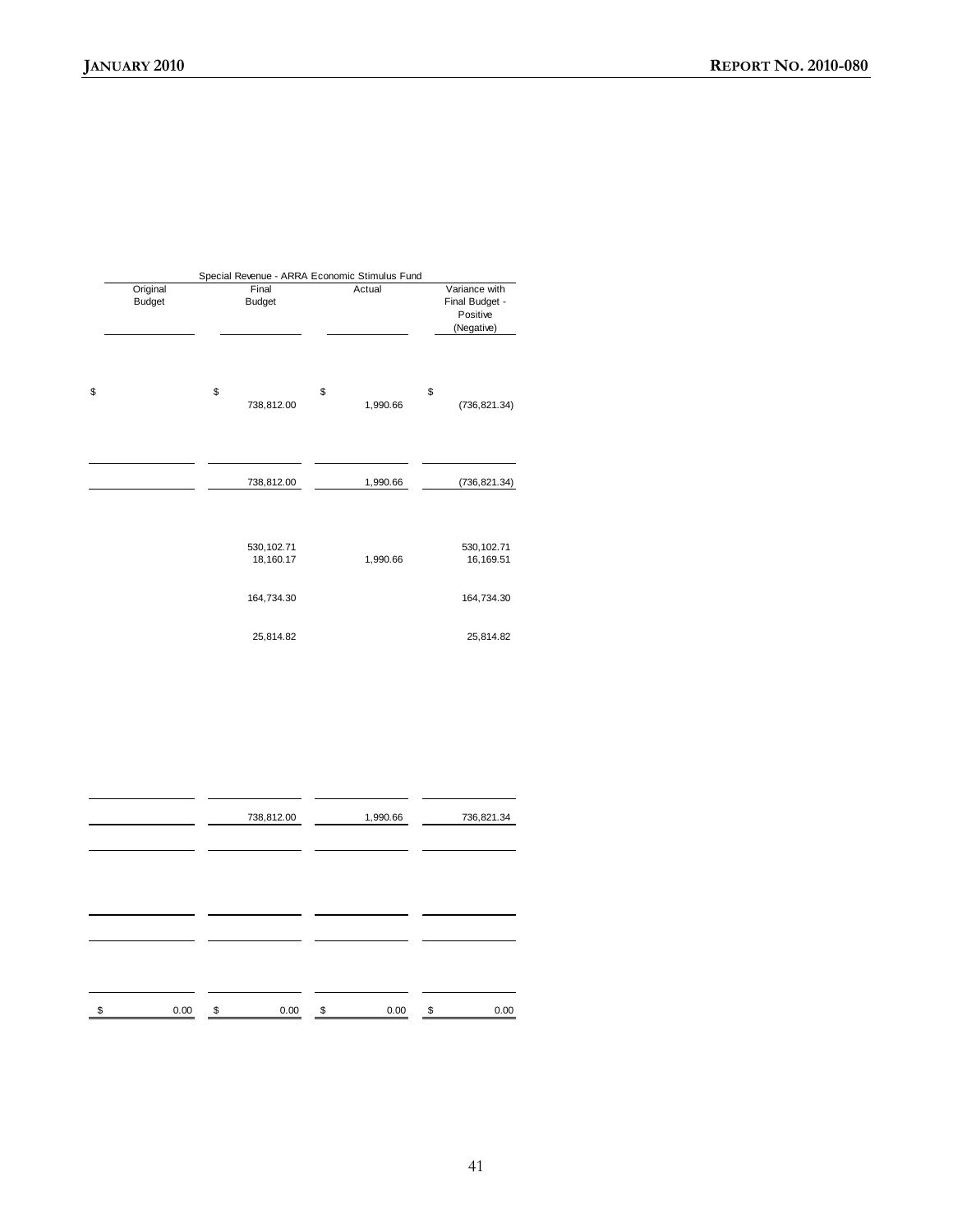#### *WAKULLA COUNTY DISTRICT SCHOOL BOARD REQUIRED SUPPLEMENTARY INFORMATION - SCHEDULE OF FUNDING PROGRESS - OTHER POSTEMPLOYMENT BENEFITS PLAN For the Fiscal Year Ended June 30, 2009*

| Actuarial<br>Valuation | <b>Actuarial Value</b><br>of Assets | Actuarial<br>Accrued           | Unfunded<br>AAL (UAAL) | <b>Funded Ratio</b> | Covered Payroll | UAAL as a<br>Percentage of |
|------------------------|-------------------------------------|--------------------------------|------------------------|---------------------|-----------------|----------------------------|
| Date                   |                                     | Liability (AAL) -<br>Entry Age |                        |                     |                 | Covered Payroll            |
|                        | (A)                                 | (B)                            | $(B-A)$                | (A/B)               | (C)             | $[(B-A)/C]$                |
| October 1, 2007        |                                     | 15.477.349<br>S                | 15,477,349             | 0.0%                | 14,363,429      | 107.8%                     |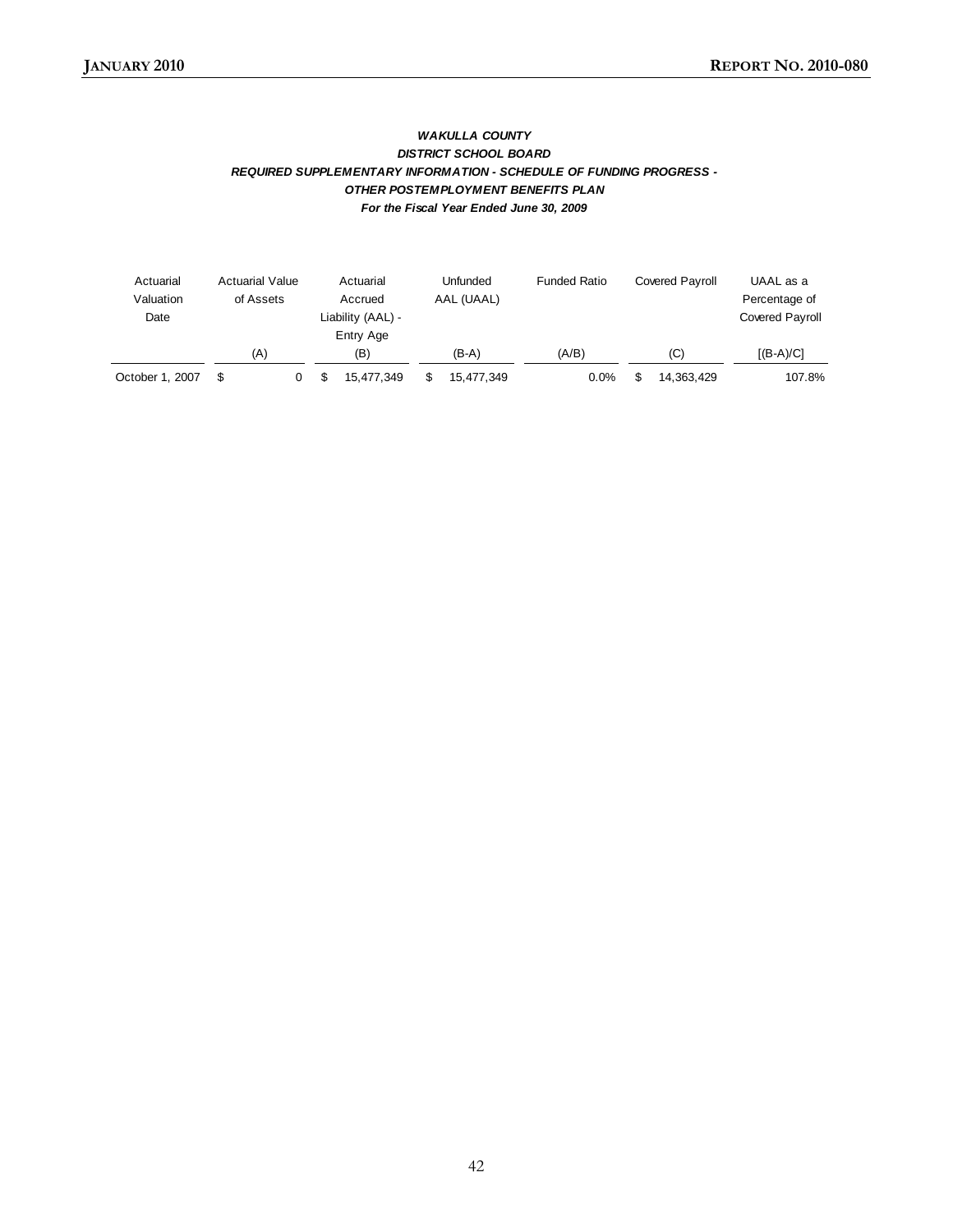#### **SCHEDULE OF EXPENDITURES OF FEDERAL AWARDS**

#### *WAKULLA COUNTY DISTRICT SCHOOL BOARD SCHEDULE OF EXPENDITURES OF FEDERAL AWARDS For the Fiscal Year Ended June 30, 2009*

| Federal Grantor/Pass-Through Grantor/Program Title                                                                   | Catalog of<br>Federal<br>Domestic<br>Assistance<br>Number | Pass -<br>Through<br>Grantor<br>Number | Amount of<br>Expenditures<br>(1) | Amount<br>Provided<br>to<br>Subrecipients |
|----------------------------------------------------------------------------------------------------------------------|-----------------------------------------------------------|----------------------------------------|----------------------------------|-------------------------------------------|
| United States Department of Agriculture:<br>Indirect:                                                                |                                                           |                                        |                                  |                                           |
| Child Nutrition Cluster:                                                                                             |                                                           |                                        |                                  |                                           |
| Florida Department of Education:                                                                                     |                                                           |                                        |                                  |                                           |
| School Breakfast Program                                                                                             | 10.553                                                    | 321                                    | \$<br>206,338.70                 | \$                                        |
| National School Lunch Program                                                                                        | 10.555                                                    | 300                                    | 791,065.60                       |                                           |
| Florida Department of Agriculture and Consumer Services:<br>National School Lunch Program                            | 10.555(2)                                                 | None                                   | 131,334.19                       |                                           |
|                                                                                                                      |                                                           |                                        |                                  |                                           |
| <b>Total Child Nutrition Cluster</b>                                                                                 |                                                           |                                        | 1,128,738.49                     |                                           |
| Florida Department of Financial Services:                                                                            |                                                           |                                        |                                  |                                           |
| Secure Payments for States and Counties Containing Federal Lands                                                     | 10.665                                                    | None                                   | 189,227.50                       |                                           |
| <b>Total United States Department of Agriculture</b>                                                                 |                                                           |                                        | 1,317,965.99                     |                                           |
| <b>United States Department of Labor:</b>                                                                            |                                                           |                                        |                                  |                                           |
| Indirect:                                                                                                            |                                                           |                                        |                                  |                                           |
| Florida's Great Northwest, Inc.:<br>WIA - Pilots, Demonstrations, and Research Projects                              | 17.261                                                    | None                                   |                                  |                                           |
|                                                                                                                      |                                                           |                                        | 90,184.50                        |                                           |
| <b>United States Department of Education:</b>                                                                        |                                                           |                                        |                                  |                                           |
| Indirect:<br>Special Education Cluster:                                                                              |                                                           |                                        |                                  |                                           |
| Florida Department of Education:                                                                                     |                                                           |                                        |                                  |                                           |
| Special Education - Grants to States                                                                                 | 84.027                                                    | 262, 263                               | 1,092,879.82                     | 25,000.00                                 |
| Special Education - Preschool Grants                                                                                 | 84.173                                                    | 266, 267                               | 49,887.27                        |                                           |
| ARRA - Special Education - Grants to States, Recovery Act                                                            | 84.391                                                    | 263                                    | 1,990.66                         |                                           |
| University of South Florida:<br>Special Education - Grants to States                                                 | 84.027                                                    | None                                   | 4,680.00                         |                                           |
| Putnam County District School Board:                                                                                 |                                                           |                                        |                                  |                                           |
| Special Education - Grants to States                                                                                 | 84.027                                                    | None                                   | 94,651.11                        |                                           |
| Leon County District School Board:<br>Special Education - Grants to States                                           |                                                           |                                        |                                  |                                           |
|                                                                                                                      | 84.027                                                    | None                                   | 28,945.00                        |                                           |
| <b>Total Special Education Cluster</b>                                                                               |                                                           |                                        | 1,273,033.86                     | 25,000.00                                 |
| Florida Department of Education:                                                                                     |                                                           |                                        |                                  |                                           |
| Adult Education - Basic Grants to States                                                                             | 84.002                                                    | 191                                    | 46,703.54                        |                                           |
| Title I Grants to Local Educational Agencies                                                                         | 84.010                                                    | 212, 222, 226                          | 682,774.73                       | 86,490.81                                 |
| Career and Technical Education - Basic Grants to States<br>Safe and Drug-Free Schools and Communities - State Grants | 84.048<br>84.186                                          | 151<br>103                             | 112,530.26<br>13,737.68          |                                           |
| <b>Education Technology State Grants</b>                                                                             | 84.318                                                    | 121                                    | 7,294.46                         |                                           |
| Improving Teacher Quality State Grants                                                                               | 84.367                                                    | 224                                    | 153,732.14                       |                                           |
| School Improvement Grants                                                                                            | 84.377                                                    | 126                                    | 57,863.84                        | 57,863.84                                 |
| <b>Total United States Department of Education</b>                                                                   |                                                           |                                        | 2,347,670.51                     | 169,354.65                                |
| United States Department of Health and Human Services:                                                               |                                                           |                                        |                                  |                                           |
| Indirect:                                                                                                            |                                                           |                                        |                                  |                                           |
| Wakulla County Health Department:<br>Community-Based Abstinence Education (CBAE)                                     | 93.010                                                    | None                                   | 6,588.00                         |                                           |
| Early Learning Coalition of the Big Bend Region, Inc.:                                                               |                                                           |                                        |                                  |                                           |
| Temporary Assistance for Needy Families                                                                              | 93.558                                                    | None                                   | 1,337.37                         |                                           |
| Child Care and Development Block Grant                                                                               | 93.575                                                    | None                                   | 4,553.43                         |                                           |
| North Florida Child Development, Inc.:<br><b>Head Start</b>                                                          | 93.600                                                    | None                                   | 54,774.00                        |                                           |
| Total United States Department of Health and Human Services                                                          |                                                           |                                        | 67,252.80                        |                                           |
|                                                                                                                      |                                                           |                                        |                                  |                                           |
| <b>Corporation for National and Community Service:</b><br>Indirect:                                                  |                                                           |                                        |                                  |                                           |
| Florida Department of Education:                                                                                     |                                                           |                                        |                                  |                                           |
| Learn and Serve America - School and Community                                                                       |                                                           |                                        |                                  |                                           |
| <b>Based Programs</b>                                                                                                | 94.004                                                    | 234                                    | 162.80                           |                                           |
| United States Department of Homeland Security:<br>Indirect:                                                          |                                                           |                                        |                                  |                                           |
| Florida Department of Education:                                                                                     |                                                           |                                        |                                  |                                           |
| Homeland Security Grant Program                                                                                      | 97.067                                                    | 532                                    | 26,829.97                        |                                           |
| <b>United States Department of Defense:</b>                                                                          |                                                           |                                        |                                  |                                           |
| Direct:                                                                                                              |                                                           |                                        |                                  |                                           |
| Army Junior Reserve Officers Training Corps                                                                          | None                                                      | N/A                                    | 74,906.96                        |                                           |
| <b>Total Expenditures of Federal Awards</b>                                                                          |                                                           |                                        | 3,924,973.53<br>\$               | 169,354.65<br>\$                          |

Notes: (1) <u>Basis</u> of <u>Presentation</u>. The Schedule of Expenditures of Federal Awards represents amounts expended from Federal programs during the fiscal year as determined based on the<br>accounting records from which the basic financia

(2)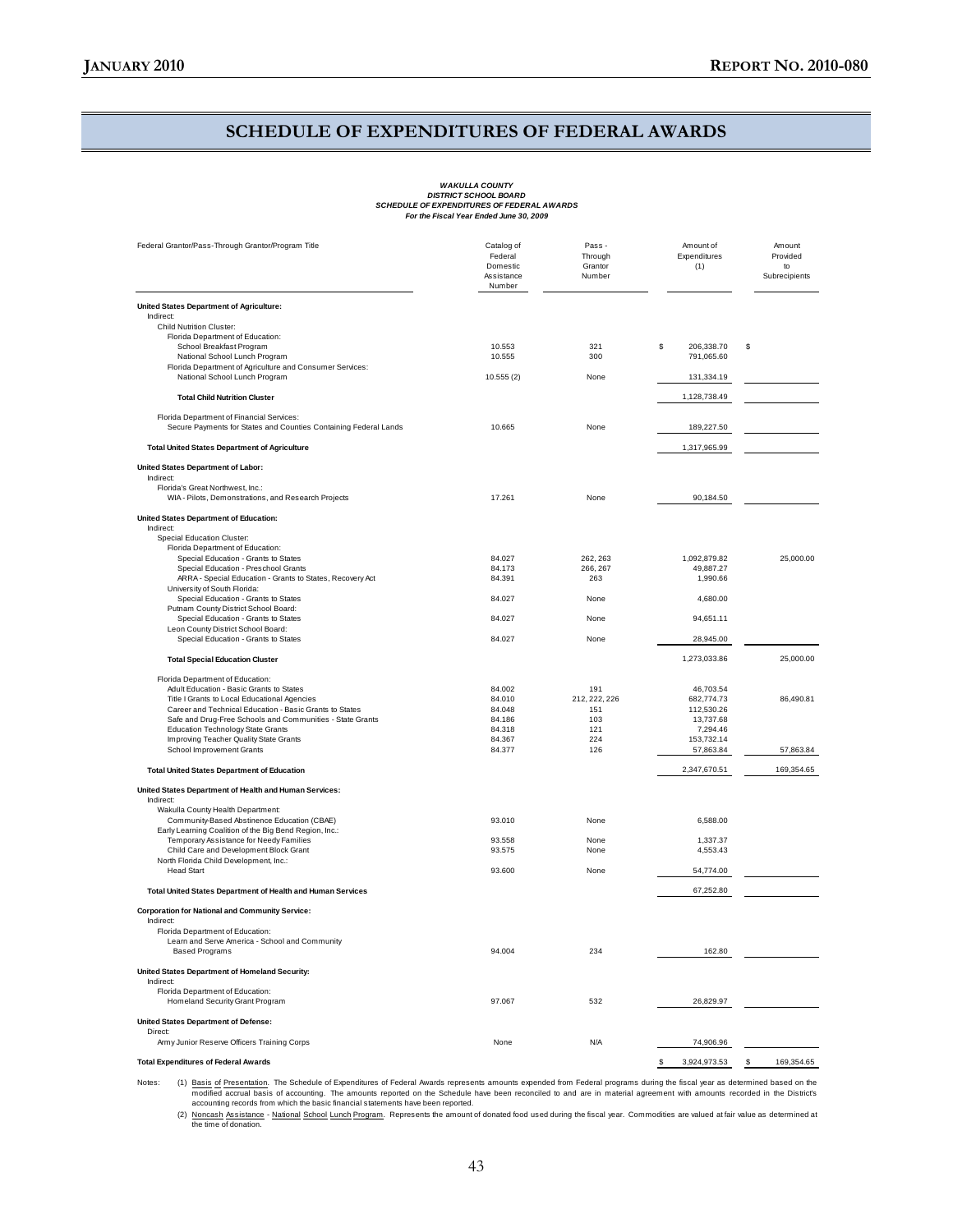

**DAVID W. MARTIN, CPA AUDITOR GENERAL**

**AUDITOR GENERAL STATE OF FLORIDA**



**G74 Claude Pepper Building 111 West Madison Street Tallahassee, Florida 32399-1450** 

**PHONE: 850-488-5534 FAX: 850-488-6975** 

The President of the Senate, the Speaker of the House of Representatives, and the Legislative Auditing Committee

#### **INDEPENDENT AUDITOR'S REPORT ON INTERNAL CONTROL OVER FINANCIAL REPORTING AND ON COMPLIANCE AND OTHER MATTERS BASED ON AN AUDIT OF THE FINANCIAL STATEMENTS PERFORMED IN ACCORDANCE WITH GOVERNMENT AUDITING STANDARDS**

We have audited the financial statements of the governmental activities, the business-type activities, the discretely presented component unit, each major fund, and the aggregate remaining fund information of the Wakulla County District School Board as of and for the fiscal year ended June 30, 2009, which collectively comprise the District's basic financial statements, and have issued our report thereon under the heading **INDEPENDENT AUDITOR'S REPORT ON FINANCIAL STATEMENTS**. Our report on the basic financial statements was modified to include a reference to other auditors. We conducted our audit in accordance with auditing standards generally accepted in the United States of America and the standards applicable to financial audits contained in *Government Auditing Standards* issued by the Comptroller General of the United States. Other auditors audited the financial statements of the school internal funds and the discretely presented component unit, as described in our report on the Wakulla County District School Board's financial statements. This report does not include the results of the other auditors' testing of internal control over financial reporting or compliance of the discretely presented component unit and other matters that are reported on separately by those auditors. The financial statements of the school internal funds were not audited in accordance with *Government Auditing Standards*.

#### **Internal Control Over Financial Reporting**

In planning and performing our audit, we considered the District's internal control over financial reporting as a basis for designing our auditing procedures for the purpose of expressing our opinions on the financial statements, but not for the purpose of expressing an opinion on the effectiveness of the District's internal control over financial reporting. Accordingly, we do not express an opinion on the effectiveness of the District's internal control over financial reporting.

A *control deficiency* exists when the design or operation of a control does not allow management or employees, in the normal course of performing their assigned functions, to prevent or detect misstatements on a timely basis. A *significant deficiency* is a control deficiency, or combination of control deficiencies, that adversely affects the District's ability to initiate, authorize, record, process, or report financial data reliably in accordance with generally accepted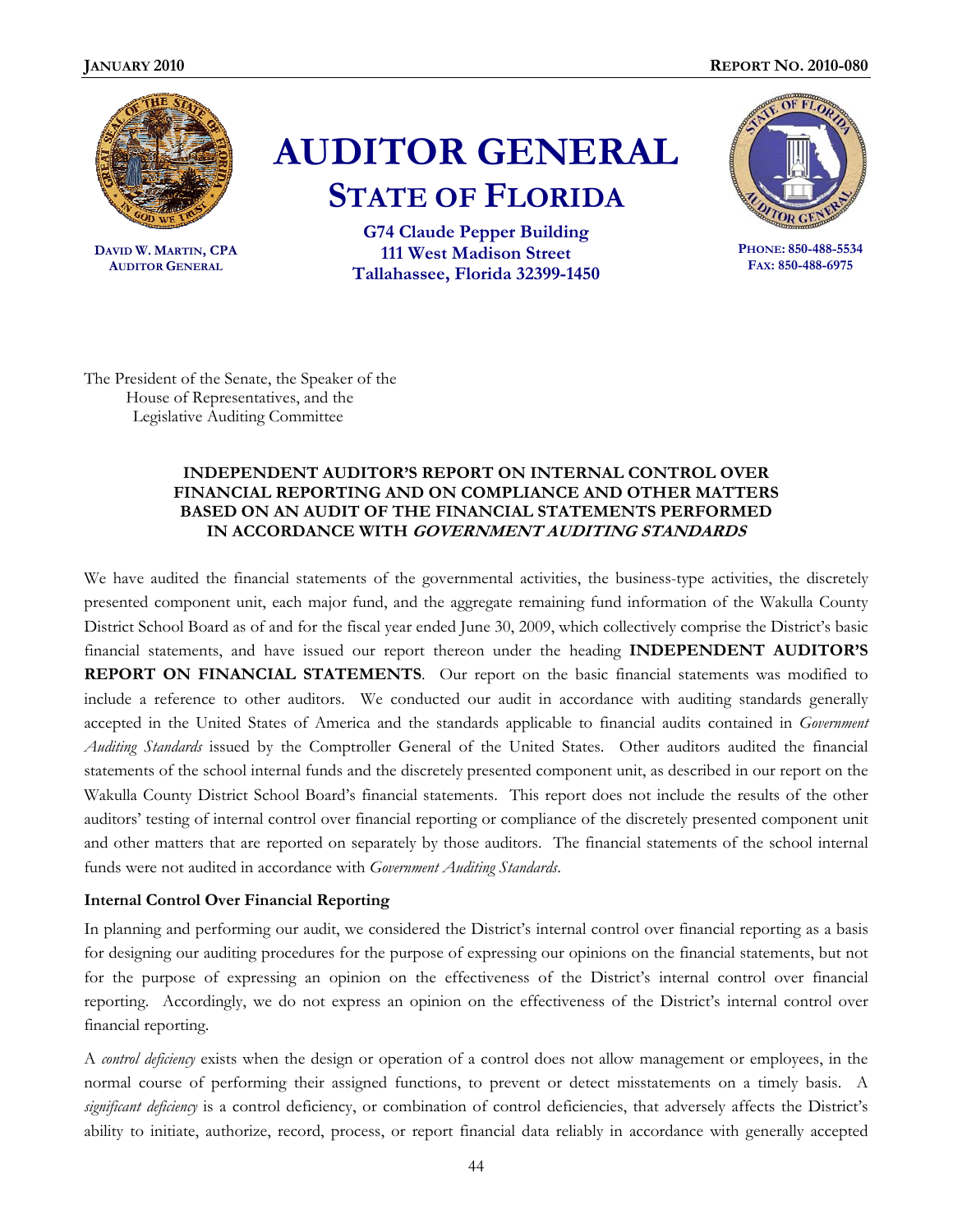accounting principles such that there is more than a remote likelihood that a misstatement of the District's financial statements that is more than inconsequential will not be prevented or detected by the District's internal control.

A *material weakness* is a significant deficiency, or combination of significant deficiencies, that results in more than a remote likelihood that a material misstatement of the financial statements will not be prevented or detected by the District's internal control.

Our consideration of internal control over financial reporting was for the limited purpose described in the first paragraph of this section and would not necessarily identify all deficiencies in internal control that might be significant deficiencies or material weaknesses. We did not identify any deficiencies in internal control over financial reporting that we consider to be material weaknesses, as defined above.

#### **Compliance and Other Matters**

As part of obtaining reasonable assurance about whether the District's financial statements are free of material misstatement, we performed tests of its compliance with certain provisions of laws, rules, regulations, contracts, and grant agreements, noncompliance with which could have a direct and material effect on the determination of financial statement amounts. However, providing an opinion on compliance with those provisions was not an objective of our audit and, accordingly, we do not express such an opinion. The results of our tests disclosed no instances of noncompliance or other matters that are required to be reported under *Government Auditing Standards*.

We noted certain additional matters that are discussed in the **SCHEDULE OF FINDINGS AND QUESTIONED COSTS** section of this report.

Management's response to the findings described in the **SCHEDULE OF FINDINGS AND QUESTIONED COSTS** section of this report is included as Exhibit A. We did not audit management's response and, accordingly, we express no opinion on it.

Pursuant to Section 11.45(4), Florida Statutes, this report is a public record and its distribution is not limited. Auditing standards generally accepted in the United States of America require us to indicate that this report is intended solely for the information and use of the Legislative Auditing Committee, members of the Florida Senate and the Florida House of Representatives, Federal and other granting agencies, and applicable management and is not intended to be and should not be used by anyone other than these specified parties.

Respectfully submitted,

6. Martin

David W. Martin, CPA January 13, 2010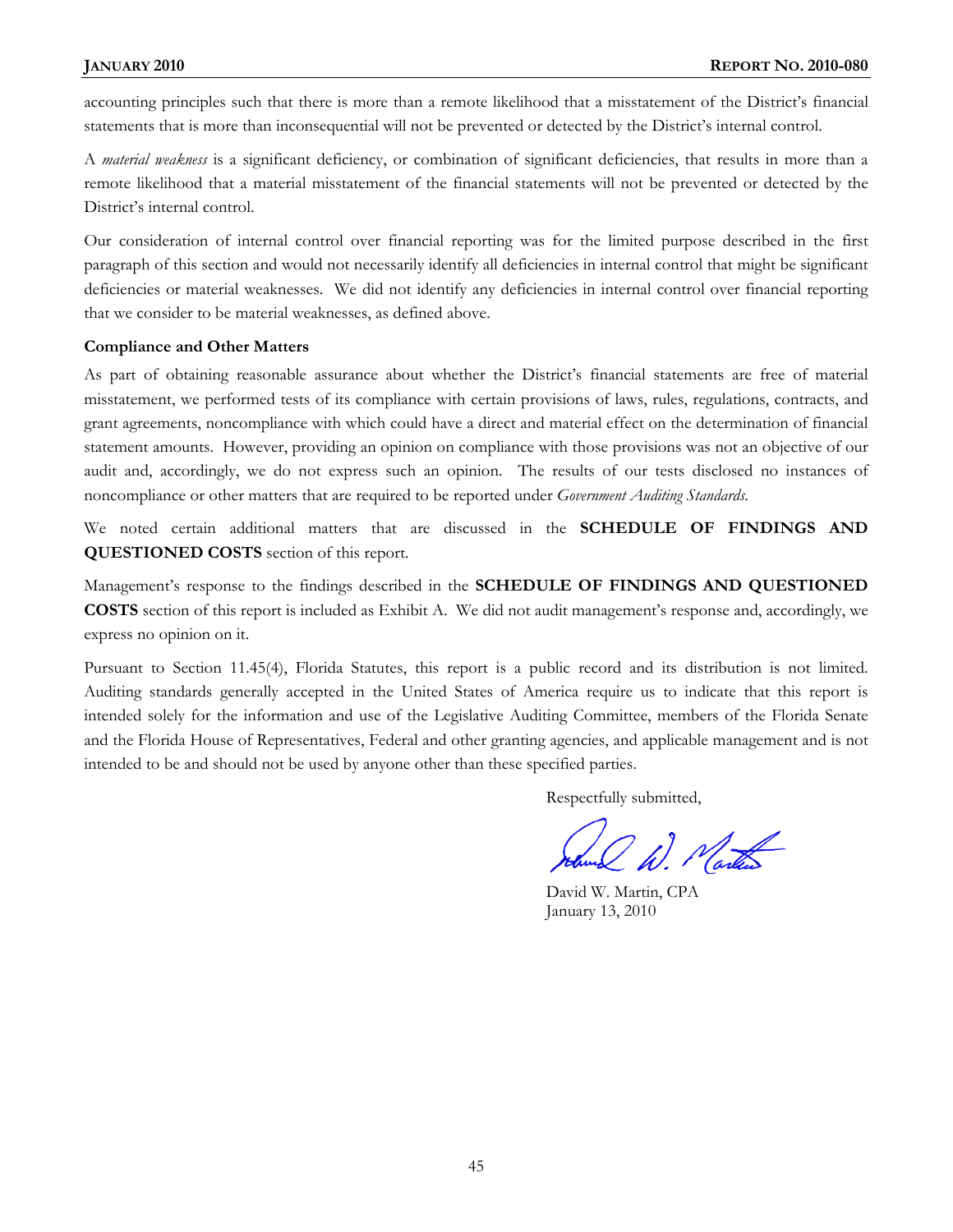

**DAVID W. MARTIN, CPA AUDITOR GENERAL**

# **AUDITOR GENERAL STATE OF FLORIDA**

**G74 Claude Pepper Building 111 West Madison Street Tallahassee, Florida 32399-1450** 



**PHONE: 850-488-5534 FAX: 850-488-6975** 

The President of the Senate, the Speaker of the House of Representatives, and the Legislative Auditing Committee

## **INDEPENDENT AUDITOR'S REPORT ON COMPLIANCE WITH REQUIREMENTS APPLICABLE TO EACH MAJOR FEDERAL PROGRAM AND ON INTERNAL CONTROL OVER COMPLIANCE IN ACCORDANCE WITH OMB CIRCULAR A-133**

## **Compliance**

We have audited the Wakulla County District School Board's compliance with the types of compliance requirements described in the United States Office of Management and Budget's (OMB) *Circular A-133 Compliance Supplement* that are applicable to each of its major Federal programs for the fiscal year ended June 30, 2009. The District's major Federal programs are identified in the **SUMMARY OF AUDITOR'S RESULTS** section of the **SCHEDULE OF FINDINGS AND QUESTIONED COSTS**. Compliance with the requirements of laws, regulations, contracts, and grants applicable to each of the District's major Federal programs is the responsibility of District management. Our responsibility is to express an opinion on the District's compliance based on our audit.

We conducted our audit of compliance in accordance with auditing standards generally accepted in the United States of America; the standards applicable to financial audits contained in *Government Auditing Standards*, issued by the Comptroller General of the United States; and the OMB's *Circular A-133*, *Audits of States, Local Governments, and Non-Profit Organizations*. Those standards and OMB *Circular A-133* require that we plan and perform the audit to obtain reasonable assurance about whether noncompliance with the types of compliance requirements referred to above that could have a direct and material effect on a major Federal program occurred. An audit includes examining, on a test basis, evidence about the District's compliance with those requirements and performing such other procedures as we considered necessary in the circumstances. We believe that our audit provides a reasonable basis for our opinion. Our audit does not provide a legal determination of the District's compliance with those requirements.

In our opinion, the District complied, in all material respects, with the requirements referred to above that are applicable to each of its major Federal programs for the year ended June 30, 2009. However, the results of our auditing procedures disclosed an instance of noncompliance with those requirements, which is required to be reported in accordance with OMB *Circular A-133* and which is described in the **SCHEDULE OF FINDINGS AND QUESTIONED COSTS** section of this report as Federal Awards Finding No. 1.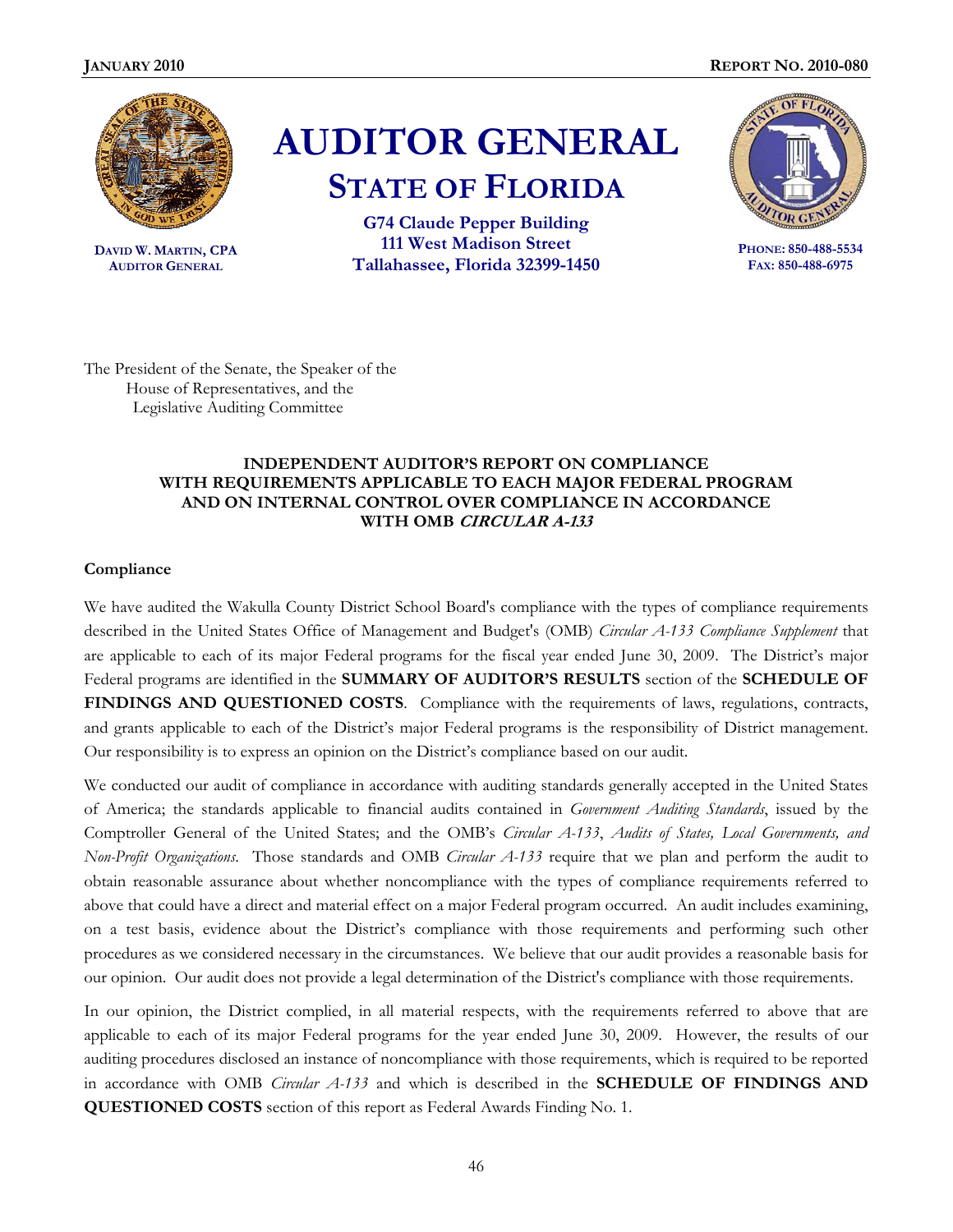#### **Internal Control Over Compliance**

District management is responsible for establishing and maintaining effective internal control over compliance with requirements of laws, regulations, contracts, and grants applicable to Federal programs. In planning and performing our audit, we considered the District's internal control over compliance with the requirements that could have a direct and material effect on a major Federal program in order to determine our auditing procedures for the purpose of expressing our opinion on compliance, but not for the purpose of expressing an opinion on the effectiveness of internal control over compliance. Accordingly, we do not express an opinion on the effectiveness of the District's internal control over compliance.

Our consideration of internal control over compliance was for the limited purpose described in the preceding paragraph and would not necessarily identify all deficiencies in the District's internal control that might be significant deficiencies or material weaknesses as defined below. However, as discussed below, we identified a certain deficiency in internal control over compliance that we considered to be a significant deficiency.

A *control deficiency* in the District's internal control over compliance exists when the design or operation of a control does not allow management or employees, in the normal course of performing their assigned functions, to prevent or detect noncompliance with a type of compliance requirement of a Federal program on a timely basis. A *significant deficiency* is a control deficiency, or combination of control deficiencies, that adversely affects the District's ability to administer a Federal program such that there is more than a remote likelihood that noncompliance with a type of compliance requirement of a Federal program that is more than inconsequential will not be prevented or detected by the District's internal control. We consider the deficiency in internal control over compliance described in the **SCHEDULE OF FINDINGS AND QUESTIONED COSTS** section of this report as Federal Awards Finding No. 1 to be a significant deficiency.

A *material weakness* is a significant deficiency, or combination of significant deficiencies, that results in more than a remote likelihood that material noncompliance with a type of compliance requirement of a Federal program will not be prevented or detected by the District's internal control. We did not consider the Federal Awards control deficiency described in the **SCHEDULE OF FINDINGS AND QUESTIONED COSTS** section of this report to be a material weakness.

Management's response to the findings described in the **SCHEDULE OF FINDINGS AND QUESTIONED COSTS** section of this report is included as Exhibit A. We did not audit management's response and, accordingly, we express no opinion on it.

Pursuant to Section 11.45(4), Florida Statutes, this report is a public record and its distribution is not limited. Auditing standards generally accepted in the United States of America require us to indicate that this report is intended solely for the information and use of the Legislative Auditing Committee, members of the Florida Senate and the Florida House of Representatives, Federal and other granting agencies, and applicable management and is not intended to be and should not be used by anyone other than these specified parties.

Respectfully submitted,

David W. Martin, CPA January 13, 2010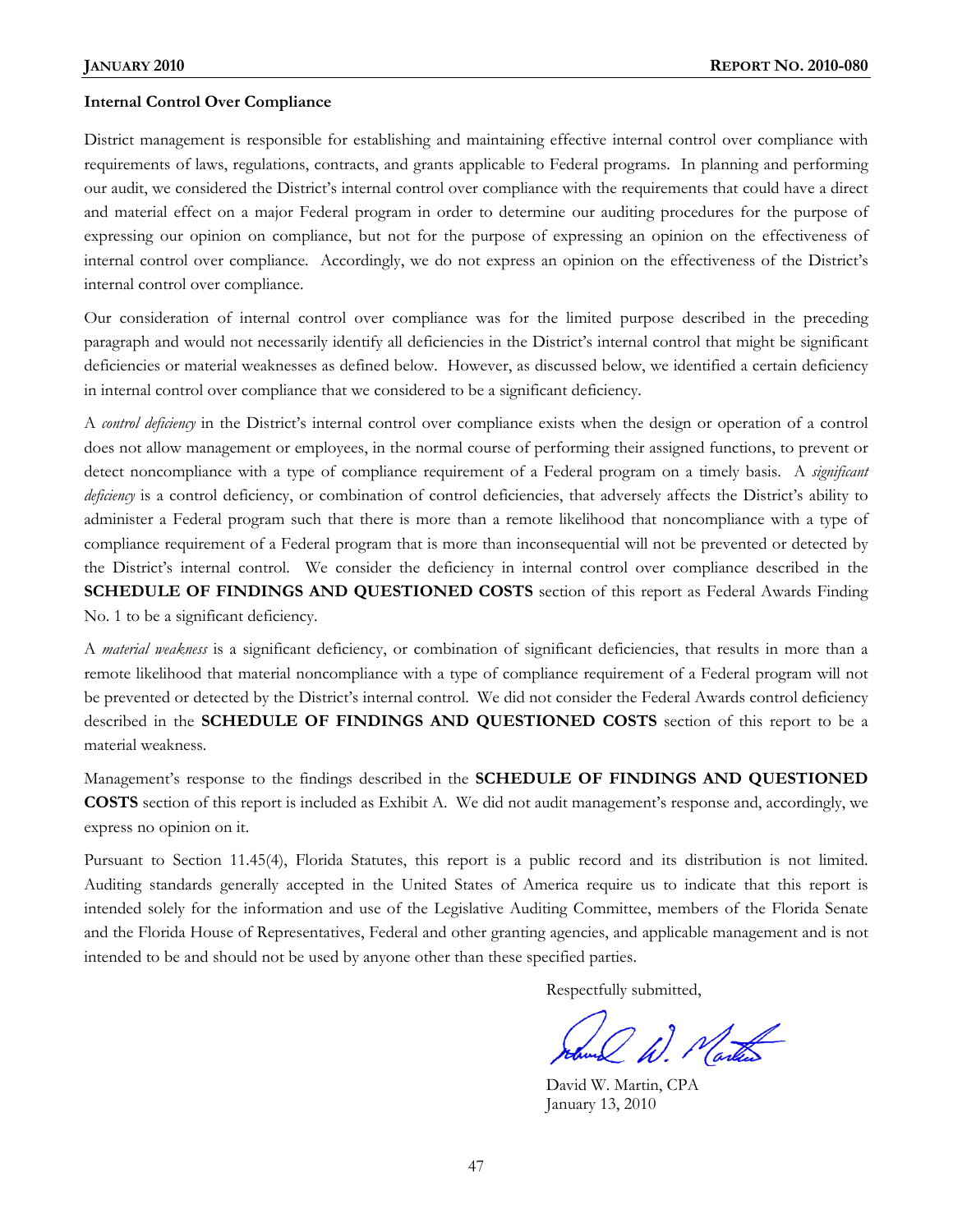## **WAKULLA COUNTY DISTRICT SCHOOL BOARD SCHEDULE OF FINDINGS AND QUESTIONED COSTS FOR THE FISCAL YEAR ENDED JUNE 30, 2009**

## **SUMMARY OF AUDITOR'S RESULTS**

## **Financial Statements**

| Type of auditor's report issued:                                                                                          | Unqualified                                                                                                                                  |  |  |
|---------------------------------------------------------------------------------------------------------------------------|----------------------------------------------------------------------------------------------------------------------------------------------|--|--|
| Internal control over financial reporting:                                                                                |                                                                                                                                              |  |  |
| Material weakness(es) identified?                                                                                         | $\rm No$                                                                                                                                     |  |  |
| Significant deficiency(ies) identified that are<br>not considered to be material weakness(es)?                            | None Reported                                                                                                                                |  |  |
| Noncompliance material to financial<br>statements noted?                                                                  | $\rm No$                                                                                                                                     |  |  |
| <b>Federal Awards</b>                                                                                                     |                                                                                                                                              |  |  |
| Internal control over major programs:                                                                                     |                                                                                                                                              |  |  |
| Material weakness(es) identified?                                                                                         | $\rm No$                                                                                                                                     |  |  |
| Significant deficiency(ies) identified that are<br>not considered to be material weakness(es)?                            | Yes                                                                                                                                          |  |  |
| Type of report the auditor issued on compliance for major programs:                                                       | Unqualified for all major programs                                                                                                           |  |  |
| Any audit findings disclosed that are required to be reported<br>in accordance with Section 510(a) of OMB Circular A-133? | Yes                                                                                                                                          |  |  |
| Identification of major programs:                                                                                         | Title I Grants to Local Educational<br>Agencies (CFDA No. 84.010) and Special<br>Education Cluster (CFDA Nos. 84.027,<br>84.173, and 84.391) |  |  |
| Dollar threshold used to distinguish between                                                                              |                                                                                                                                              |  |  |
| Type A and Type B programs:                                                                                               | \$300,000                                                                                                                                    |  |  |
| Auditee qualified as low-risk auditee?                                                                                    | Yes                                                                                                                                          |  |  |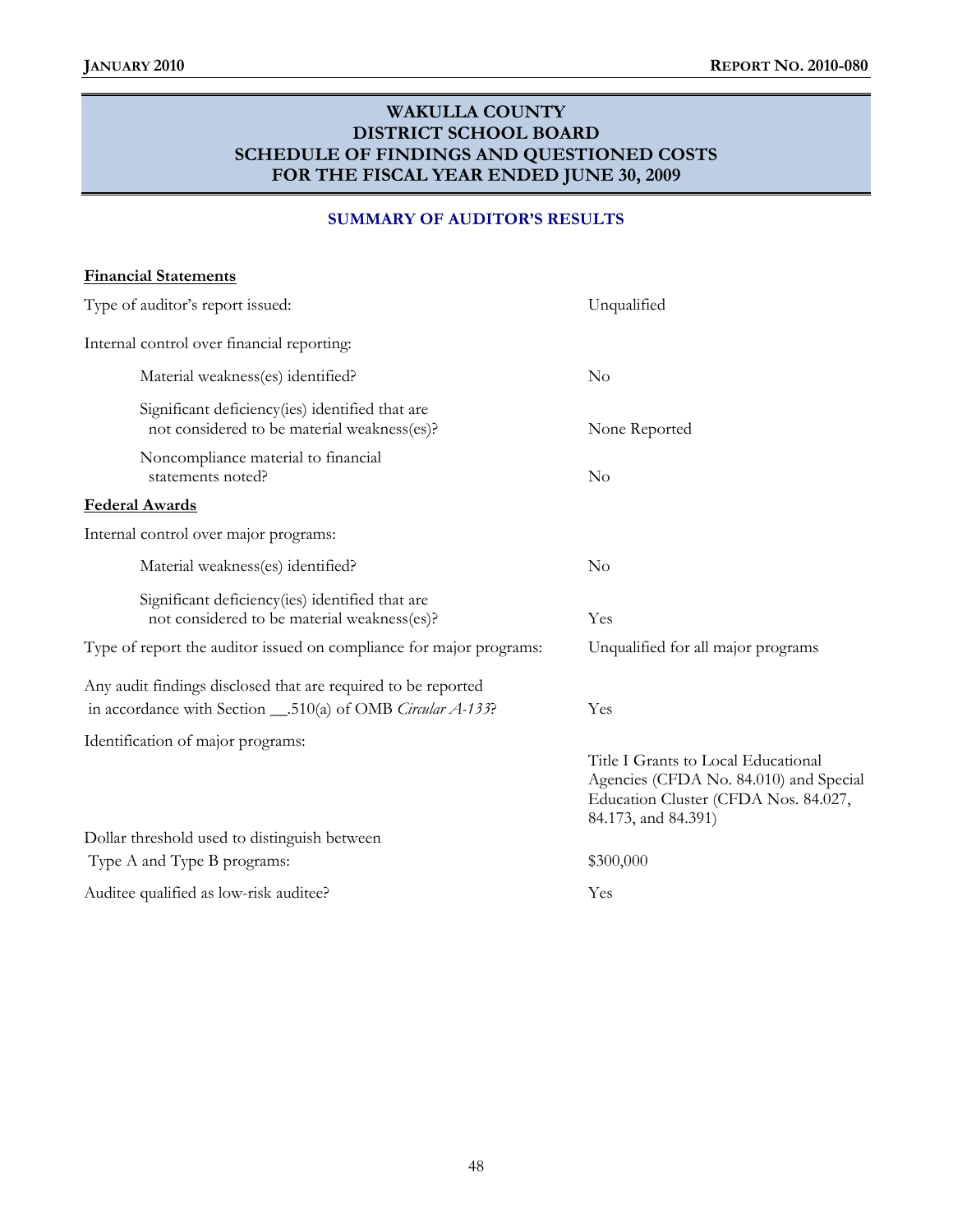## **WAKULLA COUNTY DISTRICT SCHOOL BOARD SCHEDULE OF FINDINGS AND QUESTIONED COSTS (CONTINUED) FOR THE FISCAL YEAR ENDED JUNE 30, 2009**

## **ADDITIONAL MATTERS**

#### **Finding No. 1: Adult General Education Courses**

Section 1004.02(3), Florida Statutes, defines adult general education, in part, as comprehensive instructional programs designed to improve the employability of the State's workforce. Chapter 2008-152, Laws of Florida, states that from the funds provided in Specific Appropriation 120, each school district shall report enrollment for adult general education programs identified in Section 1004.02, Florida Statutes, in accordance with the Florida Department of Education (FDOE) instructional hours reporting procedures. Procedures provided by FDOE to the school districts stated that fundable instructional contact hours are those scheduled hours that occur between the date of enrollment in a class and the withdrawal date or end-of-class date, whichever is sooner. FDOE procedures for reporting instructional hours state that institutions must develop a procedure for withdrawing students for nonattendance and that the standard for setting the withdrawal date shall be six consecutive absences from a class schedule.

The District reported 16,742 adult general education hours to FDOE for the 2008-09 fiscal year. Our review of the hours reported for 20 students enrolled in nine adult general education classes disclosed exceptions in the enrollment reporting as follows:

- $\triangleright$  The District mistakenly overreported 35 enrollment hours for 2 students that had six or more consecutive absences.
- $\triangleright$  Due to calculation and data entry errors, such as posting the incorrect class hours on the master class schedule, the District underreported 297 enrollment hours for 11 students.

Since future funding may be based, in part, on enrollment data submitted to FDOE, it is important that such data be submitted correctly. A similar finding was noted in our report No. 2009-164.

**Recommendation: The District should enhance its controls over the accuracy of its attendance records and the reporting of instructional contact hours for adult general education courses to the Florida Department of Education.** 

#### **Finding No. 2: Information Technology – Security Awareness Training Program**

Significant nonpublic records (e.g., student record information and other records that contain sensitive information) are included in the data maintained by the District's information technology (IT) systems. During the 2008-09 fiscal year, the District implemented a comprehensive security awareness training program to apprise new employees of, or reemphasize to current employees, the importance of preserving the confidentiality, integrity, and availability of data and IT resources entrusted to them. Additionally, the District had previously developed an acceptable use policy that covered, among other things, appropriate Internet, e-mail, and network resource usage. However, as similarly noted in our report No. 2009-164, employees were not required to acknowledge in writing their awareness, understanding,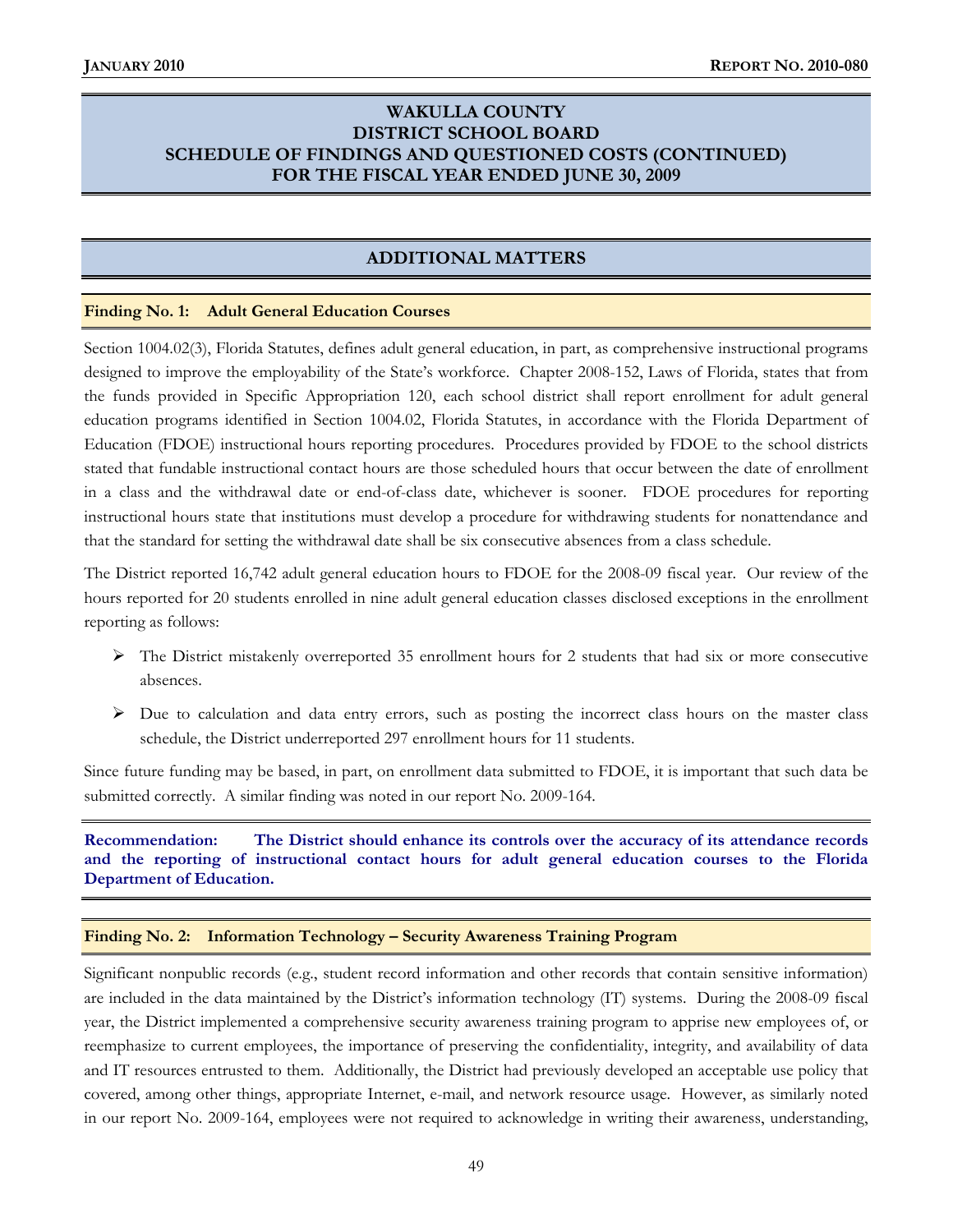and acceptance of security-related responsibilities on an annual basis. The District's failure to require this annual acknowledgement increases the risk that the District's IT resources could be unintentionally compromised by employees while performing their assigned duties.

**Recommendation: The District should require all employees to acknowledge in writing their understanding and acceptance of security-related responsibilities on an annual basis.** 

#### **Finding No. 3: Information Technology – Written Policies and Procedures**

Each IT function needs complete, well-documented policies and procedures to describe the scope of the function and its activities. Sound policies and procedures provide benchmarks against which compliance can be measured and contribute to an effective control environment. On April 20, 2009, the Board approved a revised District Technology Plan that incorporated certain IT policies and procedures regarding passwords and the deletion of former employee access. However, as similarly noted in our report No. 2009-164, the District still lacked written policies and procedures for the following IT functions:

- ¾ Administering user identification codes (IDs), administrator IDs, administrator passwords, guest accounts, and security devices (such as firewalls and routers).
- $\triangleright$  Changing or deleting vendor-supplied passwords upon installation.
- $\triangleright$  Prohibiting administrator rights on the workstations of end users.
- ¾ Monitoring and logging access to and modification of sensitive or critical tables, files, and transactions for the application, database, and network.
- $\triangleright$  Revoking access privileges of consultants and vendors.
- ¾ Removing confidential information from consultant and vendor equipment.
- ¾ Defining responsibilities, access privileges, and activities for network, database, and security administrators and technicians.

Without written policies and procedures, the risk is increased that IT controls may not be followed consistently and in a manner consistent with management's expectations. A similar finding was noted in our report No. 2009-164.

**Recommendation: The District should establish written policies and procedures to document management's expectations for the performance of the above-listed IT functions.** 

#### **Finding No. 4: Information Technology – Disaster Recovery Plan**

The District could improve its IT disaster recovery plan. The Board entered into a reciprocal disaster recovery agreement with Panhandle Area Educational Consortium (PAEC) member districts whereby member districts agreed to serve as alternative processing sites for each other in the event of a disaster that interrupts critical District IT operations. Additionally, the District had established a Disaster Recovery Plan (Plan) and assigned responsibilities for carrying out disaster recovery activities to particular individuals. However, the District had not tested the Plan, and the Plan did not include the following key recovery control elements:

- $\triangleright$  Prioritization of critical operations and data; and
- ¾ Documentation of procedures to follow when the Northwest Regional Data Center is inoperable.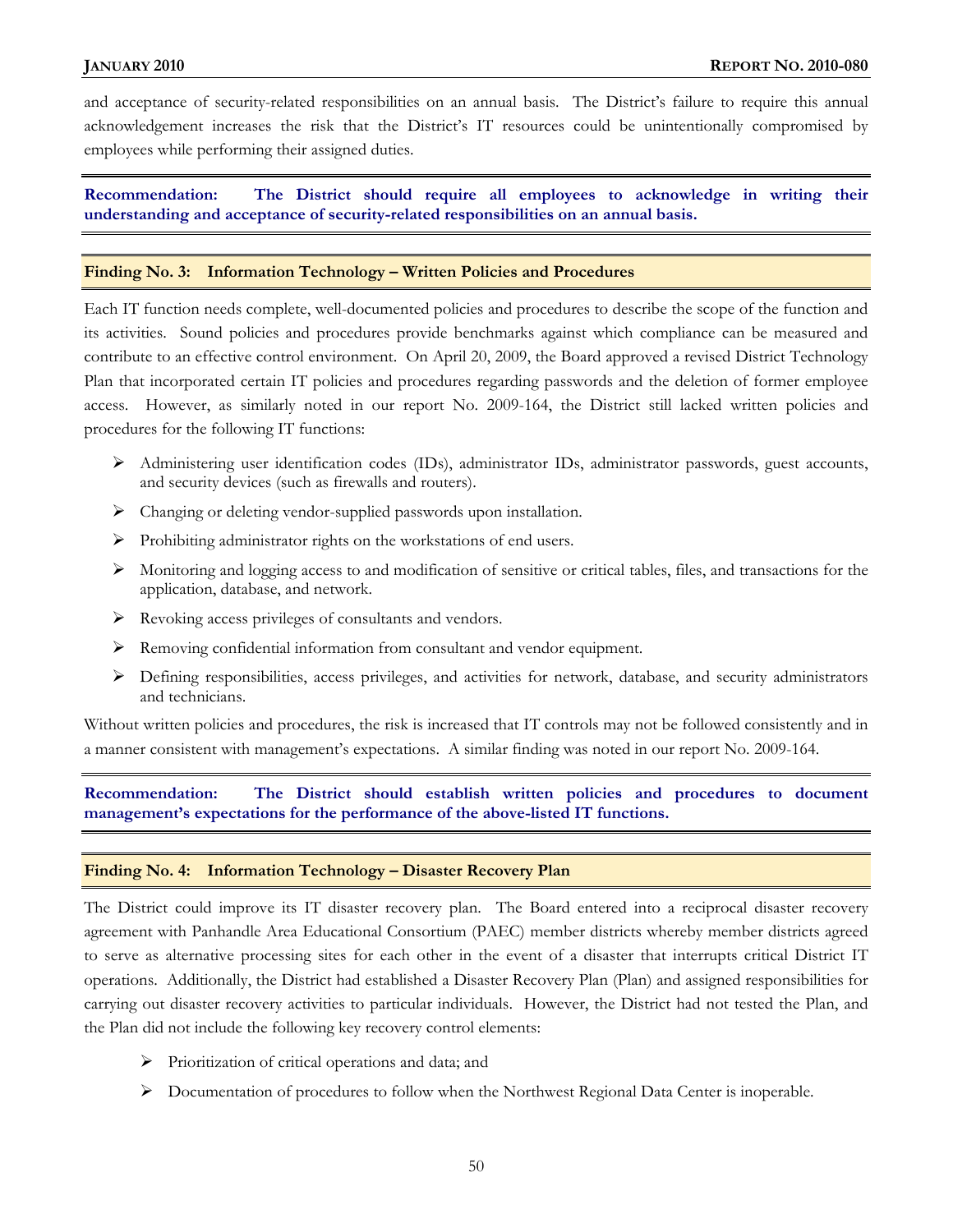Disaster recovery plans are an important element of effective internal control over IT operations. When a disaster recovery plan does not include key recovery control elements and has not been tested for feasibility or weaknesses, there is an increased risk that restoration of IT operations may be delayed in the event of a disaster.

**Recommendation: The District should enhance its Disaster Recovery Plan by prioritizing critical operations and data, providing contingencies for service interruptions with the Northwest Regional Data Center, and annually testing the Plan's effectiveness.** 

#### **Finding No. 5: Information Technology – Removal of Access Privileges**

Effective management of system access privileges includes the timely removal of employee access privileges when employees terminate. Prompt action is necessary to ensure that a former employee's access privileges are not misused by a former employee or others. Our review disclosed that the District did not remove access privileges of five former employees in a timely manner. The user IDs of the five former employees remained active in the security software, from 42 to 290 days after the employees' termination dates. Without timely deletion of former employees' access, the risk is increased that access privileges could be misused by the former employee or others.

**Recommendation: The District should promptly remove the access privileges of former employees to minimize the risk that the access privileges could be used to compromise District data or IT resources.** 

#### **Finding No. 6: Information Technology – Security Controls**

Security controls over the District's resources are intended to protect the confidentiality, integrity, and availability of data and IT resources from unauthorized users. Our audit disclosed certain security controls in the areas of management of access privileges and user authentication that needed improvement. We are not disclosing specific details of the issues in this report to avoid the possibility of compromising the District's data and IT resources. However, we have notified appropriate District management of the specific issues. Without appropriate security controls, the confidentiality, integrity and availability of data and IT resources may be compromised, increasing the risk that District data and IT resources may be subject to improper disclosure, modification, or destruction. A similar finding was noted in our report No. 2009-164.

#### **Recommendation: The District should implement appropriate security controls to ensure the continued confidentiality, integrity, and availability of District data and IT resources.**

#### **FEDERAL AWARDS FINDINGS AND QUESTIONED COSTS**

**Federal Awards Finding No. 1: Federal Agency: United States Department of Education Pass-Through Entity: Florida Department of Education Program: Title I Grants to Local Educational Entities (CFDA No. 84.010) and Special Education – Grants to States (CFDA No. 84.027) Finding Type: Noncompliance and Significant Deficiency Questioned Costs: Not Applicable** 

**Allowable Costs/Cost Principles**. Improvements could be made in controls over monitoring charges to the Title I and Special Education programs. The United States Office of Management Services and Budget *Circular A-87*,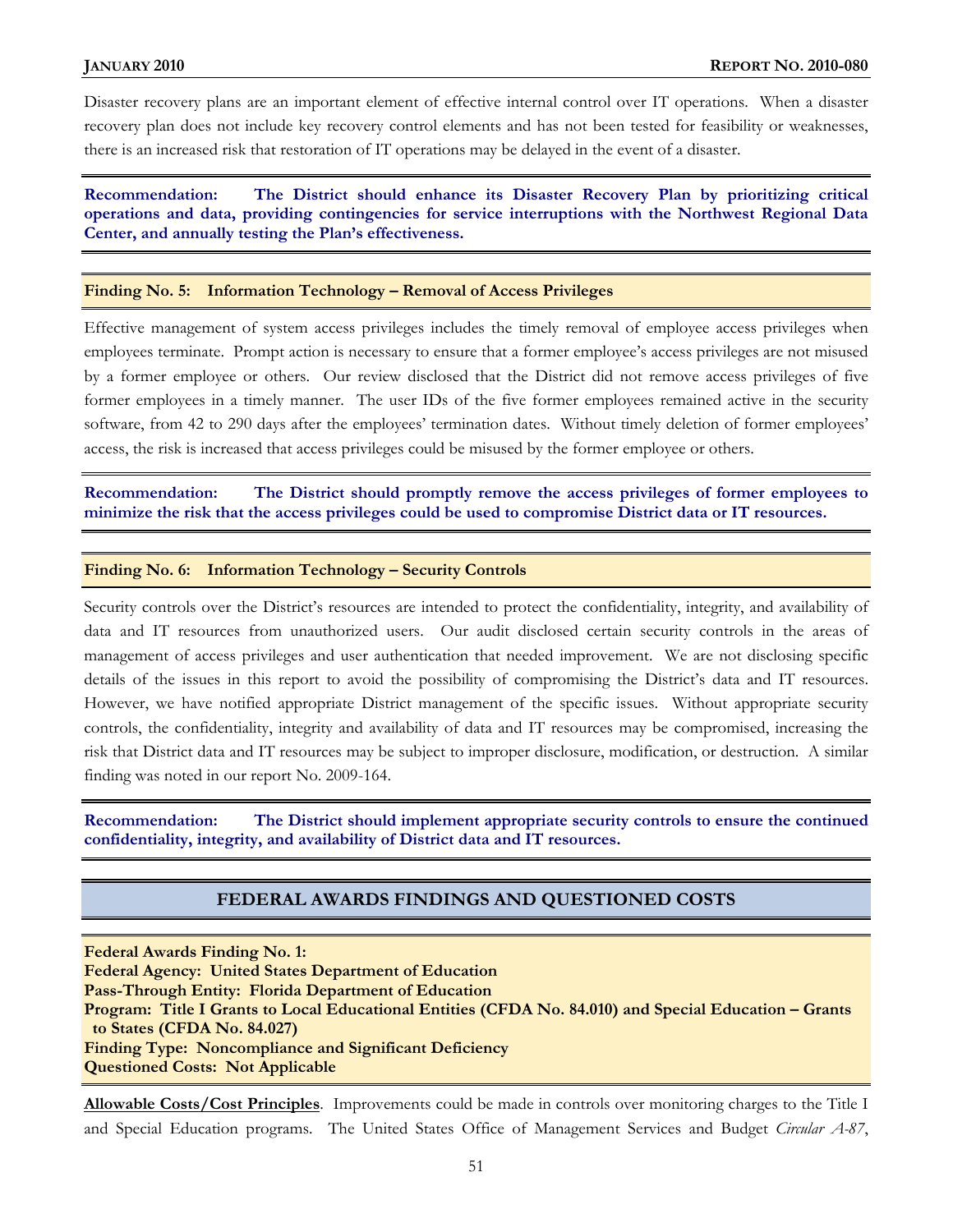Appendix A, Section C.1., provides, in part, that costs must be adequately documented to be allowable under Federal awards. For the 2008-09 fiscal year, the District reported Title I and Special Education program expenditures totaling approximately \$700,000 and \$1.2 million, respectively, for salaries and benefits, purchased services, and other costs. To determine whether the District verified and documented that services were properly received and charges for services conformed with contract terms before payments were made, we reviewed supporting documentation for these expenditures, and noted certain control deficiencies as follows:

- ¾ Our review of District records supporting payments, totaling approximately \$32,000, to six independent contractors for Title I program services, disclosed that the District paid two contractors approximately \$17,000, without initially having evidence that the services were received. The District entered into agreements with the two contractors to provide math and writing training for teachers at Title I schools, and District payments were based on invoices evidencing the contractors' time and services at the schools. However, District records included limited instances in which sign-in/sign-out sheets were maintained, and none of the records indicated verification or approval by school-level staff to evidence receipt of the services. Subsequent to our inquiry, school personnel who worked directly with the contractors, or had knowledge of the time worked by the contractors, certified that the District received the services and the amounts billed and paid were correct. District personnel further indicated that similar certifications by school personnel who worked directly with the contractors, or had knowledge of the time worked by the contractors, would be obtained prior to payment in the future to substantiate costs of such contractor services.
- We tested District records supporting payments totaling approximately \$79,000, to nine independent contractors providing Special Education program services. The Board approved an interlocal agreement with one of the contractors (Leon County District School Board) to provide exceptional education services for eligible students residing in Wakulla County based on an agreed-upon formula and student enrollment, and made payments, totaling \$14,500, for these services. While the Special Education Director approved these payments, District personnel had not reconciled the charges to the agreement terms before the payments were made. Although we were able to reconcile the amount billed and paid with the terms of the agreement, our procedures do not substitute for management's responsibility to maintain adequate controls over such payments.

When Federal charges are not properly monitored, the risk increases that payments may be made for services not performed in accordance with grant terms and District intentions.

**Recommendation: The District should enhance its preaudit procedures to ensure that verifications are received to evidence that work has been performed and that payments reconcile to contract terms.** 

District Contact Person: Randy Beach, Chief Financial Officer

## **PRIOR AUDIT FOLLOW-UP**

Except as discussed in the preceding paragraphs, the District had taken corrective actions for the findings included in our report No. 2009-164.

#### **MANAGEMENT'S RESPONSE**

Management's response is included as Exhibit A.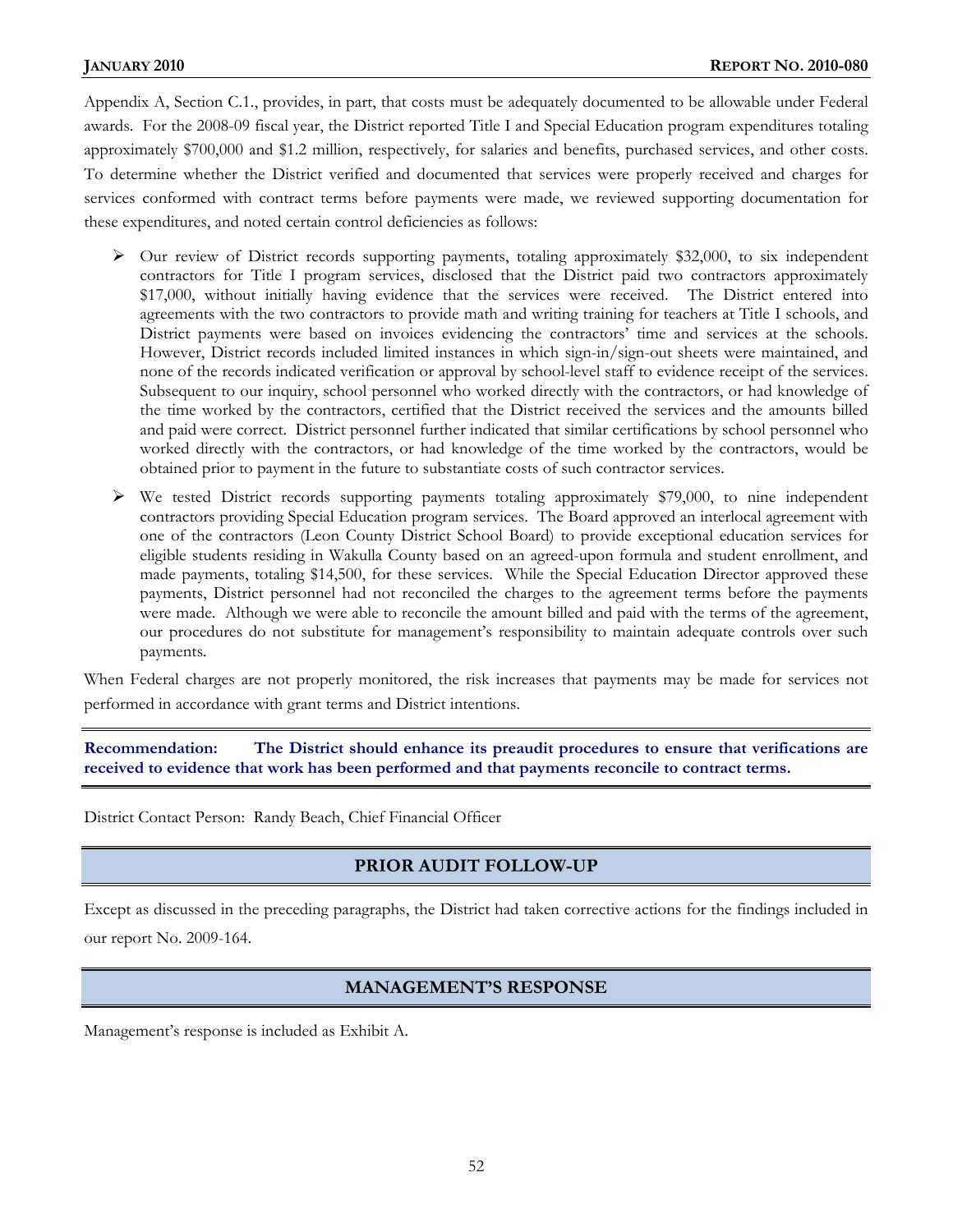## **SUMMARY SCHEDULE OF PRIOR AUDIT FINDINGS – FEDERAL AWARDS**

#### **WAKULLA COUNTY DISTRICT SCHOOL BOARD SUMMARY SCHEDULE OF PRIOR AUDIT FINDINGS - FEDERAL AWARDS For the Fiscal Year Ended June 30, 2009**

Listed below is the District's summary of the status of prior audit findings on Federal programs:

| Audit Report No.<br>and Federal<br>Awards Finding No. | Program/Area                                                                           | <b>Brief Description</b>                                                                                                                                                                                                                                                                                                                                                                                                                       | <b>Status</b> | Comments |
|-------------------------------------------------------|----------------------------------------------------------------------------------------|------------------------------------------------------------------------------------------------------------------------------------------------------------------------------------------------------------------------------------------------------------------------------------------------------------------------------------------------------------------------------------------------------------------------------------------------|---------------|----------|
| 2009-164<br>(1)                                       | Special Education Cluster<br>(CFDA No. 84.027) /<br>Allowable Costs/Cost<br>Principles | The District made payments totaling<br>approximately \$37,000 to two contractors.<br>District records, such as sign-in/sign-out sheets,<br>were not available to evidence that District<br>personnel verified that services were received<br>before these payments were made. Subsequent<br>to our inquiry, written certifications were<br>provided for amounts billed and paid which<br>demonstrated the allowability of the<br>expenditures. | Corrected     |          |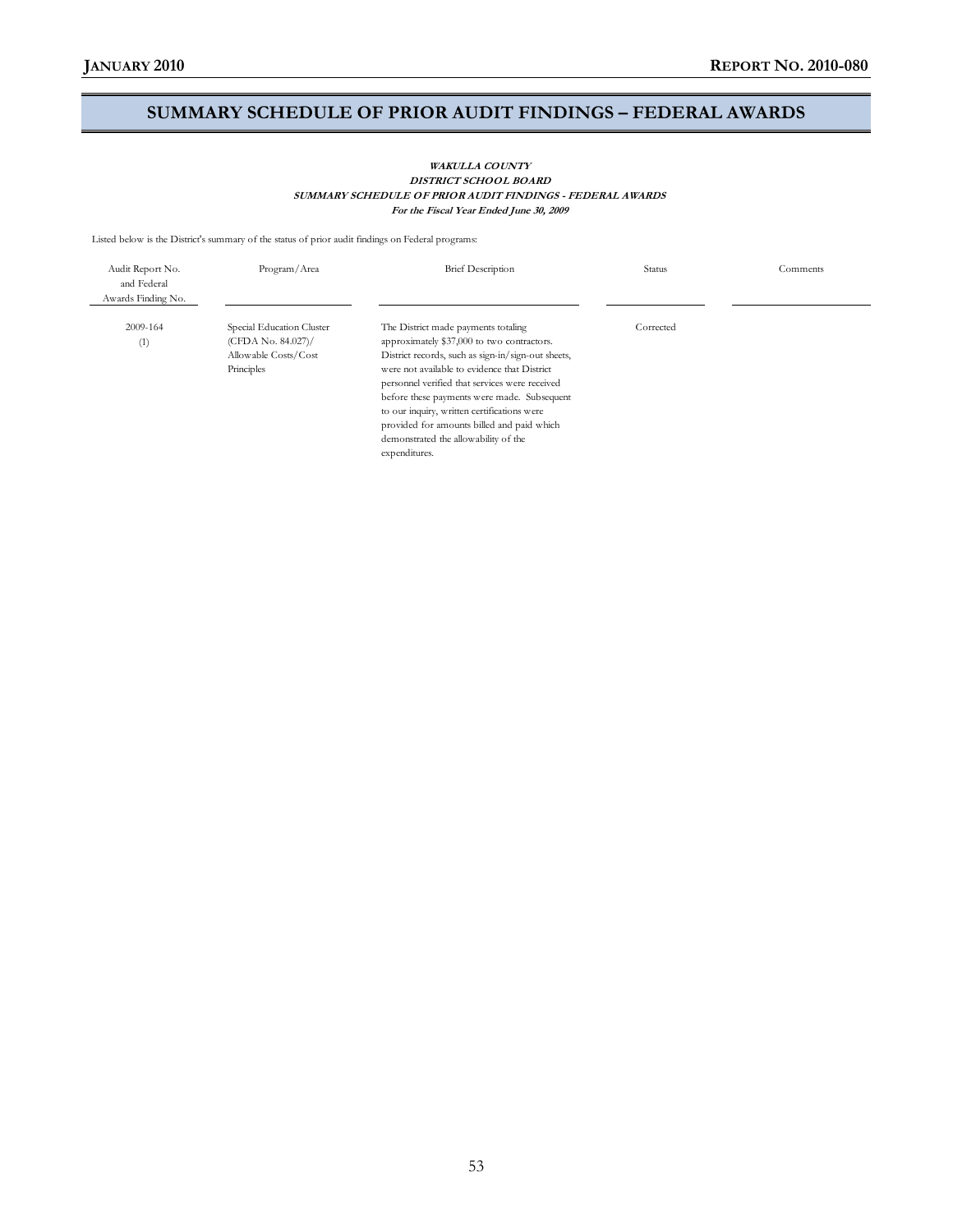#### **EXHIBIT A**

#### **MANAGEMENT'S RESPONSE**

**WAKULLA COUNTY SCHOOL BOARD** 



**DAVID MILLER SUPERINTENDENT** 

> **RAY GRAY DISTRICT I**

69 ARRAN ROAD POST OFFICE BOX 100 CRAWFORDVILLE, FLORIDA 32326 TELEPHONE: (850) 926-0065 FAX: (850) 926-0123

November 30, 2009



**BECKY COOK DISTRICT III** 

**GREG THOMAS DISTRICT IV** 

**JERRY FVANS DISTRICT V** 

MICHAEL SCOTT **DISTRICT II** 

> David W. Martin **Auditor General** 111 West Madison Street Tallahassee, Fl 32302

Dear Mr. Martin:

The preliminary and tentative findings and recommendations for the fiscal year ending June 30, 2009 have been reviewed with Karen Revell and Stacy Boyd. Our response to the findings and recommendations are listed below.

Finding No. 1: Adult General Education Courses

**District Response:** 

The District has enhanced controls over the reporting of instructional contact hours to the Florida Department of Education.

Finding No. 2: Information Technology - Security Awareness Training Program

District Response: Currently all employees sign an acknowledgement of receipt and understanding of the School Board's personnel handbook. On page 17 of the Personnel Handbook, the District spells out its network access statement and policy. To clarify the employee's understanding and acknowledgement of the District's network policy and their security-related responsibilities, all employees will sign a sign a statement of acknowledgement that clearly states the security-related responsibilities of the employee.

Finding No. 3: Information Technology - Written Policies and Procedures

District Response: The District will establish written policies and procedures to document expectations for the performance of the identified IT functions. The written policies and procedures will be implemented by May 2010.

Crawfordville Elementary • Medart Elementary • Riversink Elementary • Shadeville Elementary Riversprings Middle School . Wakulla Middle School . Wakulla High School Wakulla Education Center • Sopchoppy Education Center